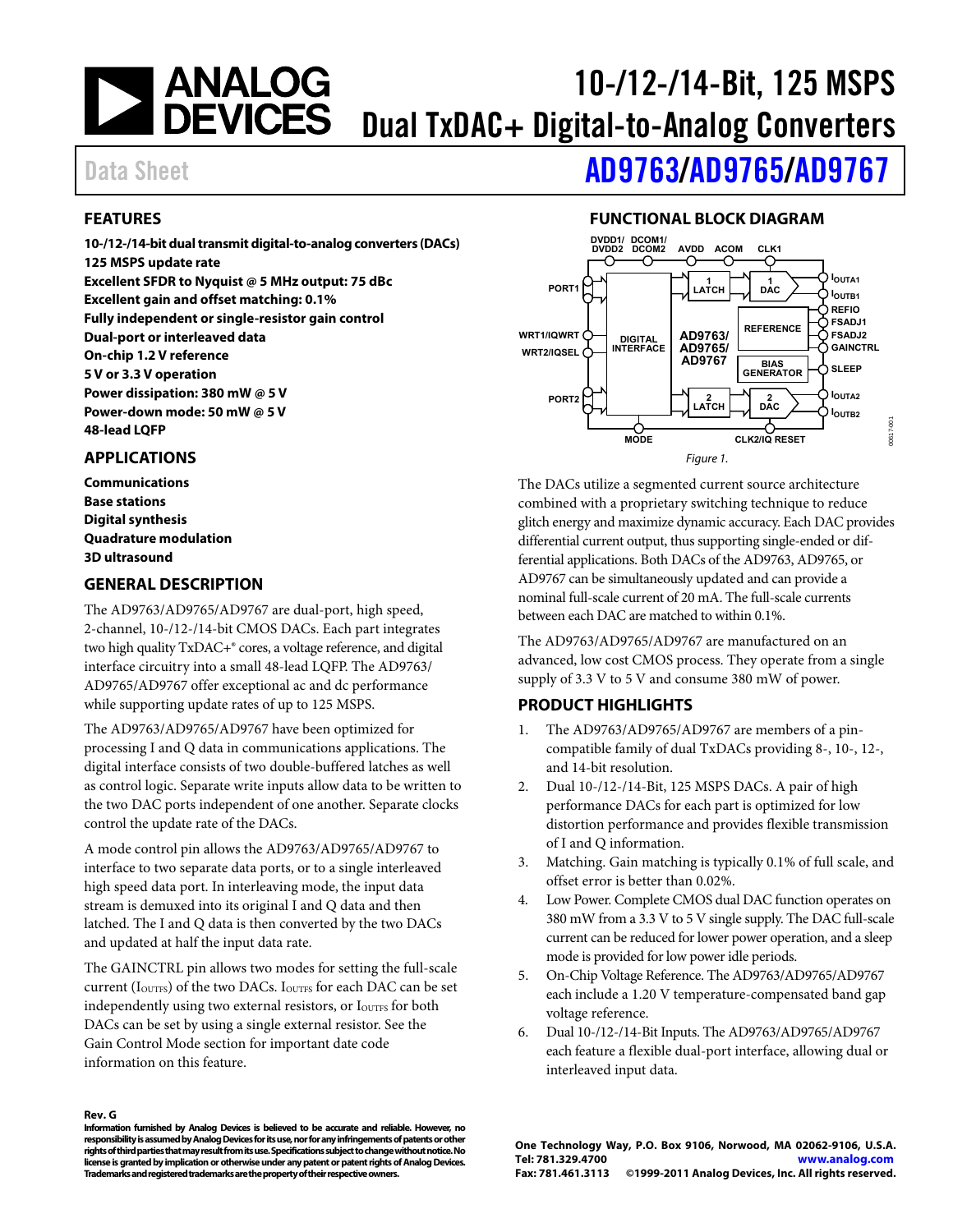# <span id="page-1-0"></span>TABLE OF CONTENTS

## **REVISION HISTORY**

## **Revision History: AD9763/AD9765/AD9767**

### **8/11—Rev. F to Rev. G**

| Changes to Gain Control Mode Section and Setting the Full- |  |
|------------------------------------------------------------|--|
|                                                            |  |
|                                                            |  |
|                                                            |  |

### **6/09—Rev. E to Rev. F**

| Replaced Figure 86 to Figure 90 with Figure 86 to Figure 91, |  |
|--------------------------------------------------------------|--|
|                                                              |  |

### **1/08—Revision E: Initial Combined Version**

| Differential Coupling Using a Transformer 28           |  |
|--------------------------------------------------------|--|
| Differential Coupling Using an Op Amp 28               |  |
| Single-Ended, Unbuffered Voltage Output 29             |  |
| Single-Ended, Buffered Voltage Output Configuration 29 |  |
|                                                        |  |
|                                                        |  |
| VDSL Example Applications Using the                    |  |
| Quadrature Amplitude Modulation (QAM) Example Using    |  |
|                                                        |  |
|                                                        |  |
|                                                        |  |
|                                                        |  |
|                                                        |  |
|                                                        |  |
|                                                        |  |
|                                                        |  |

## **Revision History: AD9763**

#### **1/08—Rev. D to Rev. E**

| Combined with AD9765 and AD9767 Data Sheets Universal |  |
|-------------------------------------------------------|--|
|                                                       |  |
|                                                       |  |
|                                                       |  |
|                                                       |  |
|                                                       |  |
| Change to Typical Performance Characteristics Section |  |
|                                                       |  |
|                                                       |  |
|                                                       |  |
|                                                       |  |
|                                                       |  |
|                                                       |  |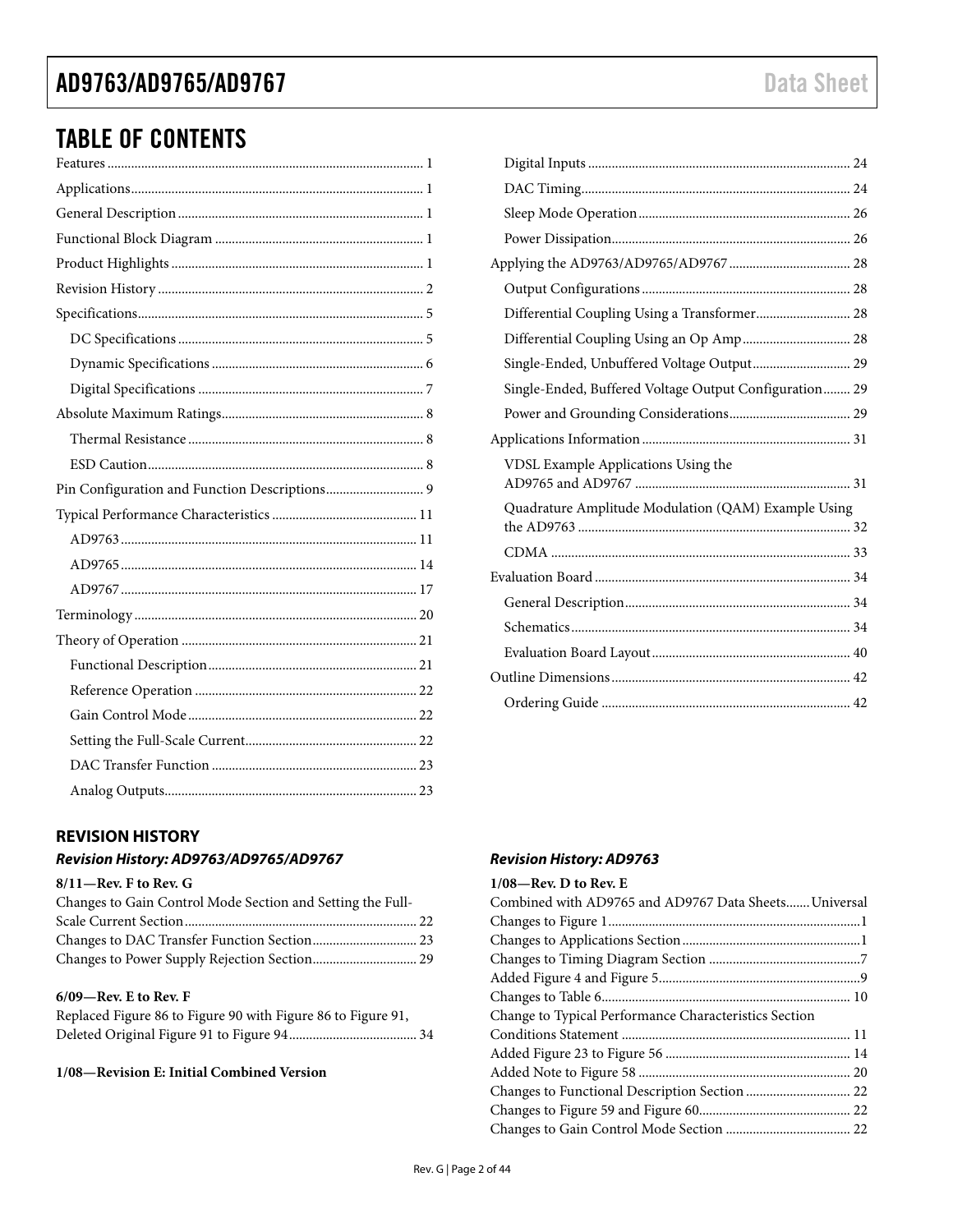| Replaced Reference Control Amplifier Section with Setting       |  |
|-----------------------------------------------------------------|--|
|                                                                 |  |
|                                                                 |  |
|                                                                 |  |
|                                                                 |  |
| Changes to Interleaved Mode Timing Section 25                   |  |
|                                                                 |  |
| Change to Differential Coupling Using a Transformer Section  28 |  |
| Changes to Power and Grounding Considerations Section  30       |  |
| Added VDSL Example Applications Using the AD9765 and            |  |
|                                                                 |  |
|                                                                 |  |
|                                                                 |  |
|                                                                 |  |
|                                                                 |  |
|                                                                 |  |
|                                                                 |  |
|                                                                 |  |

### **9/06—Rev. C to Rev. D**

### **10/01—Rev. B to Rev. C**

**2/00—Rev. A to Rev. B** 

### **12/99—Rev. 0 to Rev. A**

### **Revision History: AD9765**

| $1/08$ —Rev. C to Rev. E                                  |  |
|-----------------------------------------------------------|--|
| Combined with AD9763 and AD9767 Data Sheets  Universal    |  |
|                                                           |  |
|                                                           |  |
|                                                           |  |
|                                                           |  |
|                                                           |  |
|                                                           |  |
|                                                           |  |
|                                                           |  |
|                                                           |  |
|                                                           |  |
|                                                           |  |
|                                                           |  |
|                                                           |  |
| Replaced Reference Control Amplifier Section with Setting |  |
|                                                           |  |
|                                                           |  |

| Changes to Power and Grounding Considerations Section 30 |  |
|----------------------------------------------------------|--|
|                                                          |  |
| Changes to Quadrature Amplitude Modulation (QAM)         |  |
|                                                          |  |
|                                                          |  |
|                                                          |  |
|                                                          |  |
|                                                          |  |
|                                                          |  |
|                                                          |  |
|                                                          |  |

### **9/06—Rev. B to Rev. C**

| Changes to Functional Description Section 12            |  |
|---------------------------------------------------------|--|
|                                                         |  |
|                                                         |  |
|                                                         |  |
| Changes to Power and Grounding Considerations Section19 |  |
|                                                         |  |
|                                                         |  |
|                                                         |  |
|                                                         |  |
|                                                         |  |
|                                                         |  |
|                                                         |  |

### **2/00—Rev. A to Rev. B**

**12/99—Rev. 0 to Rev. A** 

**8/99—Revision 0: Initial Version** 

### **Revision History: AD9767**

#### **1/08—Rev. C to Rev. E**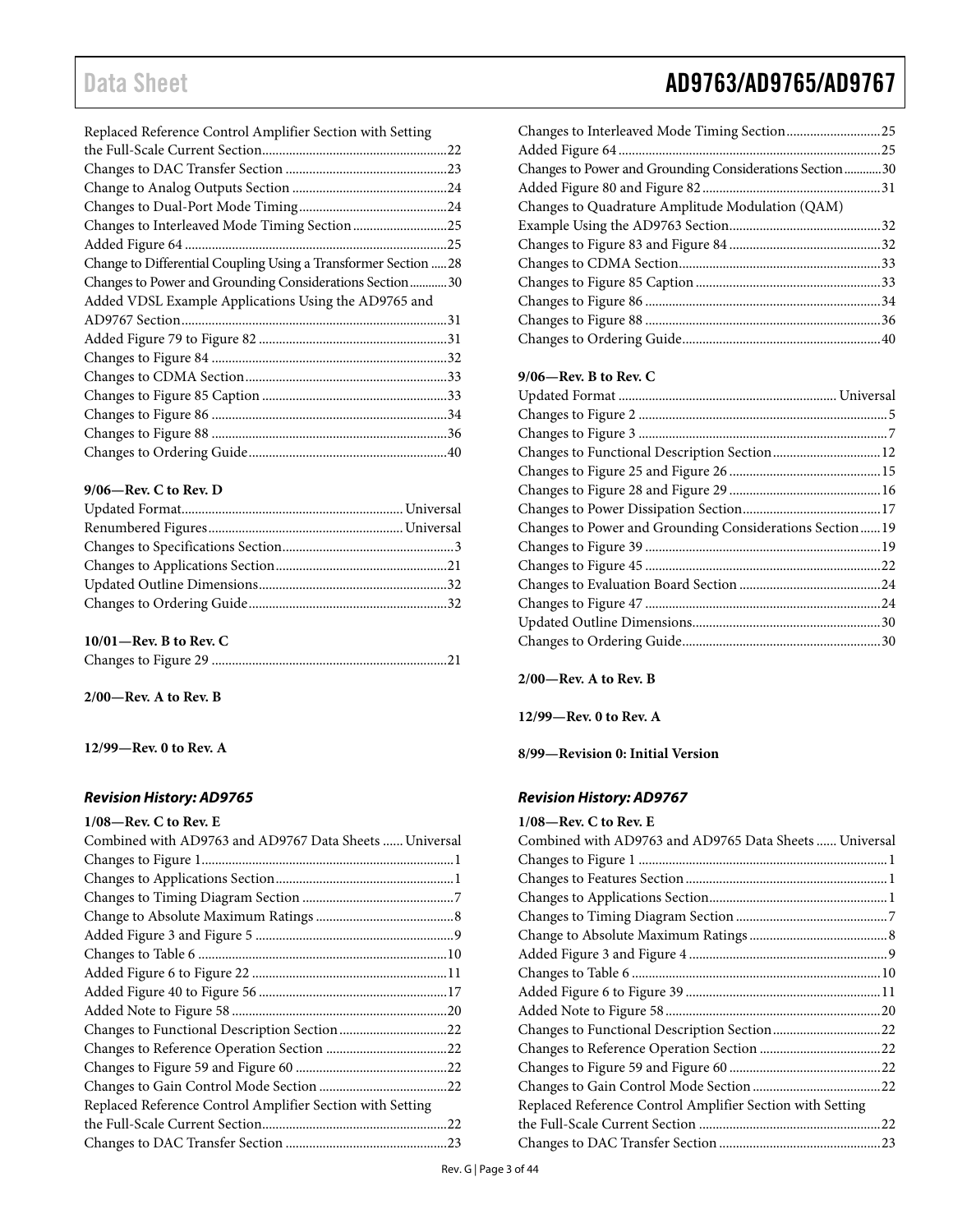| Changes to Interleaved Mode Timing Section  25                    |
|-------------------------------------------------------------------|
|                                                                   |
| Change to Differential Coupling Using a Transformer Section<br>28 |
| Changes to Power and Grounding Considerations Section 30          |
|                                                                   |
| Added to Quadrature Amplitude Modulation (QAM)                    |
|                                                                   |
|                                                                   |
|                                                                   |
|                                                                   |
|                                                                   |
|                                                                   |
|                                                                   |

### **10/06—Rev. B to Rev. C**

| Changes to Power and Grounding Considerations Section  19 |  |
|-----------------------------------------------------------|--|
|                                                           |  |
|                                                           |  |
|                                                           |  |
|                                                           |  |
| $2/00$ —Rev. A to Rev. B                                  |  |

**12/99—Rev. 0 to Rev. A** 

**8/99—Revision 0: Initial Version**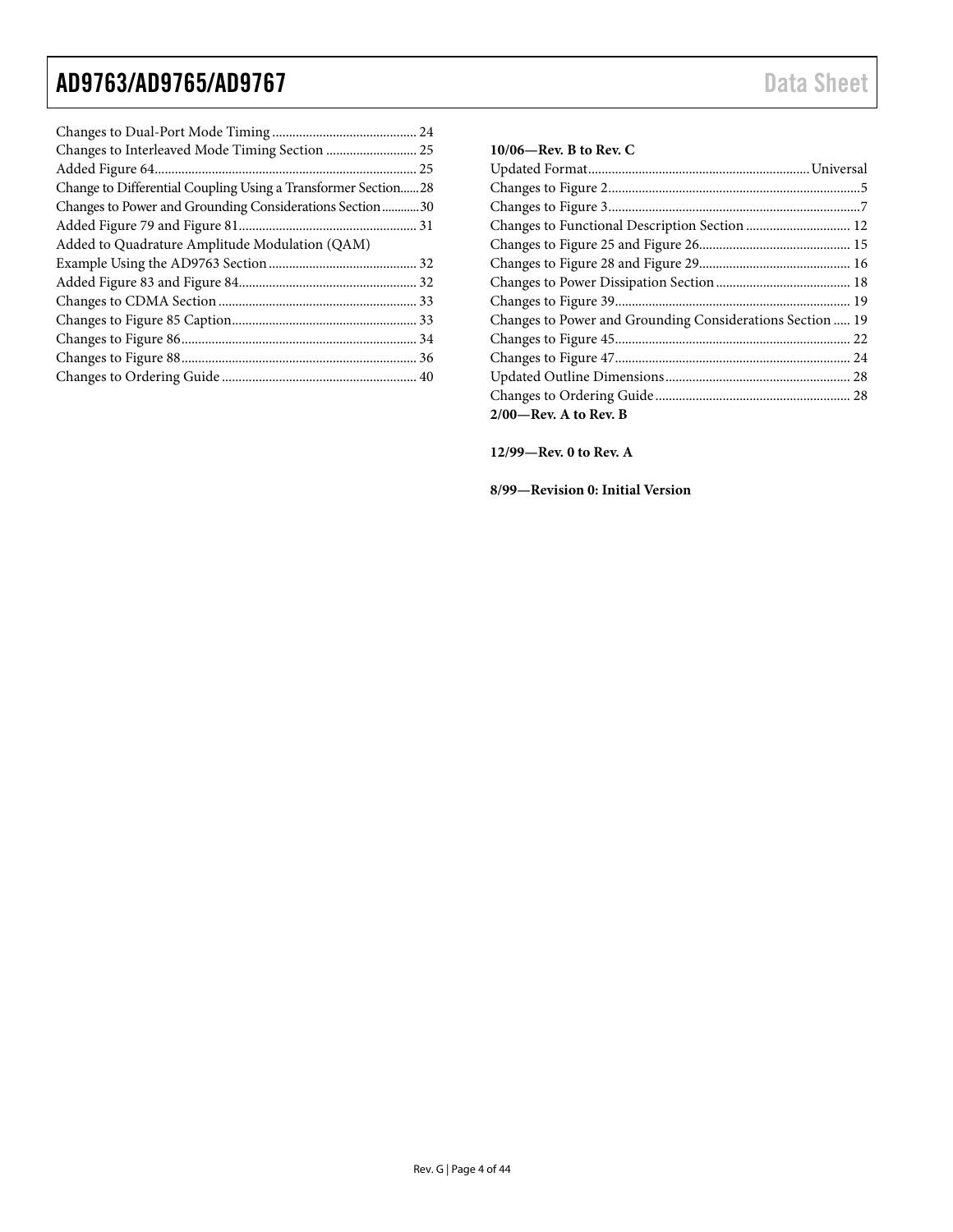# <span id="page-4-0"></span>**SPECIFICATIONS**

### **DC SPECIFICATIONS**

 $T<sub>MIN</sub>$  to  $T<sub>MAX</sub>$ , AVDD = 3.3 V or 5 V, DVDD1 = DVDD2 = 3.3 V or 5 V, I<sub>OUTFS</sub> = 20 mA, unless otherwise noted.

#### **Table 1.**

|                                                                           |          | AD9763       |                |          | AD9765       |                |          | AD9767       |                |               |
|---------------------------------------------------------------------------|----------|--------------|----------------|----------|--------------|----------------|----------|--------------|----------------|---------------|
| <b>Parameter</b>                                                          | Min      | <b>Typ</b>   | <b>Max</b>     | Min      | <b>Typ</b>   | Max            | Min      | <b>Typ</b>   | Max            | Unit          |
| <b>RESOLUTION</b>                                                         | 10       |              |                | 12       |              |                | 14       |              |                | <b>Bits</b>   |
| DC ACCURACY <sup>1</sup>                                                  |          |              |                |          |              |                |          |              |                |               |
| Integral Linearity Error (INL)                                            | $-1$     | ±0.1         | $+1$           |          |              |                |          |              |                | LSB           |
| $T_A = 25^{\circ}C$                                                       |          |              |                | $-1.5$   | ±0.4         | $+1.5$         | $-3.5$   | ±1.5         | $+3.5$         | LSB           |
| T <sub>MIN</sub> to T <sub>MAX</sub>                                      |          |              |                | $-2.0$   |              | $+2.0$         | $-4.0$   |              | $+4.0$         | LSB           |
| <b>Differential Nonlinearity (DNL)</b>                                    |          |              |                |          |              |                |          |              |                | LSB           |
| $T_A = 25^{\circ}C$                                                       | $-0.5$   | ±0.07        | $+0.5$         | $-0.75$  | ±0.3         | $+0.75$        | $-2.5$   | ±1.0         | $+2.5$         | LSB           |
| <b>TMIN to TMAX</b>                                                       |          |              |                | $-1.0$   |              | $+1.0$         | $-3.0$   |              | $+3.0$         | LSB           |
| <b>ANALOG OUTPUT</b>                                                      |          |              |                |          |              |                |          |              |                |               |
| <b>Offset Error</b>                                                       | $-0.02$  |              | $+0.02$        | $-0.02$  |              | $+0.02$        | $-0.02$  |              | $+0.02$        | % of FSR      |
| Gain Error Without Internal Reference                                     | $-2$     | ±0.25        | $+2$           | $-2$     | ±0.25        | $+2$           | $-2$     | ±0.25        | $+2$           | % of FSR      |
| <b>Gain Error with Internal Reference</b>                                 | $-5$     | ±1           | $+5$           | $-5$     | ±1           | $+5$           | $-5$     | ±1           | $+5$           | % of FSR      |
| Gain Match                                                                | $-1.6$   | ±0.1         | $+1.6$         | $-1.6$   | ±0.1         | $+1.6$         | $-1.6$   | ±0.1         | $+1.6$         | % of FSR      |
|                                                                           | $-0.14$  |              | $+0.14$        | $-0.14$  |              | $+0.14$        | $-0.14$  |              | $+0.14$        | dB            |
| Full-Scale Output Current <sup>2</sup>                                    | 2.0      |              | 20.0           | 2.0      |              | 20.0           | 2.0      |              | 20.0           | mA            |
| <b>Output Compliance Range</b>                                            | $-1.0$   |              | $+1.25$        | $-1.0$   |              | $+1.25$        | $-1.0$   |              | $+1.25$        | V             |
| <b>Output Resistance</b>                                                  |          | 100          |                |          | 100          |                |          | 100          |                | $k\Omega$     |
| <b>Output Capacitance</b>                                                 |          | 5            |                |          | 5            |                |          | 5            |                | pF            |
| <b>REFERENCE OUTPUT</b>                                                   |          |              |                |          |              |                |          |              |                |               |
| Reference Voltage                                                         | 1.14     | 1.20         | 1.26           | 1.14     | 1.20         | 1.26           | 1.14     | 1.20         | 1.26           | V             |
| Reference Output Current <sup>3</sup>                                     |          | 100          |                |          | 100          |                |          | 100          |                | nA            |
| REFERENCE INPUT                                                           |          |              |                |          |              |                |          |              |                |               |
| Input Compliance Range                                                    | 0.1      |              | 1.25           | 0.1      |              | 1.25           | 0.1      |              | 1.25           | V             |
| Reference Input Resistance                                                |          | $\mathbf{1}$ |                |          | $\mathbf{1}$ |                |          | $\mathbf{1}$ |                | MΩ            |
| Small-Signal Bandwidth                                                    |          | 0.5          |                |          | 0.5          |                |          | 0.5          |                | <b>MHz</b>    |
| <b>TEMPERATURE COEFFICIENTS</b>                                           |          |              |                |          |              |                |          |              |                |               |
| Offset Drift                                                              |          | $\mathbf 0$  |                |          | 0            |                |          | 0            |                | ppm of FSR/°C |
| <b>Gain Drift Without Internal Reference</b>                              |          | ±50          |                |          | ±50          |                |          | ±50          |                | ppm of FSR/°C |
| <b>Gain Drift with Internal Reference</b>                                 |          | ±100         |                |          | ±100         |                |          | ±100         |                | ppm of FSR/°C |
| Reference Voltage Drift                                                   |          | ±50          |                |          | ±50          |                |          | ±50          |                | ppm/°C        |
| POWER SUPPLY                                                              |          |              |                |          |              |                |          |              |                |               |
| <b>Supply Voltages</b>                                                    |          |              |                |          |              |                |          |              |                |               |
| <b>AVDD</b>                                                               | 3        | 5            | 5.5            | 3        | 5            | 5.5            | 3        | 5            | 5.5            | $\vee$        |
| DVDD1, DVDD2                                                              | 2.7      | 5            | 5.5            | 2.7      | 5            | 5.5            | 2.7      | 5            | 5.5            | $\vee$        |
| Analog Supply Current (IAVDD)                                             |          | 71           | 75             |          | 71           | 75             |          | 71           | 75             | mA            |
| Digital Supply Current (IDVDD) <sup>4</sup>                               |          | 5            | $\overline{7}$ |          | 5            | $\overline{7}$ |          | 5            | $\overline{7}$ | mA            |
| Digital Supply Current (I <sub>DVDD</sub> ) <sup>5</sup>                  |          |              | 15             |          |              | 15             |          |              | 15             | mA            |
| Supply Current Sleep Mode (IAVDD)                                         |          | 8            | 12.0           |          | 8            | 12.0           |          | 8            | 12.0           | mA            |
| Power Dissipation <sup>4</sup> (5 V, $I_{\text{OUTFS}} = 20 \text{ mA}$ ) |          | 380          | 410            |          | 380          | 410            |          | 380          | 410            | mW            |
| Power Dissipation <sup>5</sup> (5 V, $I_{\text{OUTFS}} = 20 \text{ mA}$ ) |          | 420          | 450            |          | 420          | 450            |          | 420          | 450            | mW            |
| Power Dissipation <sup>6</sup> (5 V, loutrs = 20 mA)                      |          | 450          |                |          | 450          |                |          | 450          |                | mW            |
| Power Supply Rejection Ratio <sup>7</sup> -AVDD                           | $-0.4$   |              | $+0.4$         | $-0.4$   |              | $+0.4$         | $-0.4$   |              | $+0.4$         | % of FSR/V    |
| Power Supply Rejection Ratio <sup>7</sup> -DVDD                           | $-0.025$ |              | $+0.025$       | $-0.025$ |              | $+0.025$       | $-0.025$ |              | $+0.025$       | % of FSR/V    |
| <b>OPERATING RANGE</b>                                                    | $-40$    |              | $+85$          | $-40$    |              | $+85$          | $-40$    |              | $+85$          | °C            |

<span id="page-4-3"></span><span id="page-4-2"></span><span id="page-4-1"></span><sup>1</sup> Measured at l<sub>ouTA</sub>, driving a virtual ground.<br><sup>2</sup> Nominal full-scale current, lourse is 32 times

<sup>2</sup> Nominal full-scale current, I<sub>oUTFS</sub>, is 32 times the I<sub>REF</sub> current.

<sup>3</sup> An external buffer amplifier with input bias current <100 nA should be used to drive any external load.

<sup>4</sup> Measured at  $f_{CLK} = 25$  MSPS and  $f_{OUT} = 1.0$  MHz.

<sup>5</sup> Measured at  $f_{CLK}$  = 100 MSPS and  $f_{OUT}$  = 1 MHz.

<sup>6</sup> Measured as unbuffered voltage output with lovrrs = 20 mA and RLOAD = 50 Ω at lovra and lovrs, fcLK = 100 MSPS, and four = 40 MHz.

 $7 + 10\%$  power supply variation.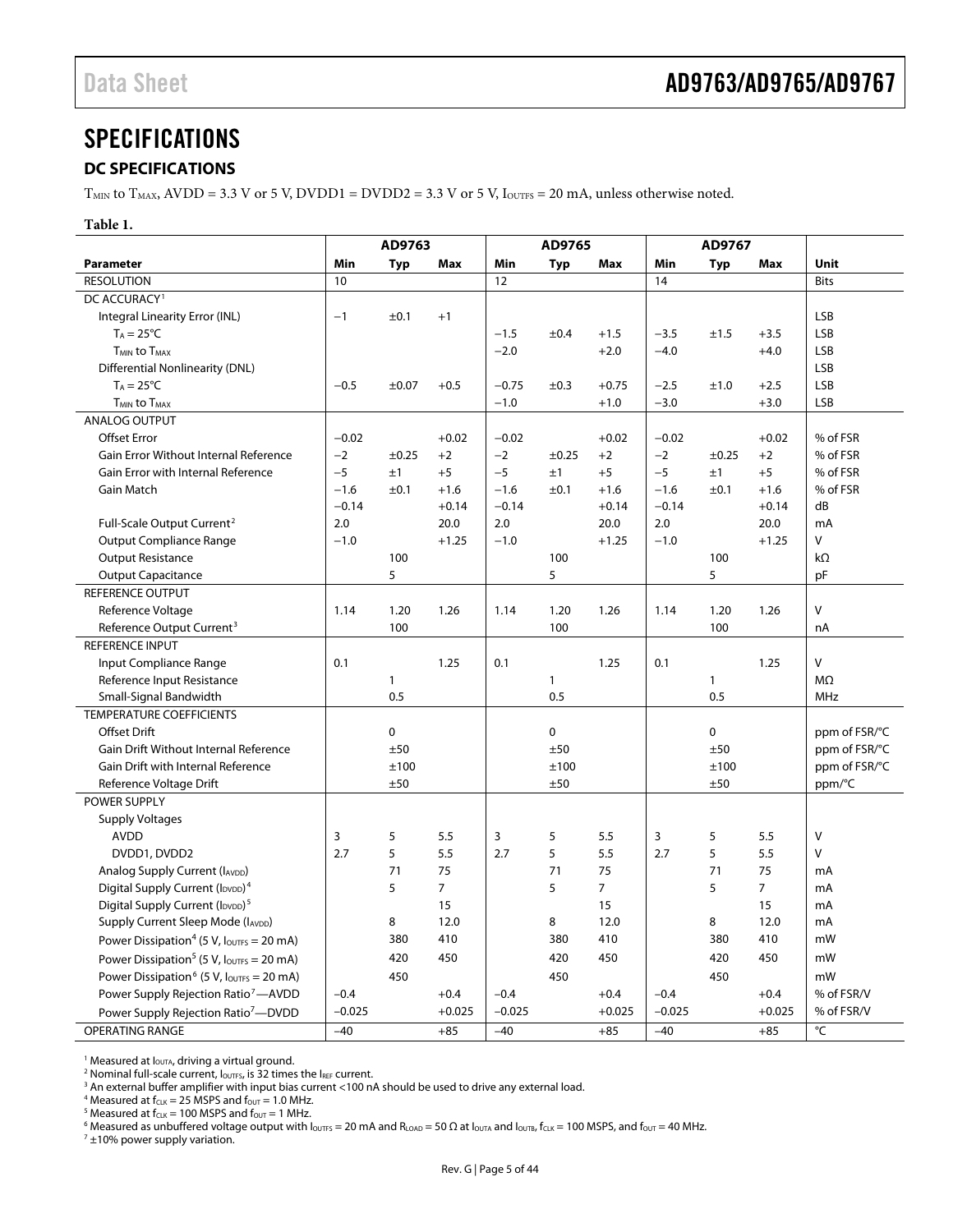## <span id="page-5-0"></span>**DYNAMIC SPECIFICATIONS**

T<sub>MIN</sub> to T<sub>MAX</sub>, AVDD = 3.3 V or 5 V, DVDD1 = DVDD2 = 3.3 V or 5 V, I<sub>OUTFS</sub> = 20 mA, differential transformer-coupled output, 50  $\Omega$ doubly terminated, unless otherwise noted.

### **Table 2.**

<span id="page-5-1"></span>

|                                                              | AD9763 |            | AD9765 |     | AD9767       |       |     |            |       |             |
|--------------------------------------------------------------|--------|------------|--------|-----|--------------|-------|-----|------------|-------|-------------|
| <b>Parameter</b>                                             | Min    | <b>Typ</b> | Max    | Min | <b>Typ</b>   | Max   | Min | <b>Typ</b> | Max   | Unit        |
| <b>DYNAMIC PERFORMANCE</b>                                   |        |            |        |     |              |       |     |            |       |             |
| Maximum Output Update Rate (fcLK)                            | 125    |            |        | 125 |              |       | 125 |            |       | <b>MSPS</b> |
| Output Settling Time (t <sub>ST</sub> ) to 0.1% <sup>1</sup> |        | 35         |        |     | 35           |       |     | 35         |       | ns          |
| Output Propagation Delay (tPD)                               |        | 1          |        |     | $\mathbf{1}$ |       |     | 1          |       | ns          |
| Glitch Impulse                                               |        | 5          |        |     | 5            |       |     | 5          |       | pV-s        |
| Output Rise Time (10% to 90%) <sup>1</sup>                   |        | 2.5        |        |     | 2.5          |       |     | 2.5        |       | ns          |
| Output Fall Time (90% to 10%) <sup>1</sup>                   |        | 2.5        |        |     | 2.5          |       |     | 2.5        |       | ns          |
| Output Noise (loutes = 20 mA)                                |        | 50         |        |     | 50           |       |     | 50         |       | pA/√Hz      |
| Output Noise (loutes = 2 mA)                                 |        | 30         |        |     | 30           |       |     | 30         |       | pA/√Hz      |
| <b>AC LINEARITY</b>                                          |        |            |        |     |              |       |     |            |       |             |
| Spurious-Free Dynamic Range to Nyquist                       |        |            |        |     |              |       |     |            |       |             |
| $f_{CLK}$ = 100 MSPS, $f_{OUT}$ = 1.00 MHz                   |        |            |        |     |              |       |     |            |       |             |
| 0 dBFS Output                                                | 69     | 78         |        | 70  | 81           |       | 71  | 82         |       | dBc         |
| -6 dBFS Output                                               |        | 74         |        |     | 77           |       |     | 77         |       | dBc         |
| -12 dBFS Output                                              |        | 69         |        |     | 72           |       |     | 73         |       | dBc         |
| -18 dBFS Output                                              |        | 61         |        |     | 70           |       |     | 70         |       | dBc         |
| $f_{CLK} = 65$ MSPS, $f_{OUT} = 1.00$ MHz                    |        | 79         |        |     | 81           |       |     | 82         |       | dBc         |
| $f_{CLK} = 65$ MSPS, $f_{OUT} = 2.51$ MHz                    |        | 78         |        |     | 79           |       |     | 80         |       | dBc         |
| $f_{CLK} = 65$ MSPS, $f_{OUT} = 5.02$ MHz                    |        | 75         |        |     | 78           |       |     | 79         |       | dBc         |
| $f_{CLK} = 65$ MSPS, $f_{OUT} = 14.02$ MHz                   |        | 66         |        |     | 68           |       |     | 70         |       | dBc         |
| $f_{CLK} = 65$ MSPS, $f_{OUT} = 25$ MHz                      |        | 55         |        |     | 55           |       |     | 55         |       | dBc         |
| $f_{CLK} = 125$ MSPS, $f_{OUT} = 25$ MHz                     |        | 67         |        |     | 67           |       |     | 67         |       | dBc         |
| $f_{CLK}$ = 125 MSPS, $f_{OUT}$ = 40 MHz                     |        | 60         |        |     | 60           |       |     | 70         |       | dBc         |
| Spurious-Free Dynamic Range Within a Window                  |        |            |        |     |              |       |     |            |       |             |
| $f_{CLK}$ = 100 MSPS, $f_{OUT}$ = 1.00 MHz; 2 MHz Span       | 78     | 85         |        | 80  | 90           |       | 82  | 91         |       | dBc         |
| $f_{CLK}$ = 50 MSPS, $f_{OUT}$ = 5.02 MHz; 10 MHz Span       |        | 80         |        |     | 88           |       |     | 88         |       | dBc         |
| $f_{CLK} = 65$ MSPS, $f_{OUT} = 5.03$ MHz; 10 MHz Span       |        | 82         |        |     | 88           |       |     | 88         |       | dBc         |
| $f_{CLK}$ = 125 MSPS, $f_{OUT}$ = 5.04 MHz; 10 MHz Span      |        | 82         |        |     | 88           |       |     | 88         |       | dBc         |
| <b>Total Harmonic Distortion</b>                             |        |            |        |     |              |       |     |            |       |             |
| $f_{CLK} = 100$ MSPS, $f_{OUT} = 1.00$ MHz                   |        | $-77$      | $-69$  |     | $-80$        | $-70$ |     | $-81$      | $-71$ | dBc         |
| $f_{CLK}$ = 50 MSPS, $f_{OUT}$ = 2.00 MHz                    |        | $-77$      |        |     | $-78$        |       |     | $-79$      |       | dBc         |
| $f_{CLK} = 125$ MSPS, $f_{OUT} = 4.00$ MHz                   |        | $-74$      |        |     | $-75$        |       |     | $-83$      |       | dBc         |
| $f_{CLK} = 125$ MSPS, $f_{OUT} = 10.00$ MHz                  |        | $-72$      |        |     | $-75$        |       |     | $-80$      |       | dBc         |
| Multitone Power Ratio (Eight Tones at 110 kHz Spacing)       |        |            |        |     |              |       |     |            |       |             |
| $f_{CLK} = 65$ MSPS, $f_{OUT} = 2.00$ MHz to 2.99 MHz        |        |            |        |     |              |       |     |            |       |             |
| 0 dBFS Output                                                |        | 76         |        |     | 80           |       |     | 80         |       | dBc         |
| -6 dBFS Output                                               |        | 74         |        |     | 79           |       |     | 79         |       | dBc         |
| -12 dBFS Output                                              |        | 71         |        |     | 77           |       |     | 78         |       | dBc         |
| -18 dBFS Output                                              |        | 67         |        |     | 75           |       |     | 76         |       | dBc         |
| Channel Isolation                                            |        |            |        |     |              |       |     |            |       |             |
| $f_{CLK} = 125$ MSPS, $f_{OUT} = 10$ MHz                     |        | 85         |        |     | 85           |       |     | 85         |       | dBc         |
| $f_{CLK} = 125$ MSPS, $f_{OUT} = 40$ MHz                     |        | 77         |        |     | 77           |       |     | 77         |       | dBc         |

<sup>1</sup> Measured single-ended into 50 Ω load.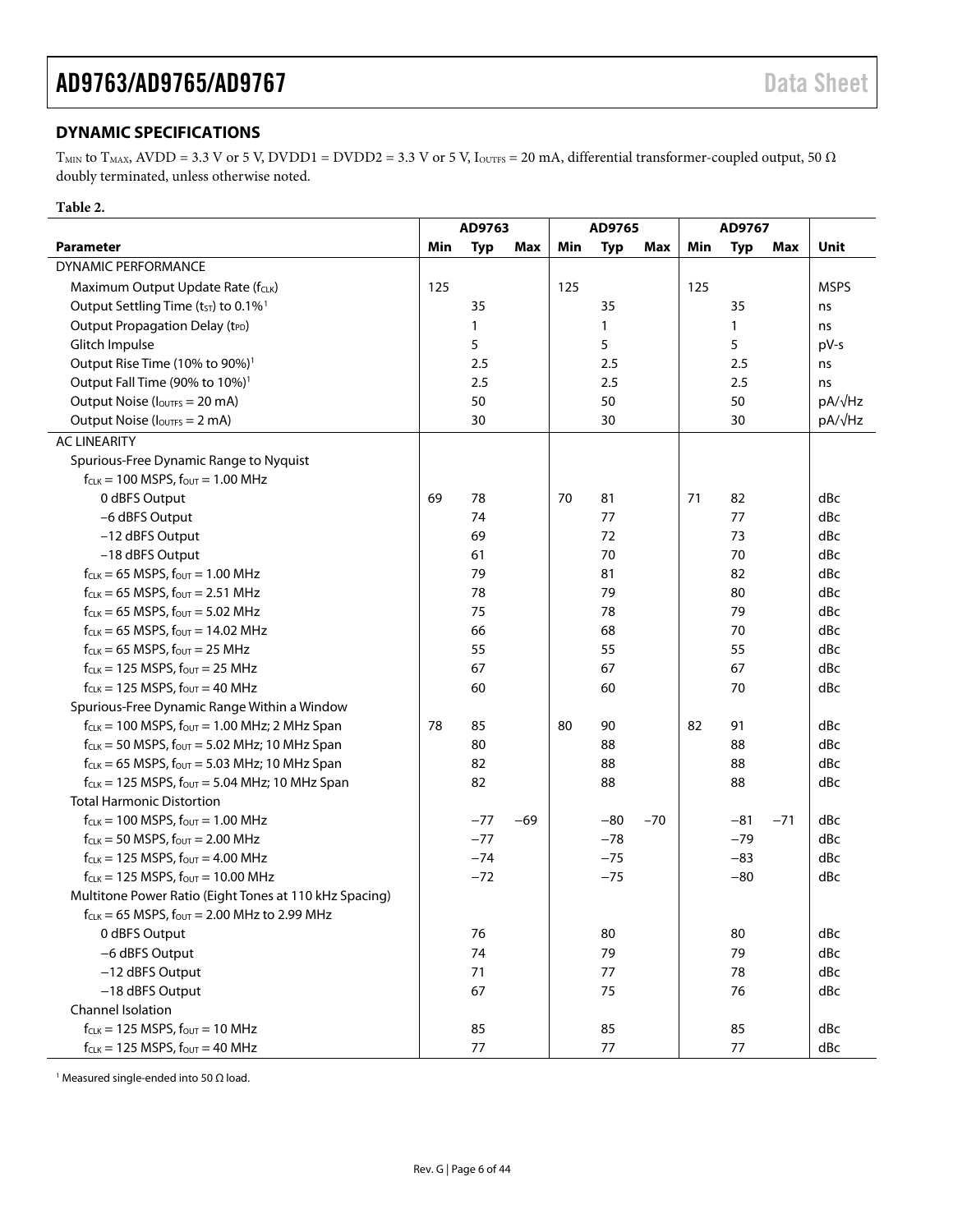## <span id="page-6-0"></span>**DIGITAL SPECIFICATIONS**

 $T<sub>MIN</sub>$  to  $T<sub>MAX</sub>$ , AVDD = 3.3 V or 5 V, DVDD1 = DVDD2 = 3.3 V or 5 V, IouTFs = 20 mA, unless otherwise noted.

<span id="page-6-1"></span>

| Table 3.                                |              |     |       |             |
|-----------------------------------------|--------------|-----|-------|-------------|
| <b>Parameter</b>                        | Min          | Typ | Max   | <b>Unit</b> |
| <b>DIGITAL INPUTS</b>                   |              |     |       |             |
| Logic 1 Voltage @ DVDD1 = DVDD2 = 5 V   | 3.5          | 5   |       | ν           |
| Logic 1 Voltage @ DVDD1 = DVDD2 = 3.3 V | 2.1          | 3   |       | ٧           |
| Logic 0 Voltage @ DVDD1 = DVDD2 = $5V$  |              | 0   | 1.3   | ٧           |
| Logic 0 Voltage @ DVDD1 = DVDD2 = 3.3 V | $\mathbf{0}$ |     | 0.9   | ٧           |
| Logic 1 Current                         | $-10$        |     | $+10$ | μA          |
| Logic 0 Current                         | $-10$        |     | $+10$ | μA          |
| Input Capacitance                       |              | 5   |       | рF          |
| Input Setup Time (ts)                   | 2.0          |     |       | ns          |
| Input Hold Time $(t_H)$                 | 1.5          |     |       | ns          |
| Latch Pulse Width (trew, tcew)          | 3.5          |     |       | ns          |

### **Timing Diagram**

See [Table 3](#page-6-1) and the [DAC Timing](#page-23-1) section for more information about the timing specifications.



Figure 2. Timing Diagram for Dual and Interleaved Modes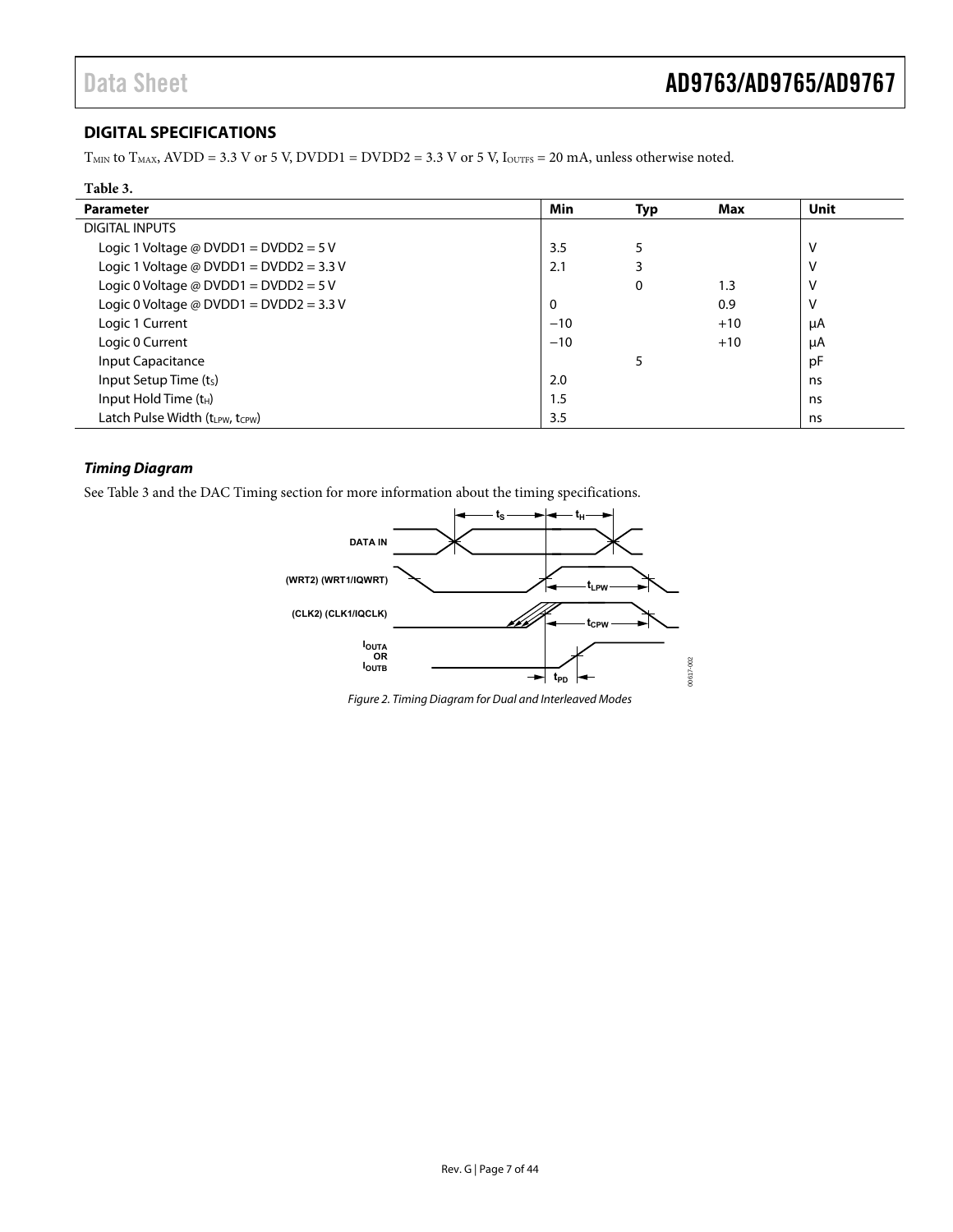# <span id="page-7-0"></span>ABSOLUTE MAXIMUM RATINGS

#### **Table 4.**

|                                      | With              |                                     |
|--------------------------------------|-------------------|-------------------------------------|
| <b>Parameter</b>                     | <b>Respect To</b> | Rating                              |
| <b>AVDD</b>                          | <b>ACOM</b>       | $-0.3$ V to $+6.5$ V                |
| DVDD1, DVDD2                         | DCOM1/DCOM2       | $-0.3$ V to $+6.5$ V                |
| <b>ACOM</b>                          | DCOM1/DCOM2       | $-0.3 V$ to $+0.3 V$                |
| <b>AVDD</b>                          | DVDD1/DVDD2       | $-6.5$ V to $+6.5$ V                |
| MODE.                                | DCOM1/DCOM2       | $-0.3$ V to DVDD1/                  |
| CLK1/IOCLK.                          |                   | $DVDD2 + 0.3V$                      |
| CLK2/IQRESET,                        |                   |                                     |
| WRT1/IOWRT.                          |                   |                                     |
| WRT2/IQSEL                           |                   |                                     |
| Digital Inputs                       | DCOM1/DCOM2       | $-0.3$ V to DVDD1/                  |
|                                      |                   | $DVDD2 + 0.3V$                      |
| OUTA1/OUTA2,<br>$I$ OUTR1/ $I$ OUTR2 | <b>ACOM</b>       | $-1.0$ V to AVDD + 0.3 V            |
| REFIO, FSADJ1,                       | <b>ACOM</b>       | $-0.3$ V to AVDD + 0.3 V            |
| <b>FSADJ2</b>                        |                   |                                     |
| <b>GAINCTRL, SLEEP</b>               | <b>ACOM</b>       | $-0.3$ V to AVDD + 0.3 V            |
| <b>Junction</b>                      |                   | 150°C                               |
| Temperature                          |                   |                                     |
| Storage                              |                   | $-65^{\circ}$ C to $+150^{\circ}$ C |
| Temperature                          |                   |                                     |
| Range                                |                   |                                     |
| Lead Temperature                     |                   | 300°C                               |
| (10 sec)                             |                   |                                     |

Stresses above those listed under Absolute Maximum Ratings may cause permanent damage to the device. This is a stress rating only; functional operation of the device at these or any other conditions above those indicated in the operational section of this specification is not implied. Exposure to absolute maximum rating conditions for extended periods may affect device reliability.

### **THERMAL RESISTANCE**

 $\theta_{JA}$  is specified for the worst-case conditions, that is, a device soldered in a circuit board for surface-mount packages.

### **Table 5. Thermal Resistance**

| Package Type | UJA | Unit |
|--------------|-----|------|
| 48-Lead LQFP | ۵   | /W   |

### **ESD CAUTION**



ESD (electrostatic discharge) sensitive device. Charged devices and circuit boards can discharge without detection. Although this product features patented or proprietary protection circuitry, damage may occur on devices subjected to high energy ESD. Therefore, proper ESD precautions should be taken to avoid performance degradation or loss of functionality.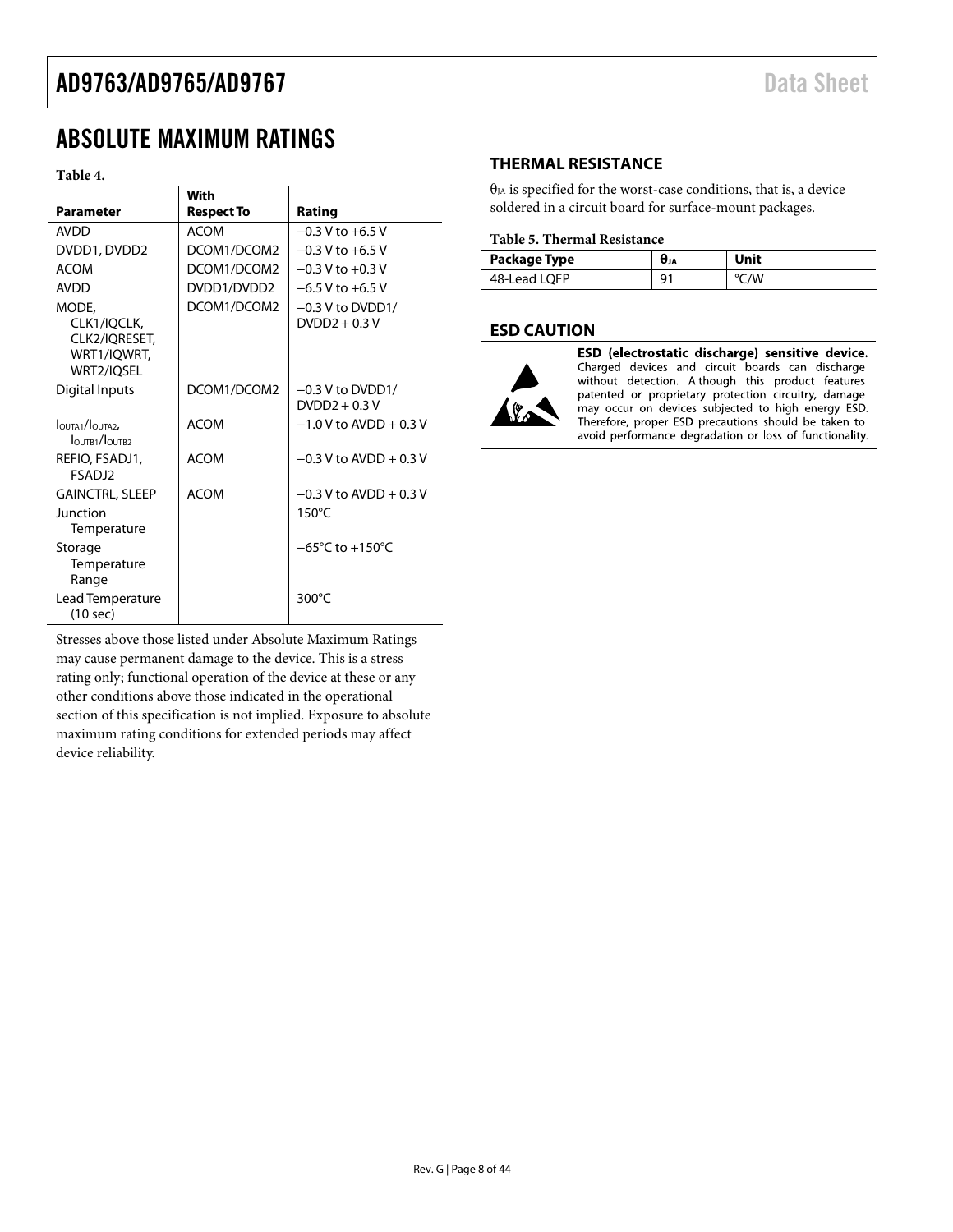00617-005

00617-005

# <span id="page-8-0"></span>PIN CONFIGURATION AND FUNCTION DESCRIPTIONS



Figure 4. AD9765 Pin Configuration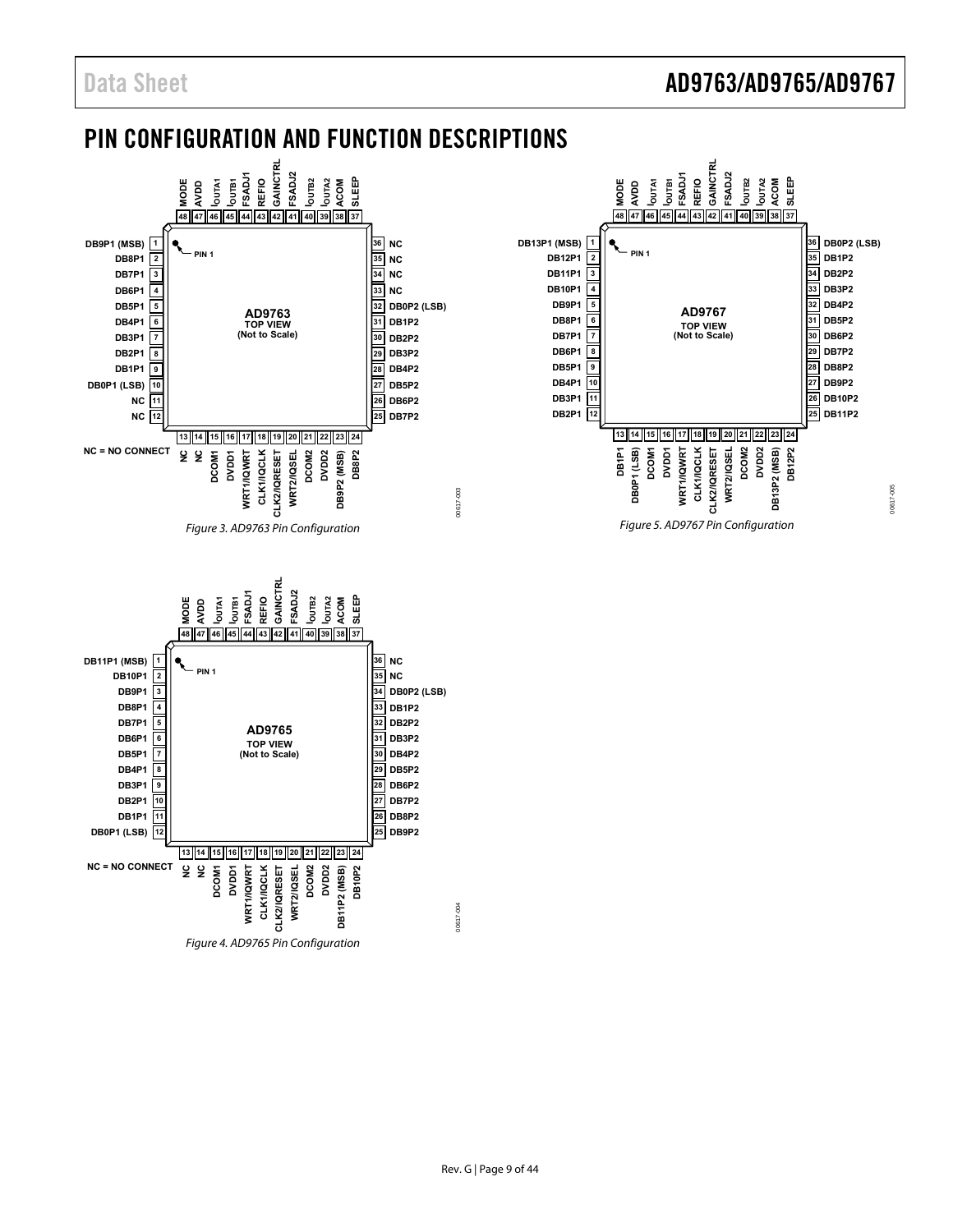| Pin No.   |          |          |                       |                                                            |
|-----------|----------|----------|-----------------------|------------------------------------------------------------|
| AD9763    | AD9765   | AD9767   | <b>Mnemonic</b>       | <b>Description</b>                                         |
| 1 to 10   | 1 to 12  | 1 to 14  | DBxP1                 | Data Bit Pins (Port 1)                                     |
| 11 to 14, | 13, 14,  | N/A      | <b>NC</b>             | No Connect                                                 |
| 33 to 36  | 35, 36   |          |                       |                                                            |
| 15, 21    | 15, 21   | 15, 21   | DCOM1, DCOM2          | Digital Common                                             |
| 16, 22    | 16, 22   | 16, 22   | DVDD1, DVDD2          | Digital Supply Voltage                                     |
| 17        | 17       | 17       | WRT1/IQWRT            | Input Write Signal for PORT 1 (IQWRT in Interleaving Mode) |
| 18        | 18       | 18       | CLK1/IQCLK            | Clock Input for DAC1 (IQCLK in Interleaving Mode)          |
| 19        | 19       | 19       | CLK2/IQRESET          | Clock Input for DAC2 (IQRESET in Interleaving Mode)        |
| 20        | 20       | 20       | WRT2/IQSEL            | Input Write Signal for PORT 2 (IQSEL in Interleaving Mode) |
| 23 to 32  | 23 to 34 | 23 to 36 | DBxP2                 | Data Bit Pins (Port 2)                                     |
| 37        | 37       | 37       | <b>SLEEP</b>          | Power-Down Control Input                                   |
| 38        | 38       | 38       | <b>ACOM</b>           | Analog Common                                              |
| 39, 40    | 39, 40   | 39, 40   | IOUTA2, IOUTB2        | Port 2 Differential DAC Current Outputs                    |
| 41        | 41       | 41       | FSADJ2                | Full-Scale Current Output Adjust for DAC2                  |
| 42        | 42       | 42       | <b>GAINCTRL</b>       | Master/Slave Resistor Control Mode                         |
| 43        | 43       | 43       | <b>REFIO</b>          | Reference Input/Output                                     |
| 44        | 44       | 44       | FSADJ1                | Full-Scale Current Output Adjust for DAC1                  |
| 45, 46    | 45, 46   | 45, 46   | <b>IOUTB1, IOUTA1</b> | Port 1 Differential DAC Current Outputs                    |
| 47        | 47       | 47       | <b>AVDD</b>           | Analog Supply Voltage                                      |
| 48        | 48       | 48       | <b>MODE</b>           | Mode Select (1 = dual port, $0 =$ interleaved)             |

### **Table 6. Pin Function Descriptions**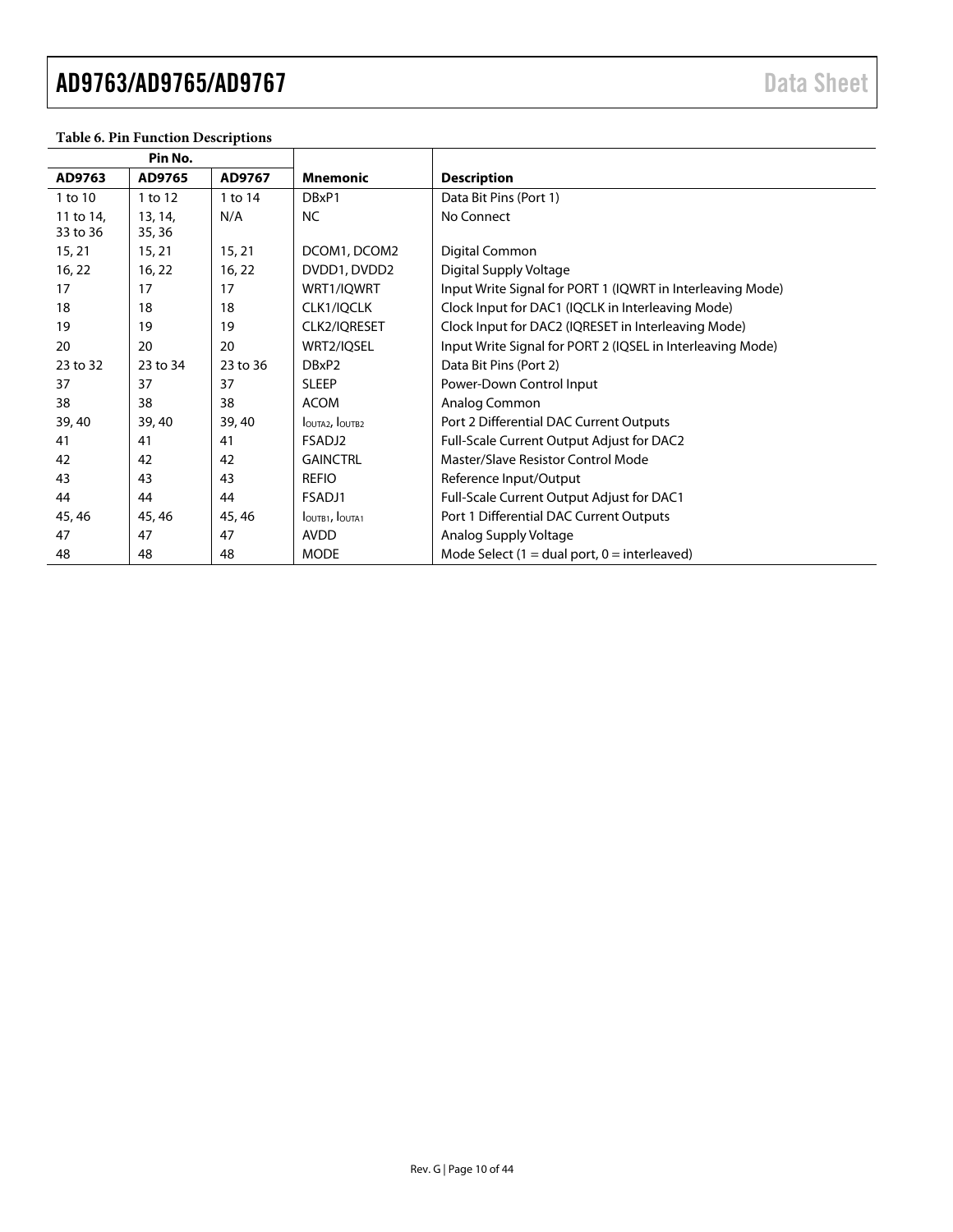# <span id="page-10-0"></span>TYPICAL PERFORMANCE CHARACTERISTICS

## **AD9763**

AVDD = 3.3 V or 5 V, DVDD = 3.3 V, I<sub>OUTFS</sub> = 20 mA, 50  $\Omega$  doubly terminated load, differential output, T<sub>A</sub> = 25°C, SFDR up to Nyquist, unless otherwise noted.

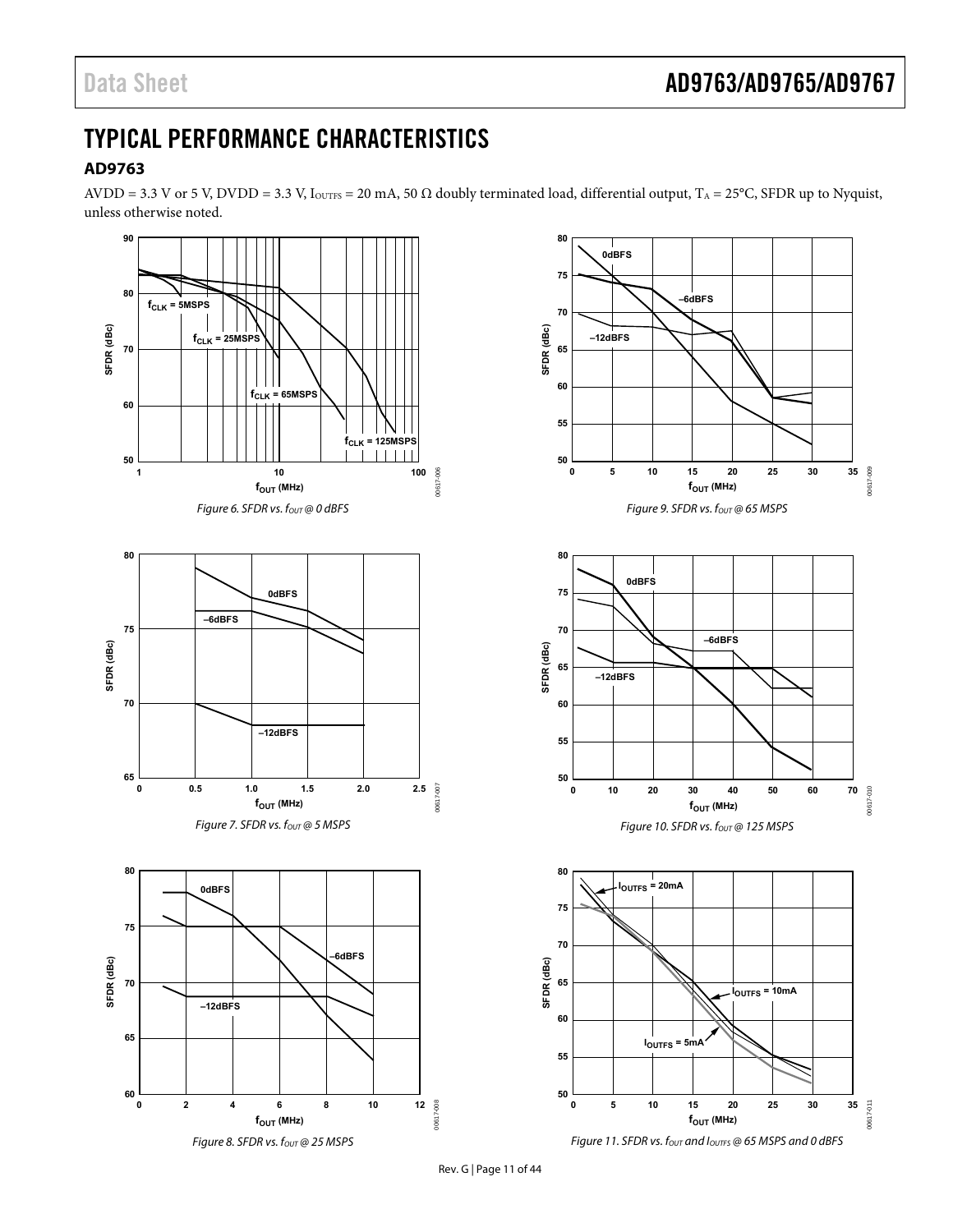



Figure 15. SINAD vs.  $f_{CLK}$  and  $I_{OUTFS}$  @  $f_{OUT}$  = 5 MHz and 0 dBFS





Figure 17. Typical DNL





Figure 14. Dual-Tone SFDR vs.  $A_{OUT}$  @  $f_{OUT} = f_{CLK}$ /7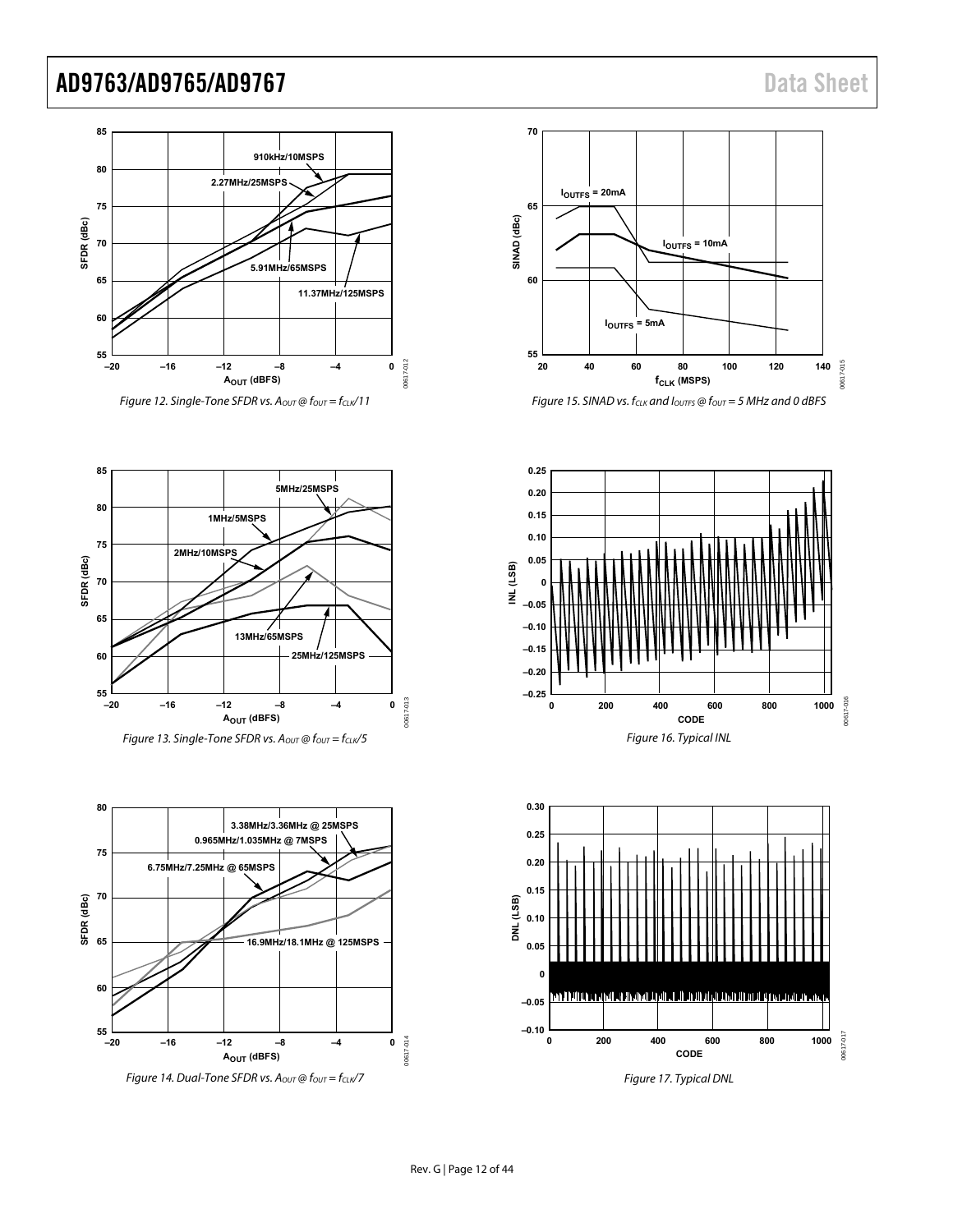**0.05**

**0.03**

**0**

**OFFSET ERROR**

**OFFSET ERROR (%FS)**

OFFSET ERROR (%FS)

**–0.05**

**–0.03**

#### **85**  $f_{OUT} = 1$ MHz **80 75 fOUT = 10MHz 70** SFDR (dBc) **SFDR (dBc)**  $f<sub>OUT</sub> = 25MHz$ **65 60**  $f_{\text{OUT}} = 40 \text{MHz}$ **55 50**  $f_{OUT} = 60$ MHz —ا 45<br>−60 00617-018 00617-018 **–60 –40 –20 0 20 40 60 80 100 TEMPERATURE (°C)** Figure 18. SFDR vs. Temperature  $@f_{CLK} = 125$  MSPS, 0 dBFS

SFDR (dBm) **SFDR (dBm) –50 –60 –70 –80 –90 0 10 20 30 4 FREQUENCY (MHz)** Figure 21. Dual-Tone SFDR @  $f_{CLK} = 125$  MSPS **1.0 0**

**–40 –30 –20 –10 0**





**GAIN ERROR**

**–40 –20 0 20 40 60 80**

**–1.0**

00617-019

00617-019

**–0.5**

**0.5**

**0**

**GAIN ERROR (%FS)**

**GAIN ERROR (%FS)** 



Figure 22. Four-Tone SFDR  $@f_{CLK} = 125$  MSPS

# Data Sheet **AD9763/AD9765/AD9767**

00617-021 **0**

00617-021

00617-022

00617-022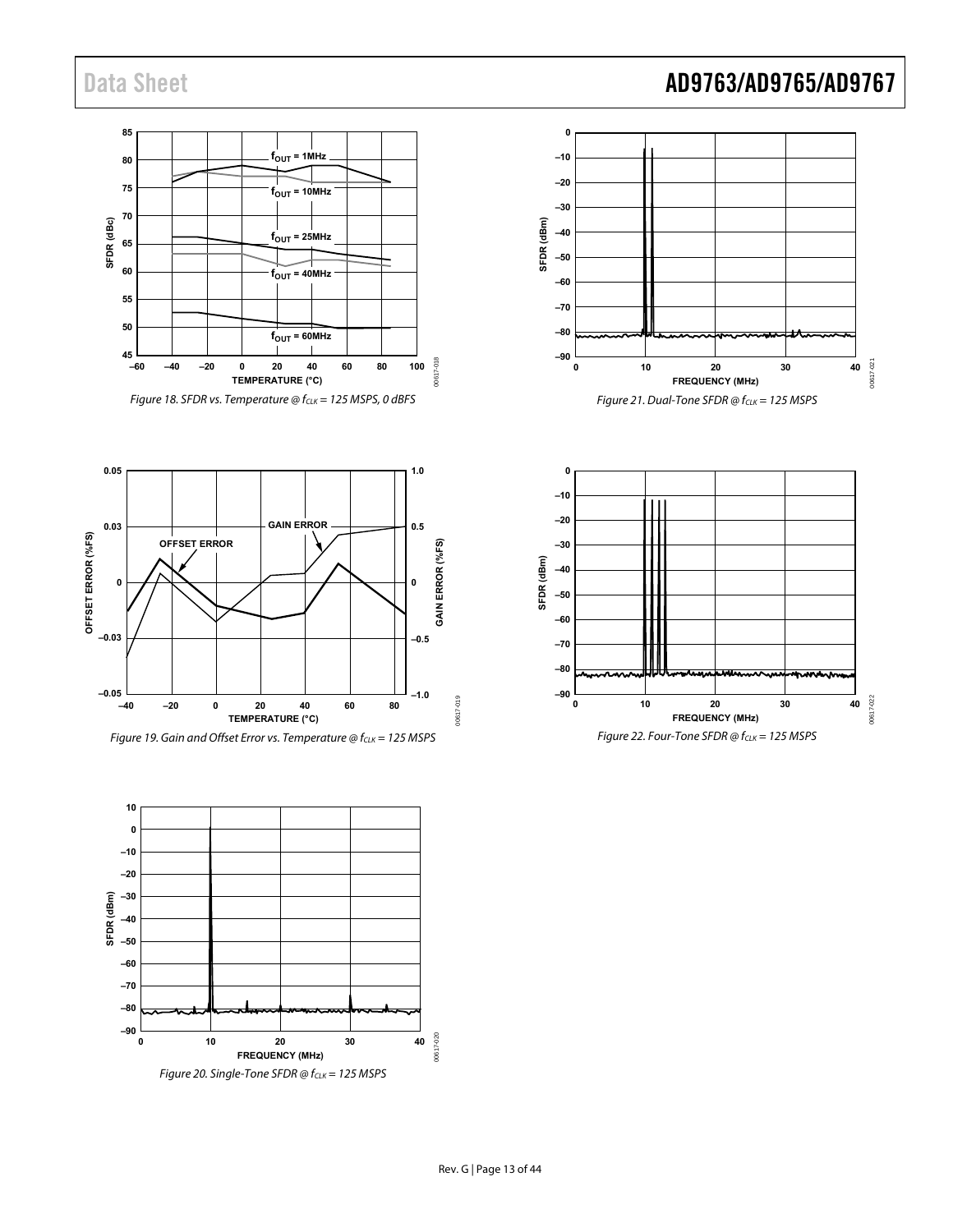### <span id="page-13-0"></span>**AD9765**

AVDD = 3.3 V or 5 V, DVDD = 3.3 V or 5 V, IouTFs = 20 mA, 50  $\Omega$  doubly terminated load, differential output, T<sub>A</sub> = 25°C, SFDR up to Nyquist, unless otherwise noted.

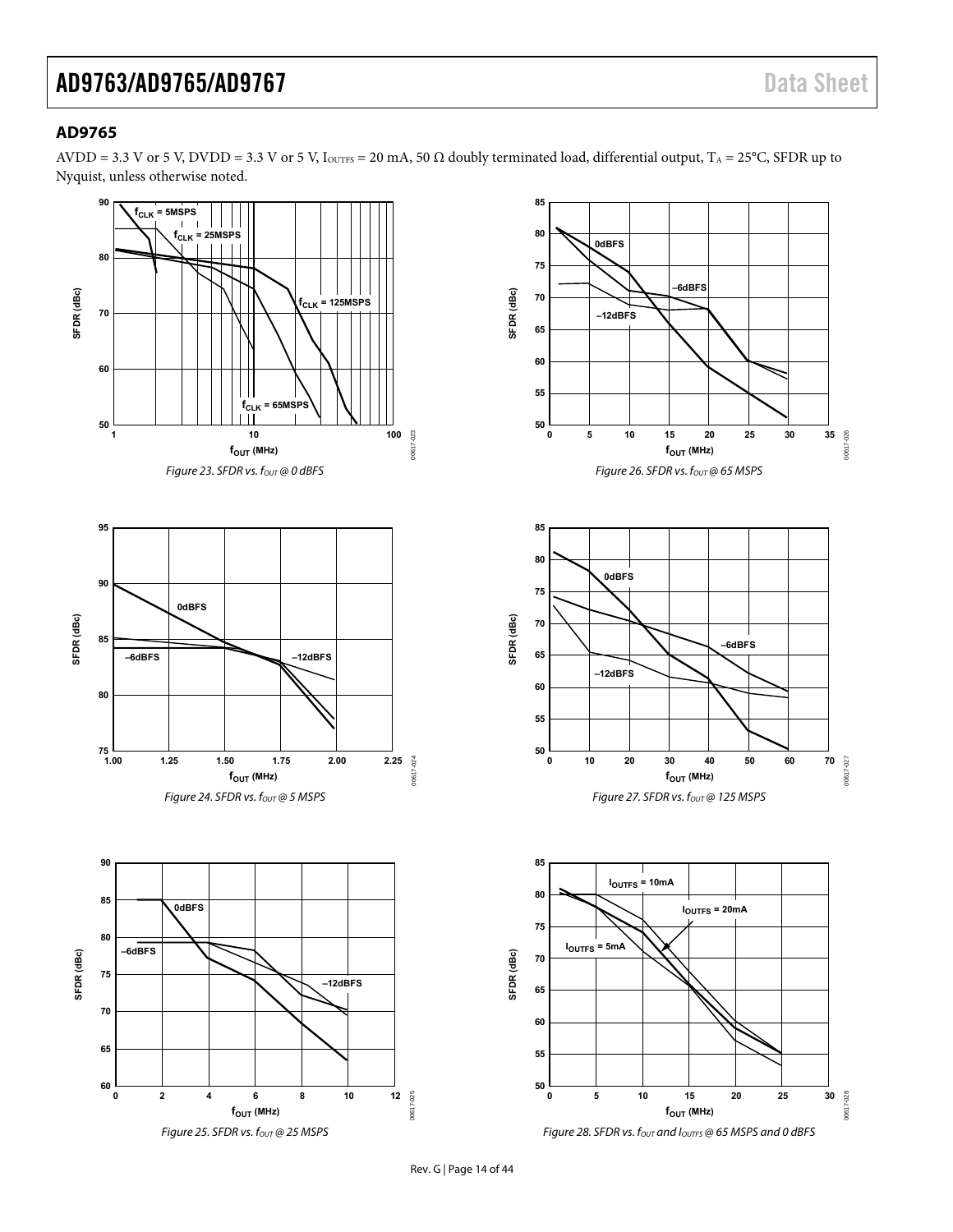



Figure 32. SINAD vs.  $f_{CLK}$  and  $I_{OUTFS}$  @  $f_{OUT}$  = 5 MHz and 0 dBFS



Figure 30. Single-Tone SFDR vs. Aout @  $f_{\text{OUT}} = f_{\text{CLK}}/5$ 





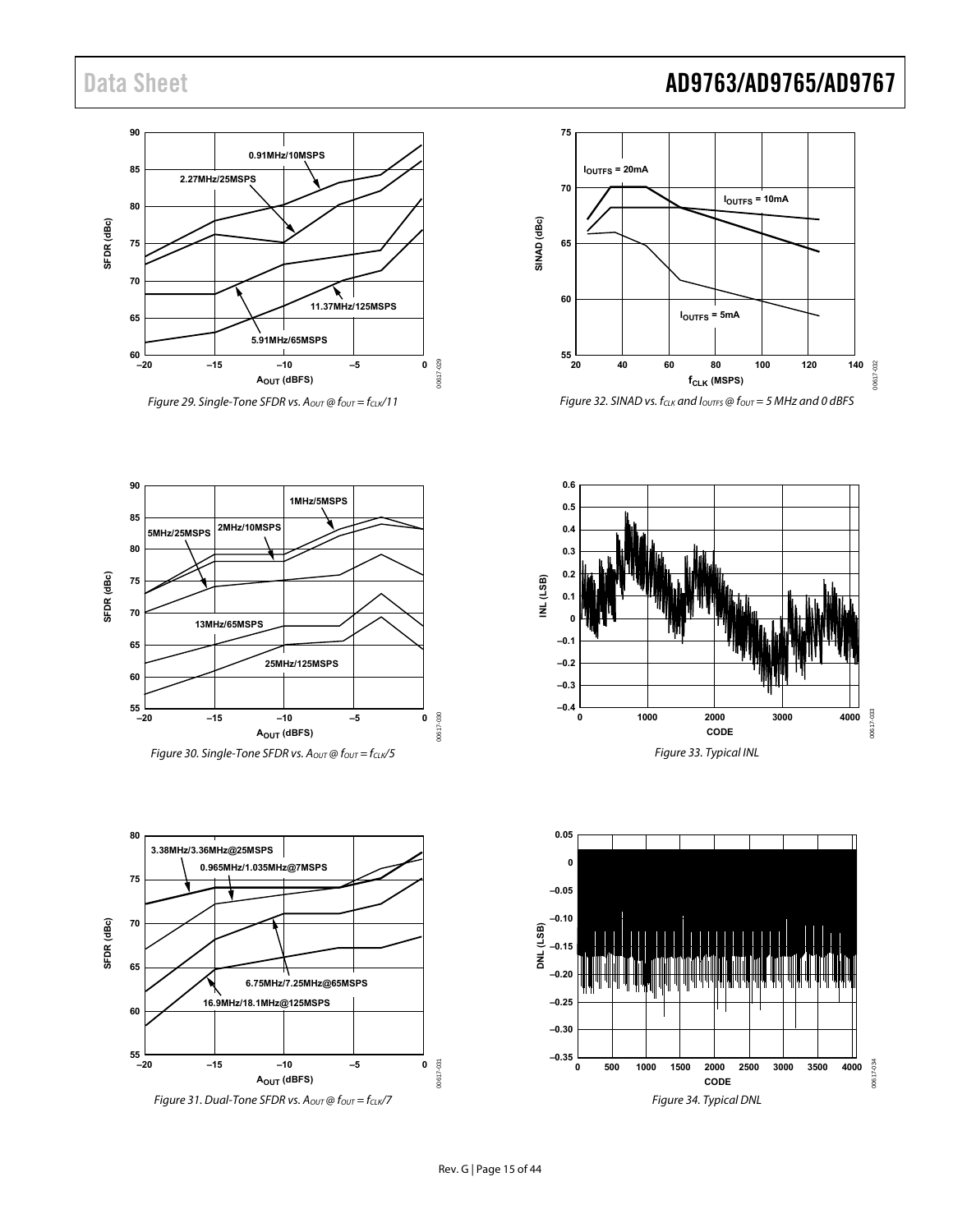



Figure 36. Gain and Offset Error vs. Temperature  $@f_{CLK} = 125$  MSPS







Figure 39. Four-Tone SFDR  $@f_{CLK} = 125$  MSPS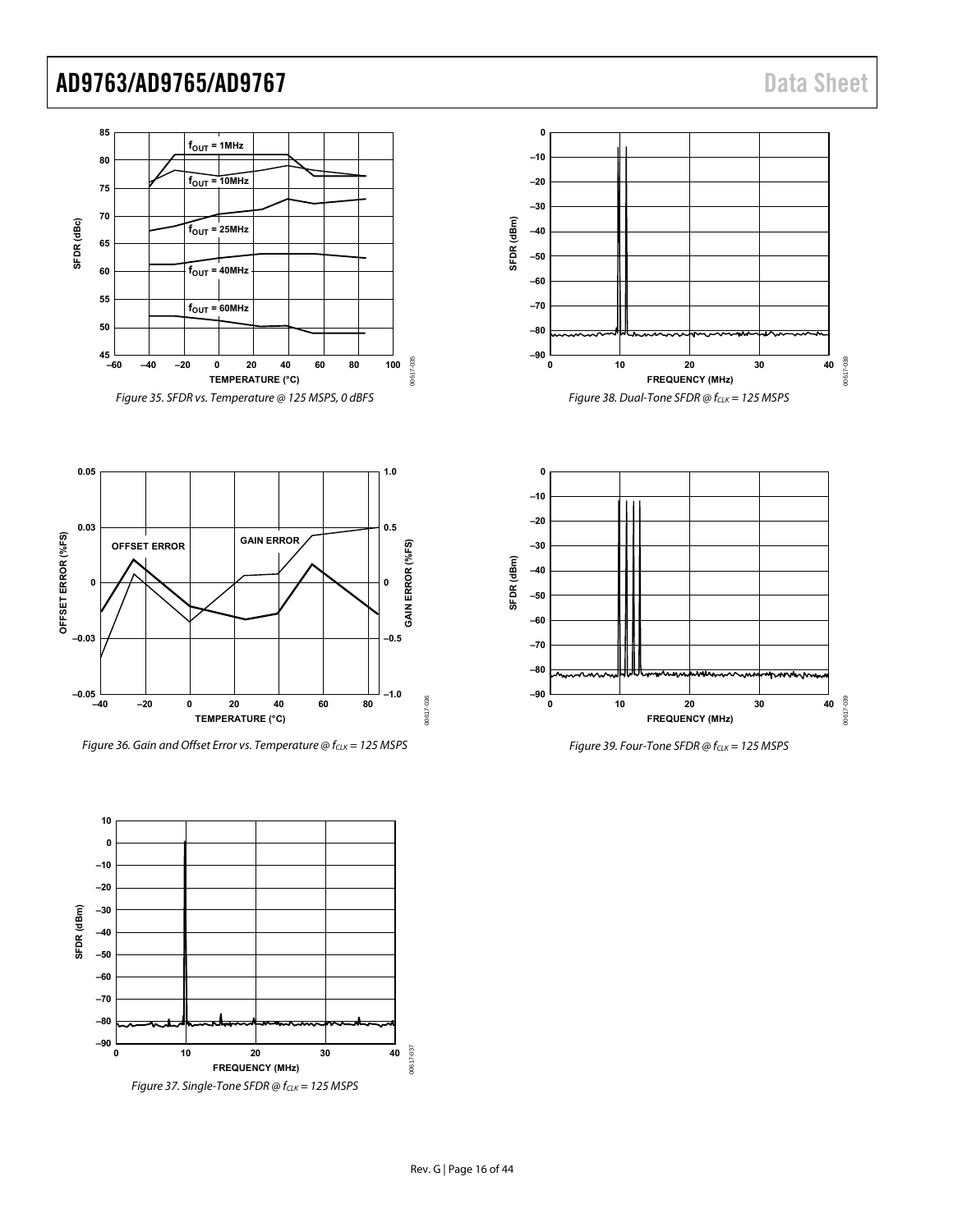## <span id="page-16-0"></span>**AD9767**

AVDD = 3.3 V or 5 V, DVDD = 3.3 V or 5 V, IouTFs = 20 mA, 50  $\Omega$  doubly terminated load, differential output, T<sub>A</sub> = 25°C, SFDR up to Nyquist, unless otherwise noted.

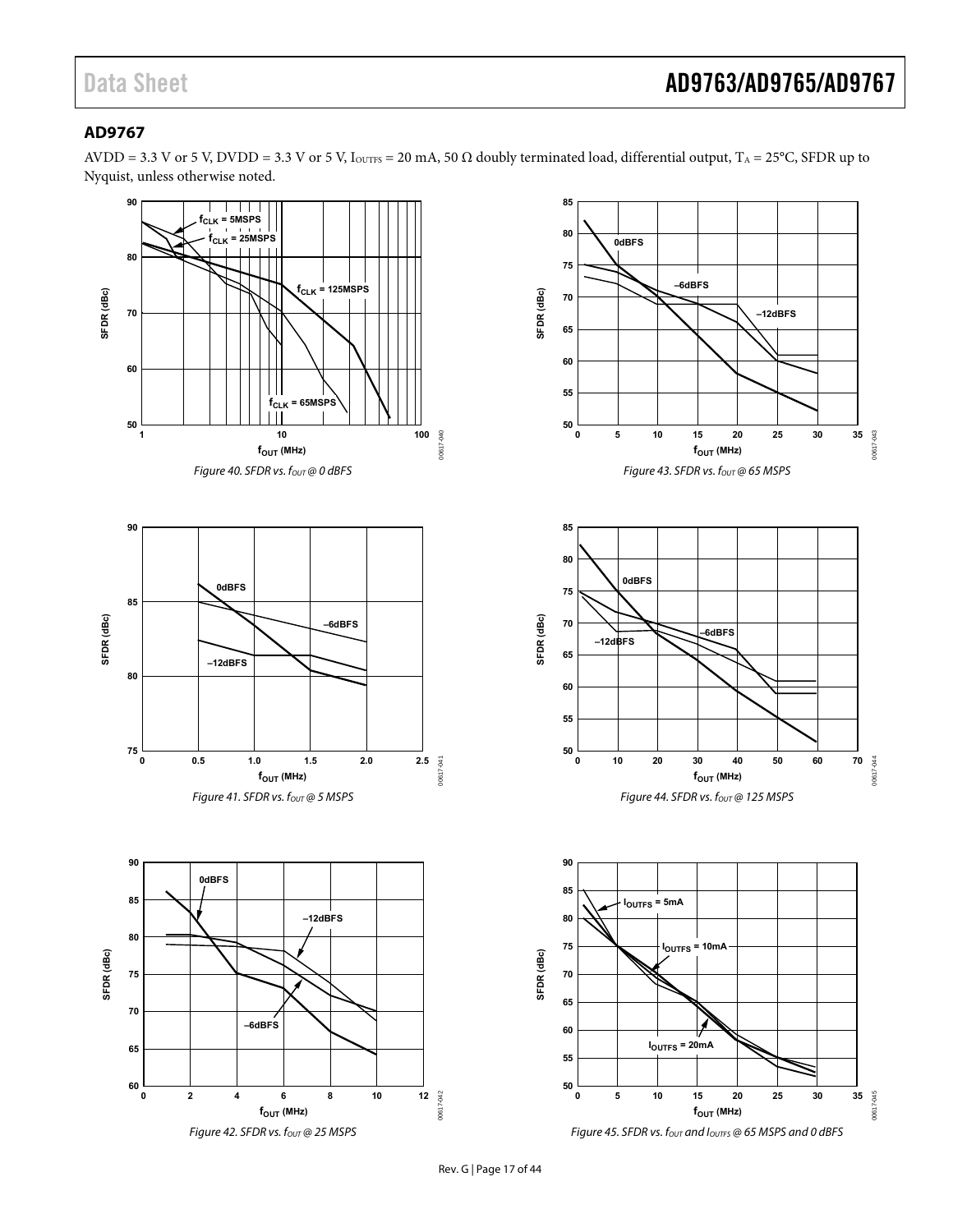





**2.5**









Rev. G | Page 18 of 44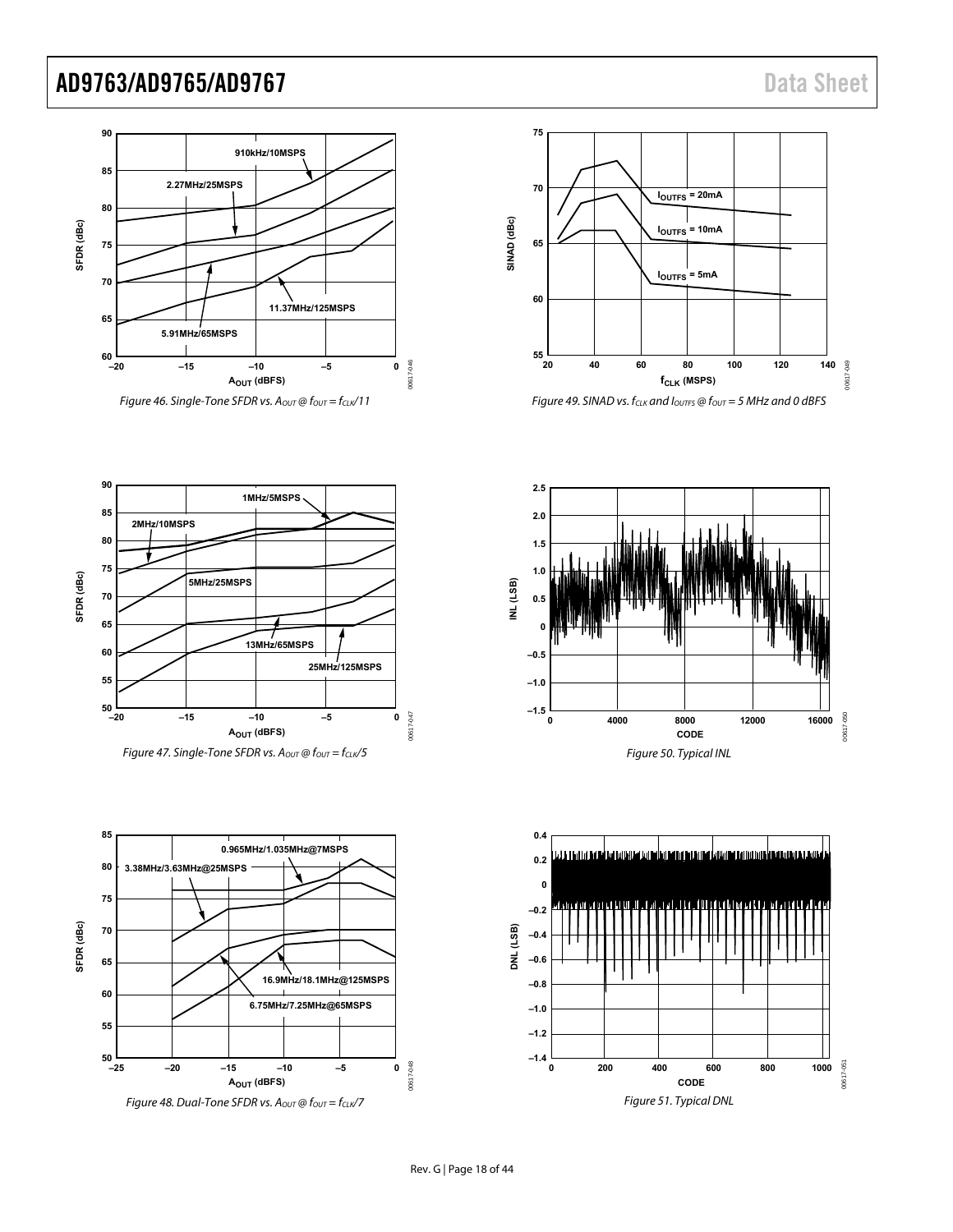#### **85**  $f_{OUT} = 1$ MHz **80**  $f_{OUT} = 10$ MHz **75 70** SFDR (dBc) **SFDR (dBc)**  $f<sub>OUT</sub> = 25MHz$ **65**  $f_{\text{OUT}} = 40 \text{MHz}$ **60 55**  $f<sub>OUT</sub> = 60MHz$ **50**  $45 - 60$ 00617-052 00617-052 **–60 –40 –20 0 20 40 60 80 100 TEMPERATURE (°C)** Figure 52. SFDR vs. Temperature @ 125 MSPS, 0 dBFS



**0.05 1.0 0.03 0.5** OFFSET ERROR (%FS) **OFFSET ERROR (%FS) GEFSET ERROR GAIN ERROR** GAIN ERROR (%FS) **GAIN ERROR (%FS) 0 0 –0.03 –0.5 –0.05 –1.0** 00617-053 00617-053 **–40 –20 0 20 40 60 80 TEMPERATURE (°C)**







# Data Sheet **AD9763/AD9765/AD9767**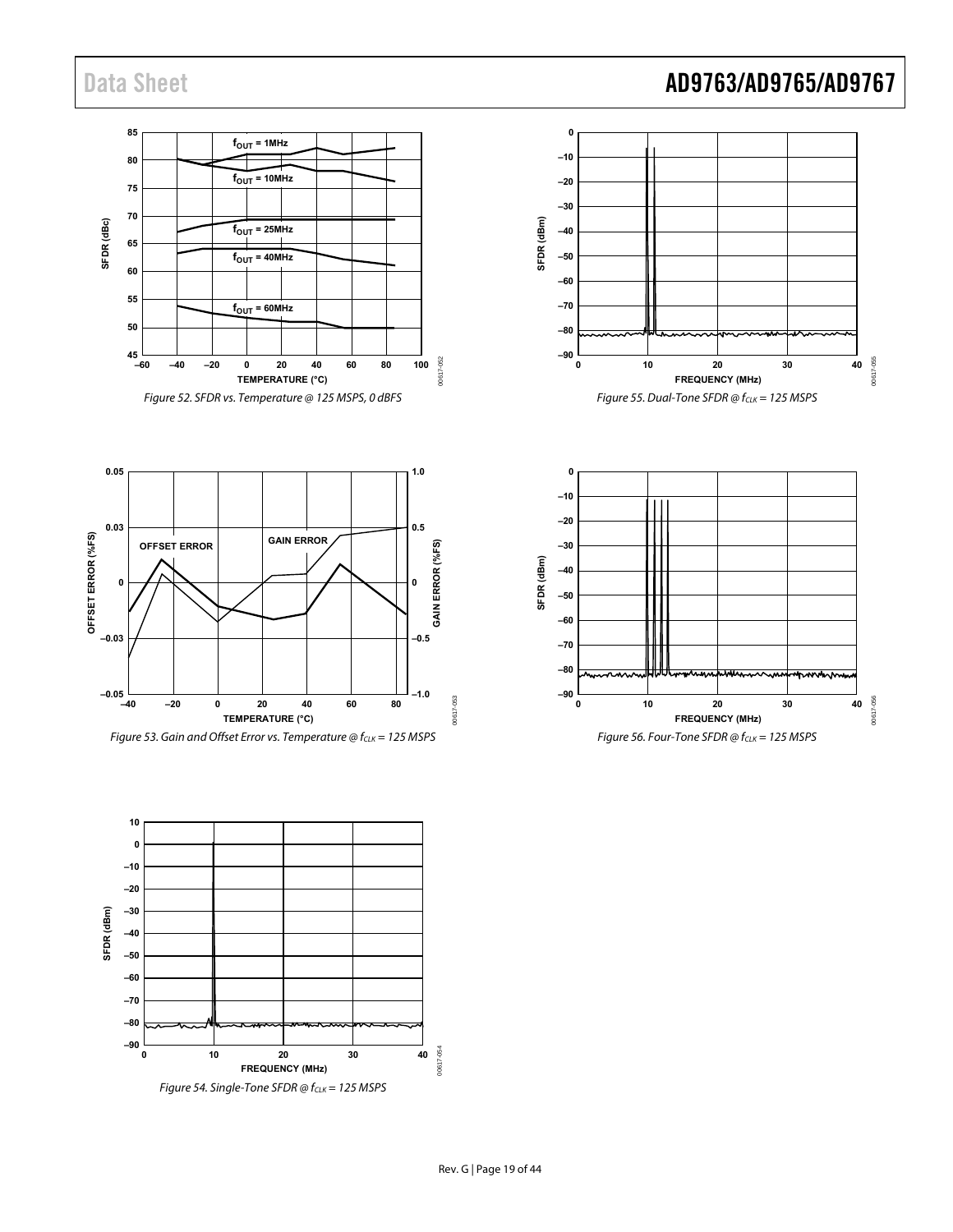# <span id="page-19-0"></span>**TERMINOLOGY**

### **Linearity Error (Integral Nonlinearity or INL)**

Linearity error is defined as the maximum deviation of the actual analog output from the ideal output, determined by a straight line drawn from zero to full scale.

#### **Differential Nonlinearity (DNL)**

DNL is the measure of the variation in analog value, normalized to full scale, associated with a 1 LSB change in digital input code.

#### **Monotonicity**

A DAC is monotonic if the output either increases or remains constant as the digital input increases.

#### **Offset Error**

Offset error is the deviation of the output current from the ideal of zero. For I<sub>OUTA</sub>, 0 mA output is expected when the inputs are all 0s. For I<sub>OUTB</sub>, 0 mA output is expected when all inputs are set to 1s.

#### **Gain Error**

Gain error is the difference between the actual and ideal output spans. The actual span is determined by the output when all inputs are set to 1s minus the output when all inputs are set to 0s.

#### **Output Compliance Range**

The output compliance range is the range of allowable voltage at the output of a current-output DAC. Operation beyond the maximum compliance limits may cause either output stage saturation or breakdown resulting in nonlinear performance.

### **Temperature Drift**

Temperature drift is specified as the maximum change from the ambient (25°C) value to the value at either  $T_{MIN}$  or  $T_{MAX}$ . For offset and gain drift, the drift is reported in part per million (ppm) of full-scale range (FSR) per degree Celsius. For reference drift, the drift is reported in ppm per degree Celsius (ppm/°C).

#### **Power Supply Rejection (PSR)**

PSR is the maximum change in the full-scale output as the supplies are varied from nominal to minimum and maximum specified voltages.

#### **Settling Time**

Settling time is the time required for the output to reach and remain within a specified error band about its final value, measured from the start of the output transition.

#### **Glitch Impulse**

Asymmetrical switching times in a DAC give rise to undesired output transients that are quantified by a glitch impulse. It is specified as the net area of the glitch in picovolts per second (pV-s).

### **Spurious-Free Dynamic Range (SFDR)**

The difference, in decibels (dB), between the rms amplitude of the output signal and the peak spurious signal over the specified bandwidth.

### **Total Harmonic Distortion (THD)**

THD is the ratio of the rms sum of the first six harmonic components to the rms value of the measured input signal. It is expressed as a percentage or in decibels (dB).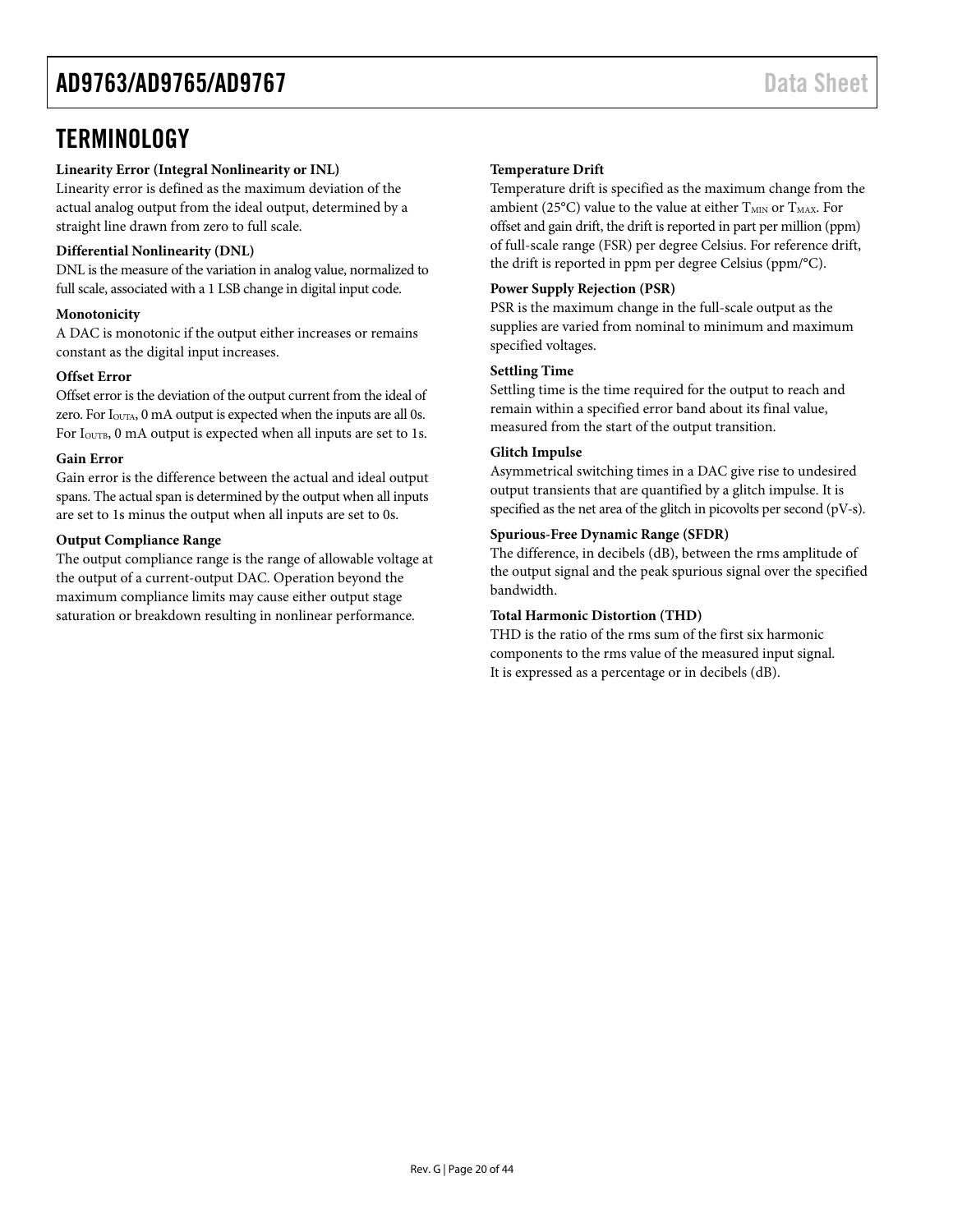# <span id="page-20-0"></span>THEORY OF OPERATION



Figure 57. Basic AC Characterization Test Setup for AD9763/AD9765/AD9767, Testing Port 1 in Dual-Port Mode, Using Independent GAINCTRL Resistors on FSADJ1 and FSADJ2

<span id="page-20-2"></span>

**NOTES 1. IN THIS CONFIGURATION, THE 22nF CAPACITOR AND 256Ω RESISTOR ARE NOT REQUIRED BECAUSE RSET = 2kΩ.**

### <span id="page-20-1"></span>**FUNCTIONAL DESCRIPTION**

[Figure 58](#page-20-1) shows a simplified block diagram of the AD9763/ AD9765/AD9767. The AD9763/AD9765/AD9767 consist of two DACs, each one with its own independent digital control logic and full-scale output current control. Each DAC contains a PMOS current source array capable of providing up to 20 mA of full-scale current (IOUTFS).

The array is divided into 31 equal currents that make up the five most significant bits (MSBs). The next four bits, or middle bits, consist of 15 equal current sources whose value is 1/16thof an MSB current source. The remaining LSB is a binary weighted fraction of the middle bit current sources. Implementing the middle and lower bits with current sources, instead of an R-2R ladder, enhances the dynamic performance for multitone or low amplitude signals and helps maintain the high output impedance of each DAC (that is, >100 k $\Omega$ ).

#### Figure 58. Simplified Block Diagram

All of these current sources are switched to one of the two output nodes (that is,  $I_{\text{OUTA}}$  or  $I_{\text{OUTB}}$ ) via the PMOS differential current switches. The switches are based on a new architecture that drastically improves distortion performance. This new switch architecture reduces various timing errors and provides matching complementary drive signals to the inputs of the differential current switches.

The analog and digital sections of the AD9763/AD9765/AD9767 have separate power supply inputs (that is, AVDD and DVDD1/ DVDD2) that can operate independently at 3.3 V or 5 V. The digital section, which is capable of operating up to a 125 MSPS clock rate, consists of edge-triggered latches and segment decoding logic circuitry. The analog section includes the PMOS current sources, the associated differential switches, a 1.20 V band gap voltage reference, and two reference control amplifiers.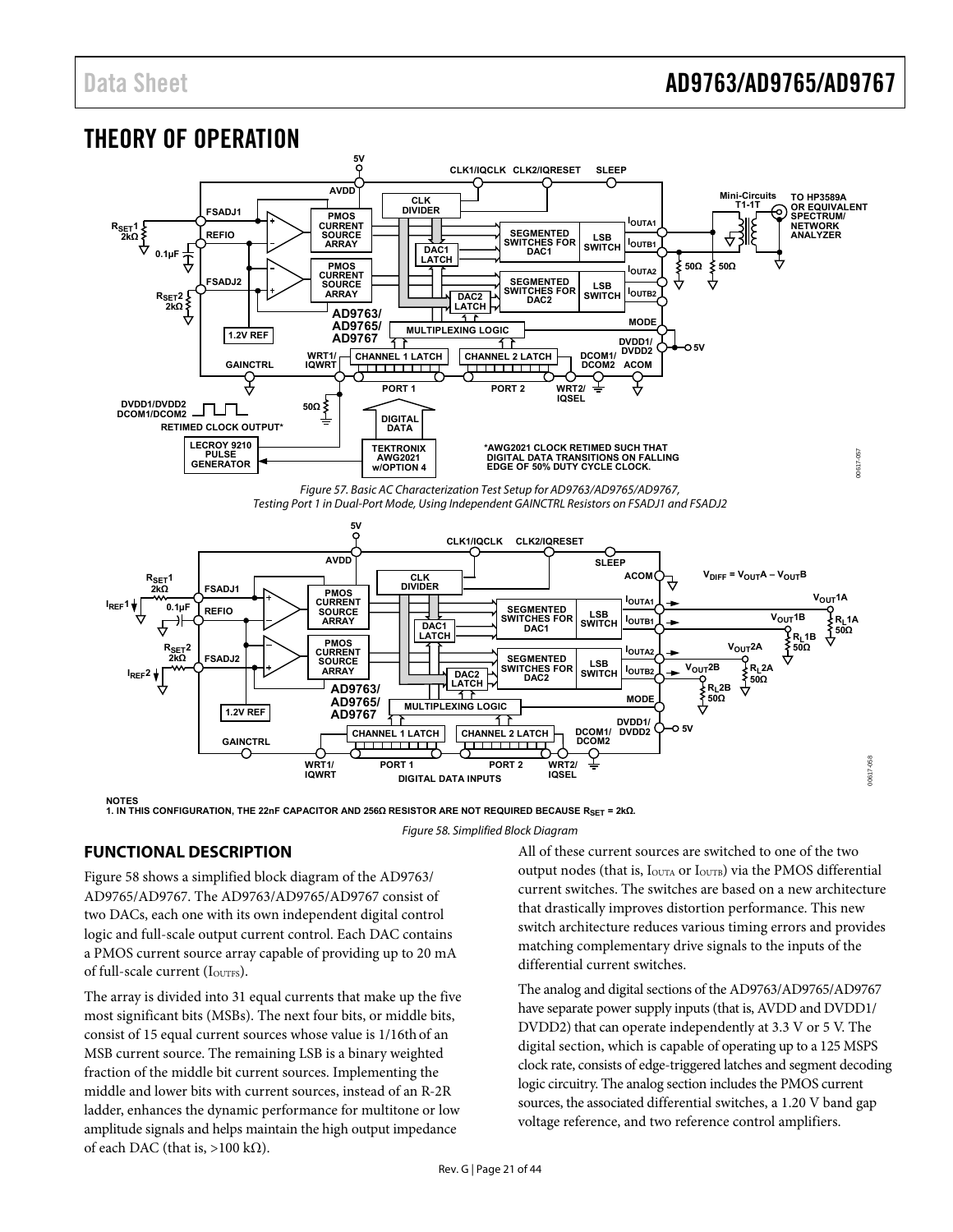<span id="page-21-1"></span>The full-scale output current of each DAC is regulated by separate reference control amplifiers and can be set from 2 mA to 20 mA via an external network connected to the full scale adjust (FSADJ) pin. The external network, in combination with both the reference control amplifier and voltage reference  $(V<sub>REFO</sub>)$  sets the reference current IREF, which is replicated to the segmented current sources with the proper scaling factor. The full-scale current ( $I_{\text{OUTFS}}$ ) is  $32 \times I_{\text{REF}}$ .

### **REFERENCE OPERATION**

<span id="page-21-3"></span>The AD9763/AD9765/AD9767 contain an internal 1.20 V band gap reference. This can easily be overridden by a low noise external reference with no effect on performance. REFIO serves as either an input or output, depending on whether the internal or an external reference is used. To use the internal reference, simply decouple the REFIO pin to ACOM with a 0.1 μF capacitor. The internal reference voltage is present at REFIO. If the voltage at REFIO is used elsewhere in the circuit, an external buffer amplifier with an input bias current of less than 100 nA should be used. An example of the use of the internal reference is shown in [Figure 59](#page-21-2).



Figure 59. Internal Reference Configuration

<span id="page-21-2"></span>An external reference can be applied to REFIO as shown in [Figure 60](#page-21-0). The external reference can provide either a fixed reference voltage to enhance accuracy and drift performance or a varying reference voltage for gain control. The 0.1 μF compensation capacitor is not required because the internal reference is overridden and the relatively high input impedance of REFIO minimizes any loading of the external reference.



<span id="page-21-0"></span>Figure 60. External Reference Configuration Gain Control Mode

### **GAIN CONTROL MODE**

The AD9763/AD9765/AD9767 has two gain control modes, independent and master/slave. If the GAINCTRL terminal is low (connected to ground), the full-scale currents of DAC1 and DAC2 are set separately using two different RSET resistors. One resistor is connected to the FSADJ1 terminal, and the other resistor is connected to the FSADJ2 terminal. This is independent mode. If the GAINCTRL terminal is set high (connected to AVDD), the full-scale currents of DAC1 and DAC2 are set to the same value using one R<sub>SET</sub> resistor. In master/slave mode, full-scale current for both DAC1 and DAC2 is set via the FSADJ1 terminal.

### **SETTING THE FULL-SCALE CURRENT**

Both of the DACs in the AD9763/AD9765/AD9767 contain a control amplifier that is used to regulate the full-scale output current ( $I<sub>OUTFS</sub>$ ). The control amplifier is configured as a V-I converter, as shown in [Figure 59](#page-21-2), so that its current output  $(I_{REF})$ is determined by the ratio of the VREFIO and an external resistor, RSET.

#### $I_{REF} = V_{REFIO}/R_{SET}$

The DAC full-scale current, I<sub>OUTFS</sub>, is an output current 32 times larger than the reference current,  $I_{REF}$ .

```
I_{OUTFS} = 32 \times I_{REF}
```
The control amplifier allows a wide (10:1) adjustment span of IOUTFS from 2 mA to 20 mA by setting IREF between 62.5  $\mu$ A and 625 μA. The wide adjustment range of IOUTFS provides several benefits. The first relates directly to the power dissipation of the AD9763/AD9765/AD9767, which is proportional to IouTFS (refer to the [Power Dissipation](#page-25-1) section). The second relates to the 20 dB adjustment, which is useful for system gain control purposes.

To ensure that the AD9763/AD9765/AD9767 performs properly, connect a 22 nF capacitor and 256  $\Omega$  resistor network (shown in [Figure 59](#page-21-2) and [Figure 60](#page-21-0)) from the FSADJ1 terminal to ground and from the FSADJ2 terminal to ground.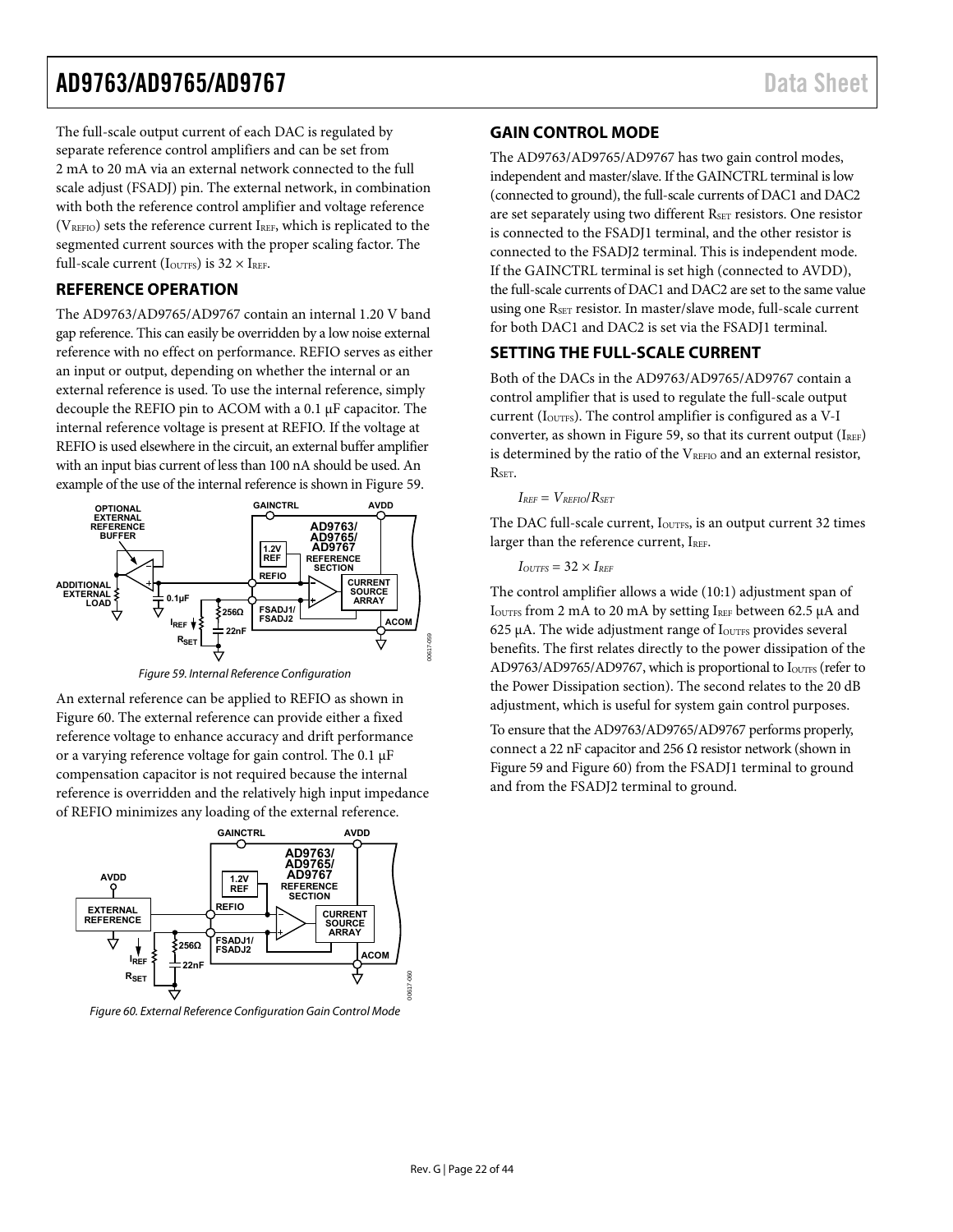### <span id="page-22-0"></span>**DAC TRANSFER FUNCTION**

<span id="page-22-1"></span>Both DACs in the AD9763/AD9765/AD9767 provide complementary current outputs, I<sub>OUTA</sub> and I<sub>OUTB</sub>. I<sub>OUTA</sub> provides a near full-scale current output ( $I_{\text{OUTFS}}$ ) when all bits are high (that is, DAC CODE = 1024/4095/16,384 for the AD9763/AD9765/ AD9767, respectively), while I<sub>OUTB</sub>, the complementary output, provides no current. The current output appearing at I<sub>OUTA</sub> and IOUTB is a function of both the input code and IOUTFS. IOUTA for the AD9763, AD9765, and AD9767, respectively, can be expressed as

 $I_{OUTA} = (DAC CODE/1024) \times I_{OUTFS}$  (1)  $I_{OUTA} = (DAC CODE/4096) \times I_{OUTFS}$  $I_{OUTA} = (DAC CODE/16,384) \times I_{OUTFS}$ 

IOUTB for the AD9763, AD9765, and AD9767, respectively, can be expressed as

$$
I_{\text{OUTB}} = ((1023 - DAC \, CODE)/1024) \times I_{\text{OUTFS}} \tag{2}
$$
\n
$$
I_{\text{OUTB}} = ((4095 - DAC \, CODE)/4096) \times I_{\text{OUTFS}}
$$
\n
$$
I_{\text{OUTB}} = ((16,383 - DAC \, CODE)/16,384) \times I_{\text{OUTFS}}
$$

where *DAC CODE* = 0 to 1024, 0 to 4095, or 0 to 16,384 (decimal representation).

IOUTFS is a function of the reference current (IREF). This is nominally set by a reference voltage (VREFIO) and an external resistor (RSET). It can be expressed as

 $I_{OUTFS} = 32 \times I_{REF}$  (3)

where *IREF* is set as discussed in the [Setting the Full-Scale](#page-21-3)  [Current](#page-21-3) section.

The two current outputs typically drive a resistive load directly or via a transformer. If dc coupling is required, I<sub>OUTA</sub> and I<sub>OUTB</sub> should be directly connected to matching resistive loads (RLOAD) that are tied to the analog common (ACOM). Note that RLOAD can represent the equivalent load resistance seen by I<sub>OUTA</sub> or I<sub>OUTB</sub>, as is the case in a doubly terminated 50  $\Omega$  or 75  $\Omega$  cable. The singleended voltage output appearing at the I<sub>OUTA</sub> and I<sub>OUTB</sub> nodes is

$$
V_{OUTA} = I_{OUTA} \times R_{LOAD}
$$
 (5)

$$
V_{\text{OUTB}} = I_{\text{OUTB}} \times R_{\text{LOAD}} \tag{6}
$$

Note that the full-scale value of V<sub>OUTA</sub> and V<sub>OUTB</sub> must not exceed the specified output compliance range to maintain the specified distortion and linearity performance.

$$
V_{\text{DIFF}} = (I_{\text{OUTA}} - I_{\text{OUTB}}) \times R_{\text{LOAD}} \tag{7}
$$

Equation 7 highlights some of the advantages of operating the AD9763/AD9765/AD9767 differentially. First, the differential operation helps cancel common-mode error sources associated with I<sub>OUTA</sub> and I<sub>OUTB</sub> such as noise, distortion, and dc offsets. Second, the differential code-dependent current and subsequent voltage, V<sub>DIFF</sub>, is twice the value of the single-ended voltage output (that is,  $V_{\text{OUTA}}$  or  $V_{\text{OUTB}}$ ), thus providing twice the signal power to the load.

The gain drift temperature performance for a single-ended (VOUTA and VOUTB) or differential output (VDIFF) of the AD9763/AD9765/AD9767 can be enhanced by selecting temperature tracking resistors for RLOAD and RSET due to their ratiometric relationship.

### **ANALOG OUTPUTS**

The complementary current outputs,  $I<sub>OUTA</sub>$  and  $I<sub>OUTB</sub>$ , in each DAC can be configured for single-ended or differential operation. IOUTA and IOUTB can be converted into complementary single-ended voltage outputs, V<sub>OUTA</sub> and V<sub>OUTB</sub>, via a load resistor (RLOAD) as described in Equation 5 through Equation 7. The differential voltage (VDIFF) existing between VOUTA and VOUTB can be converted to a single-ended voltage via a transformer or differential amplifier configuration. The ac performance of the AD9763/AD9765/AD9767 is optimum and specified using a differential transformer-coupled output in which the voltage swing at  $I_{\text{OUTA}}$  and  $I_{\text{OUTB}}$  is limited to  $\pm 0.5$  V. If a single-ended unipolar output is desired, select IOUTA.

The distortion and noise performance of the AD9763/AD9765/ AD9767 can be enhanced when it is configured for differential operation. The common-mode error sources of both I<sub>OUTA</sub> and IOUTB can be significantly reduced by the common-mode rejection of a transformer or differential amplifier. These common-mode error sources include even-order distortion products and noise. The enhancement in distortion performance becomes more significant as the frequency content of the reconstructed waveform increases. This is due to the first-order cancellation of various dynamic common-mode distortion mechanisms, digital feedthrough, and noise.

Performing a differential-to-single-ended conversion via a transformer also provides the ability to deliver twice the reconstructed signal power to the load, assuming no source termination. Because the output currents of I<sub>OUTA</sub> and I<sub>OUTB</sub> are complementary, they become additive when processed differentially. A properly selected transformer allows the AD9763/AD9765/AD9767 to provide the required power and voltage levels to different loads.

The output impedance of I<sub>OUTA</sub> and I<sub>OUTB</sub> is determined by the equivalent parallel combination of the PMOS switches associated with the current sources and is typically 100 k $\Omega$  in parallel with 5 pF. It is also slightly dependent on the output voltage (that is,  $V<sub>OUTA</sub>$  and  $V<sub>OUTB</sub>$ ) due to the nature of a PMOS device. As a result, maintaining I<sub>OUTA</sub> and/or I<sub>OUTB</sub> at a virtual ground via an I-V op amp configuration results in the optimum dc linearity. Note that the INL/DNL specifications for the AD9763/AD9765/AD9767 are measured with I<sub>OUTA</sub> maintained at a virtual ground via an op amp.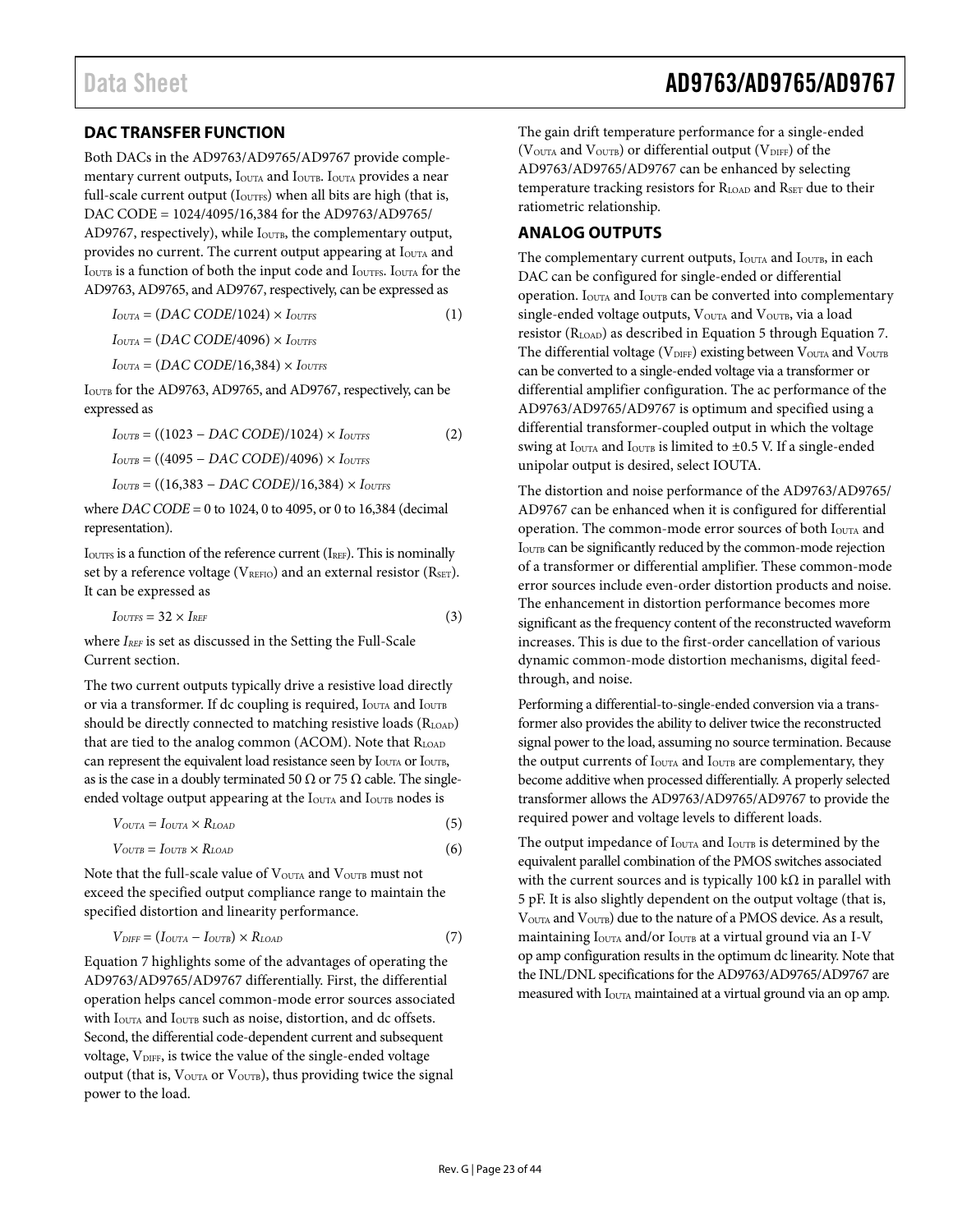<span id="page-23-0"></span>IOUTA and IOUTB also have a negative and positive voltage compliance range that must be adhered to in order to achieve optimum performance. The negative output compliance range of −1.0 V is set by the breakdown limits of the CMOS process. Operation beyond this maximum limit may result in a breakdown of the output stage and affect the reliability of the AD9763/AD9765/AD9767.

<span id="page-23-2"></span>The positive output compliance range is slightly dependent on the full-scale output current, I<sub>OUTFS</sub>. When I<sub>OUTFS</sub> is decreased from 20 mA to 2 mA, the positive output compliance range degrades slightly from its nominal 1.25 V to 1.00 V. The optimum distortion performance for a single-ended or differential output is achieved when the maximum full-scale signal at  $I<sub>OUTA</sub>$  and  $I<sub>OUTB</sub>$ does not exceed 0.5 V. Applications requiring the AD9763/ AD9765/AD9767 output (that is,  $V_{\text{OUTA}}$  and/or  $V_{\text{OUTB}}$ ) to extend its output compliance range must size RLOAD accordingly. Operation beyond this compliance range adversely affects the linearity performance of the AD9763/AD9765/AD9767 and subsequently degrades its distortion performance.

### **DIGITAL INPUTS**

The digital inputs of the AD9763/AD9765/AD9767 consist of two independent channels. For the dual-port mode, each DAC has its own dedicated 10-/12-/14-bit data port: WRT line and CLK line. In the interleaved timing mode, the function of the digital control pins changes as described in the [Interleaved Mode Timing](#page-24-0) section. The 10-/12-/14-bit parallel data inputs follow straight binary coding, where the most significant bits (MSBs) are DB9P1 and DB9P2 for the AD9763, DB11P1 and DB11P2 for the AD9765, and DB13P1 and DB13P2 for the AD9767, and the least significant bits (LSBs) are DB0P1 and DB0P2 for all three parts. I<sub>OUTA</sub> produces a full-scale output current when all data bits are at Logic 1. IOUTB produces a complementary output with the full-scale current split between the two outputs as a function of the input code.

<span id="page-23-3"></span>The digital interface is implemented using an edge-triggered master/slave latch. The DAC outputs are updated following either the rising edge or every other rising edge of the clock, depending on whether dual or interleaved mode is used. The DAC outputs are designed to support a clock rate as high as 125 MSPS. The clock can be operated at any duty cycle that meets the specified latch pulse width. The setup and hold times can also be varied within the clock cycle as long as the specified minimum times are met, although the location of these transition edges may affect digital feedthrough and distortion performance. Best performance is typically achieved when the input data transitions on the falling edge of a 50% duty cycle clock.

### <span id="page-23-1"></span>**DAC TIMING**

<span id="page-23-4"></span>The AD9763/AD9765/AD9767 can operate in two timing modes, dual and interleaved, which are described in the following sections. The block diagram in [Figure 61](#page-23-2) represents the latch architecture in the interleaved timing mode.



#### **Dual-Port Mode Timing**

When the MODE pin is at Logic 1, the AD9763/AD9765/AD9767 operates in dual-port mode (refer to [Figure 57](#page-20-2)). The AD9763/ AD9765/AD9767 functions as two distinct DACs. Each DAC has its own completely independent digital input and control lines.

The AD9763/AD9765/AD9767 features a double-buffered data path. Data enters the device through the channel input latches. This data is then transferred to the DAC latch in each signal path. After the data is loaded into the DAC latch, the analog output settles to its new value.

For general consideration, the WRT lines control the channel input latches, and the CLK lines control the DAC latches. Both sets of latches are updated on the rising edge of their respective control signals.

The rising edge of CLK must occur before or simultaneously with the rising edge of WRT. If the rising edge of CLK occurs after the rising edge of WRT, a minimum delay of 2 ns must be maintained from the rising edge of WRT to the rising edge of CLK.

Timing specifications for dual-port mode are shown in [Figure 62](#page-23-3) and [Figure 63.](#page-23-4)

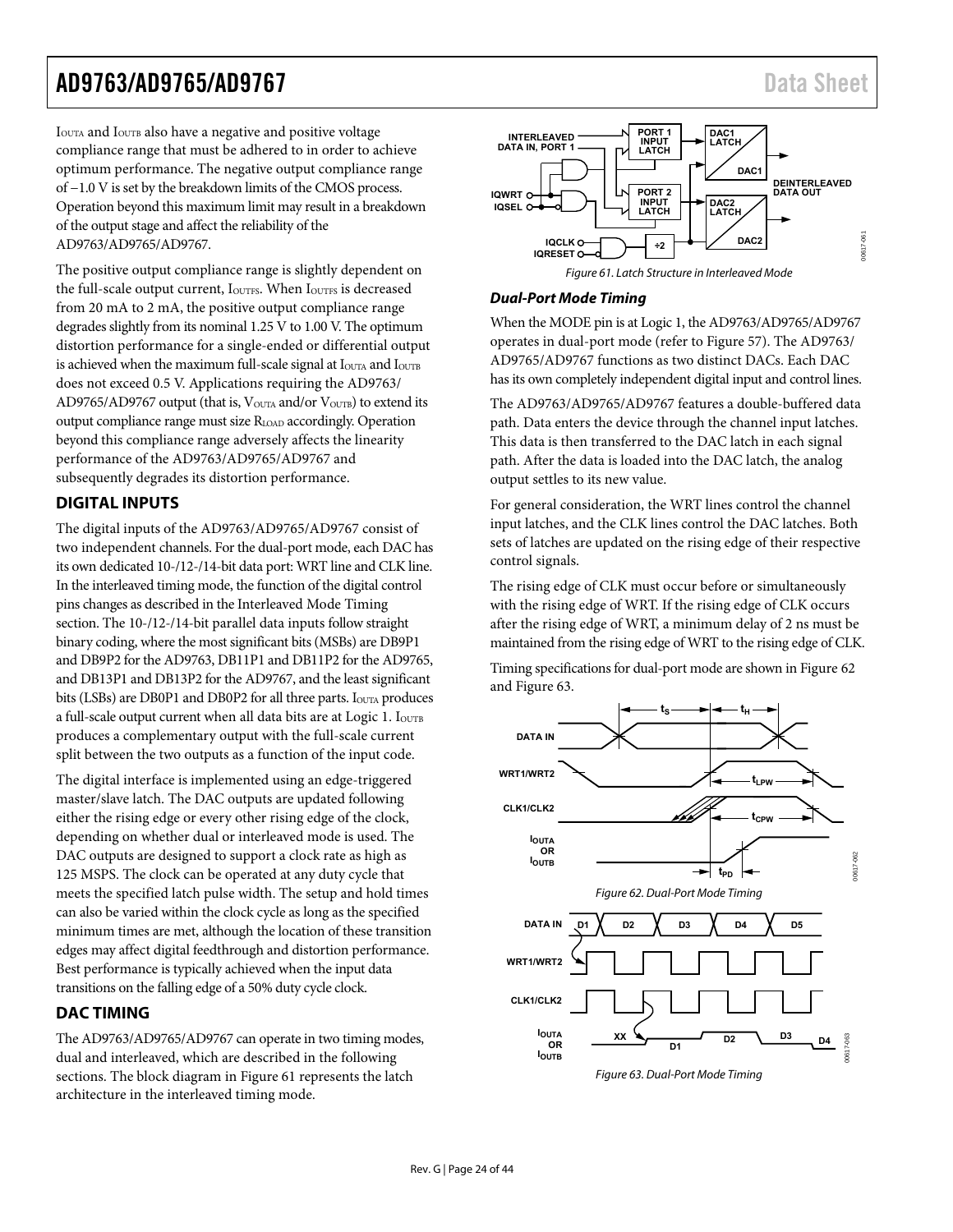### <span id="page-24-0"></span>**Interleaved Mode Timing**

When the MODE pin is at Logic 0, the AD9763/AD9765/AD9767 operate in interleaved mode (refer to [Figure 61\)](#page-23-2). In addition, WRT1 functions as IQWRT, CLK1 functions as IQCLK, WRT2 functions as IQSEL, and CLK2 functions as IQRESET.

Data enters the device on the rising edge of IQWRT. The logic level of IQSEL steers the data to either Channel Latch 1 (IQSEL = 1) or to Channel Latch 2 (IQSEL = 0). For proper operation, IQSEL must change state only when IQWRT and IQCLK are low.

When IQRESET is high, IQCLK is disabled. When IQRESET goes low, the next rising edge on IQCLK updates both DAC latches with the data present at their inputs. In the interleaved mode, IQCLK is divided by 2 internally. Following this first rising edge, the DAC latches are only updated on every other rising edge of IQCLK. In this way, IQRESET can be used to synchronize the routing of the data to the DACs.

<span id="page-24-3"></span>Similar to the order of CLK and WRT in dual-port mode, IQCLK must occur before or simultaneously with IQWRT.

Timing specifications for interleaved mode are shown in [Figure 64](#page-24-1) and [Figure 66.](#page-24-2)

The digital inputs are CMOS compatible with logic thresholds, VTHRESHOLD, set to approximately half the digital positive supply (DVDDx), or

<span id="page-24-2"></span>

<span id="page-24-4"></span><span id="page-24-1"></span>





The internal digital circuitry of the AD9763/AD9765/AD9767 is capable of operating at a digital supply of 3.3 V or 5 V. As a result, the digital inputs can also accommodate TTL levels when DVDD1/DVDD2 is set to accommodate the maximum high level voltage (V<sub>OH(MAX)</sub>) of the TTL drivers. A DVDD1/DVDD2 of 3.3 V typically ensures proper compatibility with bipolar TTL logic families. [Figure 67](#page-24-4) shows the equivalent digital input circuit for the data and clock inputs. The sleep mode input is similar, with the exception that it contains an active pull-down circuit, thus ensuring that the AD9763/AD9765/AD9767 remains enabled if this input is left disconnected.



Figure 67. Equivalent Digital Input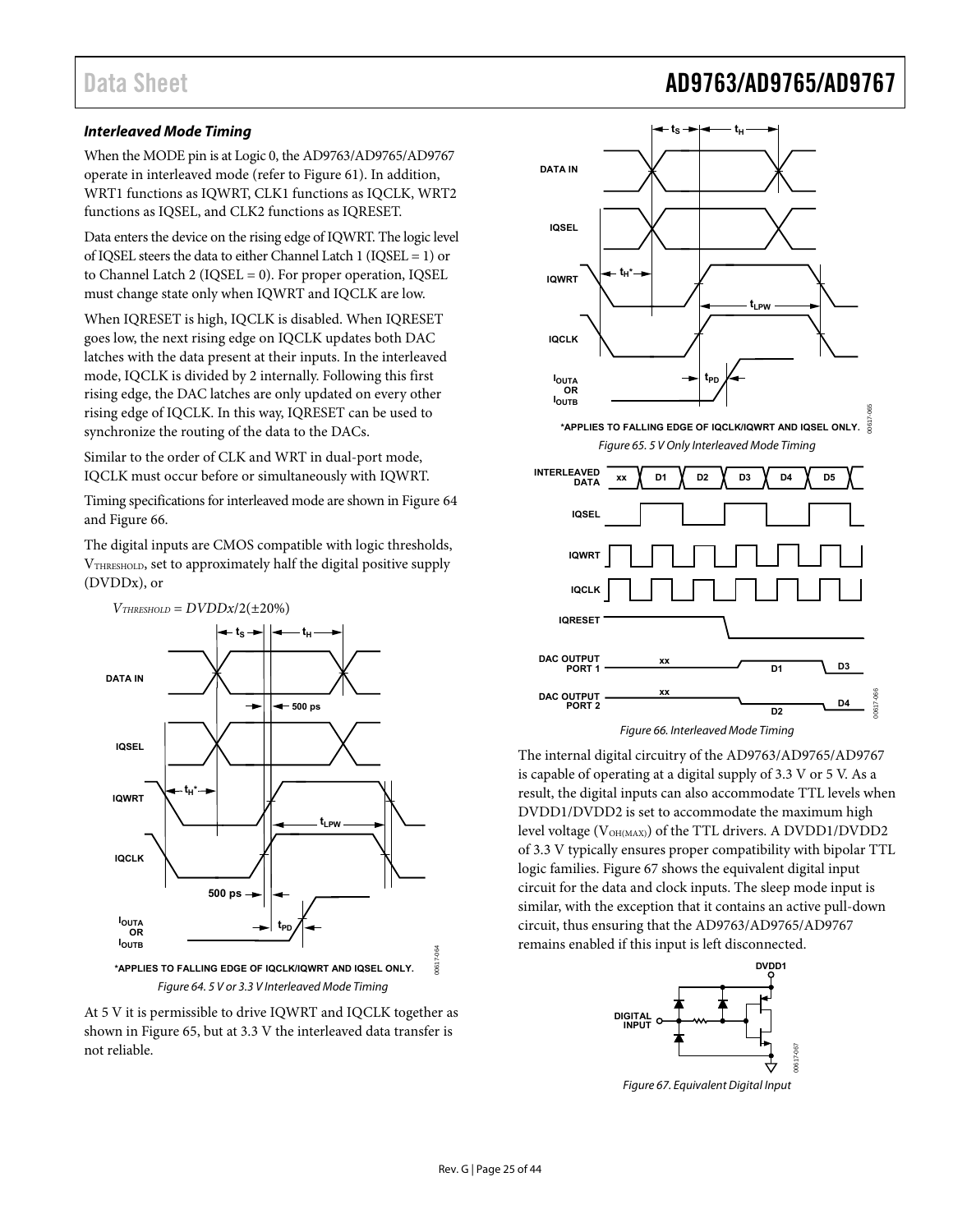<span id="page-25-0"></span>Because the AD9763/AD9765/AD9767 is capable of being clocked up to 125 MSPS, the quality of the clock and data input signals are important in achieving the optimum performance. Operating the AD9763/AD9765/AD9767 with reduced logic swings and a corresponding digital supply (DVDD1/DVDD2) results in the lowest data feedthrough and on-chip digital noise. The drivers of the digital data interface circuitry should be specified to meet the minimum setup and hold times of the AD9763/AD9765/AD9767 as well as its required minimum and maximum input logic level thresholds.

<span id="page-25-2"></span>Digital signal paths should be kept short, and run lengths should be matched to avoid propagation delay mismatch. The insertion of a low value (that is, 20  $\Omega$  to 100  $\Omega$ ) resistor network between the AD9763/AD9765/AD9767 digital inputs and driver outputs can be helpful in reducing any overshooting and ringing at the digital inputs that contribute to digital feedthrough. For longer board traces and high data update rates, stripline techniques with proper impedance and termination resistors should be considered to maintain "clean" digital inputs.

The external clock driver circuitry provides the AD9763/AD9765/ AD9767 with a low-jitter clock input meeting the minimum and maximum logic levels while providing fast edges. Fast clock edges help minimize jitter manifesting itself as phase noise on a reconstructed waveform. Therefore, the clock input should be driven by the fastest logic family suitable for the application.

<span id="page-25-1"></span>Note that the clock input can also be driven via a sine wave, which is centered around the digital threshold (that is, DVDDx/2) and meets the minimum and maximum logic threshold. This typically results in a slight degradation in the phase noise, which becomes more noticeable at higher sampling rates and output frequencies. In addition, at higher sampling rates, the 20% tolerance of the digital logic threshold should be considered, because it affects the effective clock duty cycle and, subsequently, cuts into the required data setup and hold times.

### **Input Clock and Data Timing Relationship**

SNR in a DAC is dependent on the relationship between the position of the clock edges and the point in time at which the input data changes. The AD9763/AD9765/AD9767 are rising edge triggered and therefore exhibit SNR sensitivity when the data transition is close to this edge. The goal when applying the AD9763/AD9765/AD9767 is to make the data transition close to the falling clock edge. This becomes more important as the sample rate increases. [Figure 68](#page-25-2) shows the relationship of SNR to clock placement with different sample rates. Note that at the lower sample rates, much more tolerance is allowed in clock placement; much more care must be taken at higher rates.



Figure 68. SNR vs. Clock Placement @  $f_{OUT} = 20$  MHz and  $f_{CLK} = 125$  MSPS

### **SLEEP MODE OPERATION**

The AD9763/AD9765/AD9767 has a power-down function that turns off the output current and reduces the supply current to less than 8.5 mA over the specified supply range of 3.3 V to 5 V and over the full operating temperature range. This mode can be activated by applying a Logic Level 1 to the SLEEP pin. The SLEEP pin logic threshold is equal to  $0.5 \times$  AVDD. This digital input also contains an active pull-down circuit that ensures the AD9763/AD9765/AD9767 remains enabled if this input is left disconnected. The AD9763/AD9765/AD9767 require less than 50 ns to power down and approximately 5 μs to power back up.

### **POWER DISSIPATION**

The power dissipation  $(P_D)$  of the AD9763/AD9765/AD9767 is dependent on several factors, including

- the power supply voltages (AVDD and DVDD1/DVDD2)
- the full-scale current output (IOUTFS)
- the update rate  $(f_{CLK})$
- the reconstructed digital input waveform

The power dissipation is directly proportional to the analog supply current  $(I_{AVDD})$  and the digital supply current  $(I_{DVDD})$ .  $I_{AVDD}$  is directly proportional to  $I_{\text{OUTFS}}$ , as shown in [Figure 69](#page-26-0), and is insensitive to fCLK.

Conversely,  $I_{\text{DVDD}}$  is dependent on the digital input waveform, the f<sub>CLK</sub>, and the digital supply (DVDD1/DVDD2). [Figure 70](#page-26-1) and [Figure 71](#page-26-2) show I<sub>DVDD</sub> as a function of full-scale sine wave output ratios ( $f_{\text{OUT}}/f_{\text{CLK}}$ ) for various update rates with DVDD1 =  $DVDD2 = 5$  V and  $DVDD1 = DVDD2 = 3.3$  V, respectively. Note that I<sub>DVDD</sub> is reduced by more than a factor of 2 when DVDD1/DVDD2 is reduced from 5 V to 3.3 V.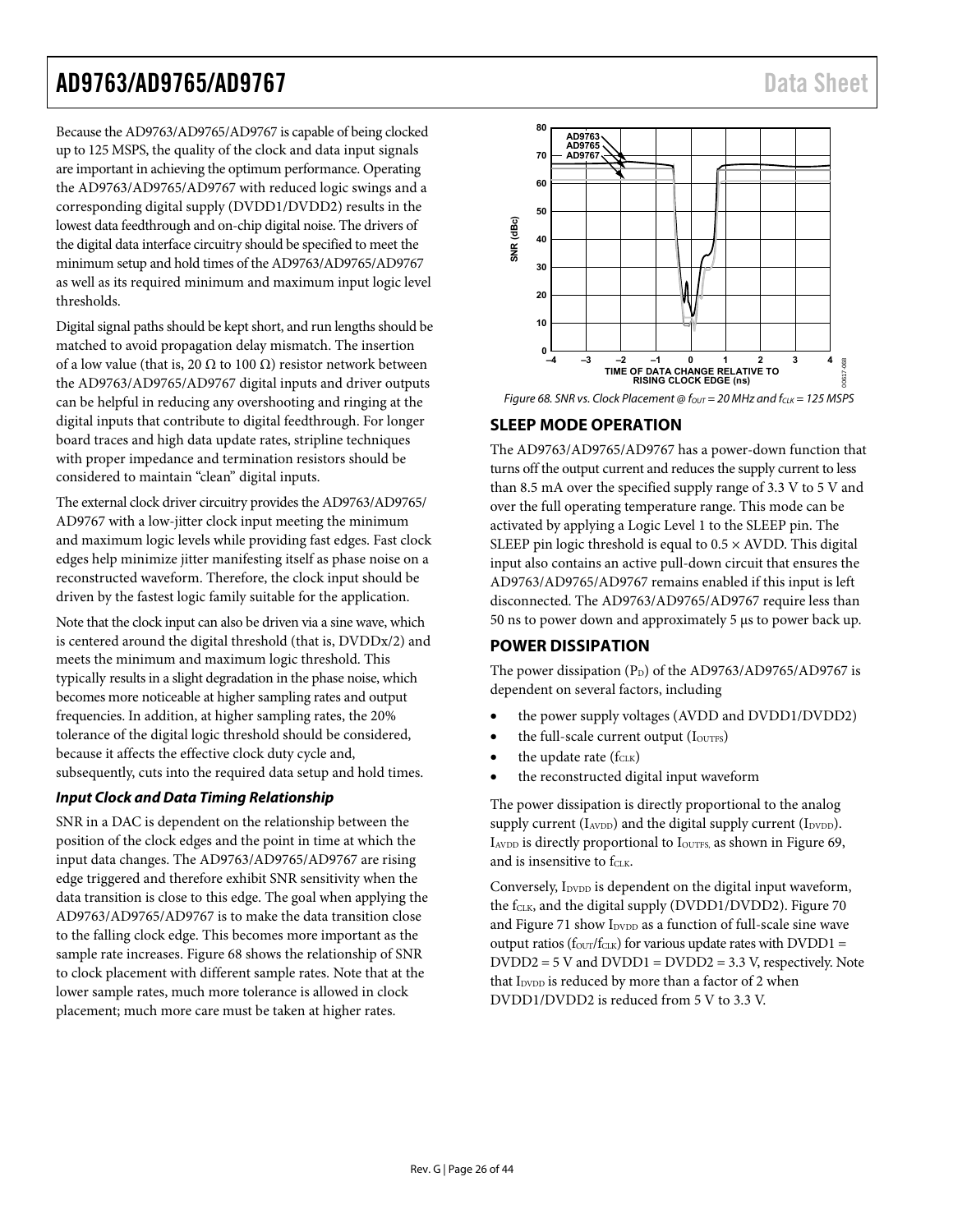



<span id="page-26-2"></span><span id="page-26-1"></span><span id="page-26-0"></span>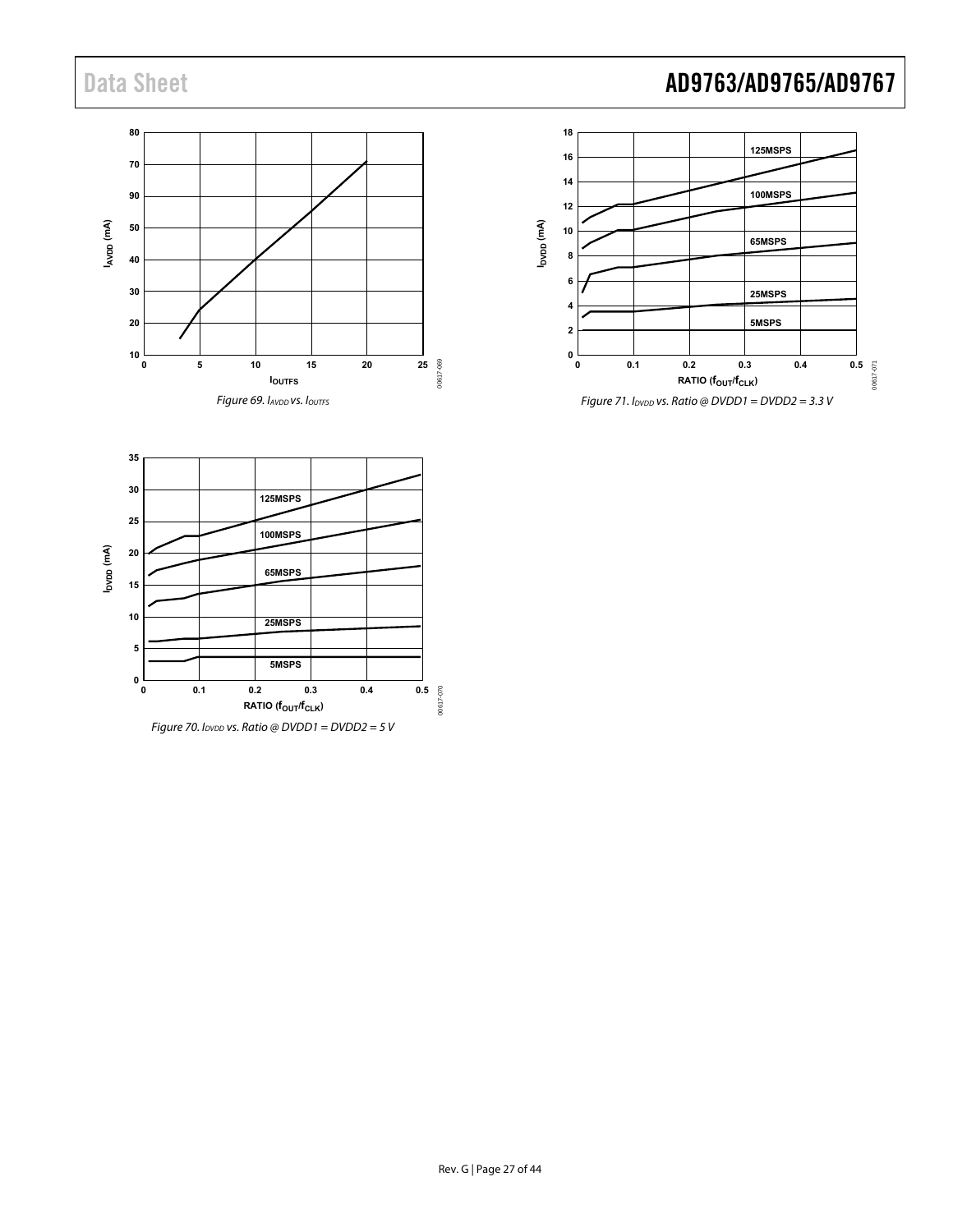# <span id="page-27-0"></span>APPLYING THE AD9763/AD9765/AD9767 **OUTPUT CONFIGURATIONS**

The following sections illustrate some typical output configurations for the AD9763/AD9765/AD9767, with IouTFs set to a nominal 20 mA, unless otherwise noted. For applications requiring the optimum dynamic performance, a differential output configuration is suggested. A differential output configuration can consist of either an RF transformer or a differential op amp configuration. The transformer configuration provides the optimum high frequency performance and is recommended for any application allowing for ac coupling. The differential op amp configuration is suitable for applications requiring dc coupling, bipolar output, signal gain, and/or level shifting within the bandwidth of the chosen op amp.

A single-ended output is suitable for applications requiring a unipolar voltage output. A positive unipolar output voltage results if I<sub>OUTA</sub> and/or I<sub>OUTB</sub> is connected to an appropriately sized load resistor (RLOAD) referred to as ACOM. This configuration may be more suitable for a single-supply system requiring a dc-coupled, ground-referred output voltage. Alternatively, an amplifier can be configured as an I-V converter, thus converting I<sub>OUTA</sub> or I<sub>OUTB</sub> into a negative unipolar voltage. This configuration provides the best dc linearity because I<sub>OUTA</sub> or I<sub>OUTB</sub> is maintained at a virtual ground. Note that I<sub>OUTA</sub> provides slightly better performance than IOUTB.

### **DIFFERENTIAL COUPLING USING A TRANSFORMER**

<span id="page-27-2"></span>An RF transformer can be used as shown in [Figure 72](#page-27-1) to perform a differential-to-single-ended signal conversion. A differentially coupled transformer output provides the optimum distortion performance for output signals whose spectral content lies within the pass band of the transformer. An RF transformer such as the Mini-Circuits<sup>®</sup> T1-1T provides excellent rejection of common-mode distortion (that is, even-order harmonics) and noise over a wide frequency range. It also provides electrical isolation and the ability to deliver twice the power to the load. Transformers with different impedance ratios can also be used for impedance matching purposes. Note that the transformer provides ac coupling only.



Figure 72. Differential Output Using a Transformer

<span id="page-27-1"></span>The center tap on the primary side of the transformer must be connected to ACOM to provide the necessary dc current path

for both I<sub>OUTA</sub> and I<sub>OUTB</sub>. The complementary voltages appearing at  $I<sub>OUTA</sub>$  and  $I<sub>OUTB</sub>$  (that is,  $V<sub>OUTA</sub>$  and  $V<sub>OUTB</sub>$ ) swing symmetrically around ACOM and must be maintained with the output compliance range of the AD9763/AD9765/AD9767 to achieve the specified performance. A differential resistor (RDIFF) can be inserted in applications where the output of the transformer is connected to the load (R<sub>LOAD</sub>) via a passive reconstruction filter or cable. RDIFF is determined by the transformer's impedance ratio and provides the proper source termination that results in a low VSWR. Approximately half the signal power will be dissipated across RDIFF.

### **DIFFERENTIAL COUPLING USING AN OP AMP**

An op amp can also be used as shown in [Figure 73](#page-27-2) to perform a differential-to-single-ended conversion. The AD9763/AD9765/ AD9767 is configured with two equal load resistors  $(R<sub>LOAD</sub>)$  of 25  $\Omega$  each. The differential voltage developed across I<sub>OUTA</sub> and IOUTB is converted to a single-ended signal via the differential op amp configuration. An optional capacitor can be installed across I<sub>OUTA</sub> and I<sub>OUTB</sub>, forming a real pole in a low-pass filter. The addition of this capacitor often enhances the op amp's distortion performance by preventing the DAC's high-slewing output from overloading the op amp's input.



Figure 73. DC Differential Coupling Using an Op Amp

The common-mode rejection of this configuration is typically determined by the resistor matching. In this circuit, the differential op amp circuit using the AD8047 is configured to provide some additional signal gain. The op amp must operate from a dual supply because its output is approximately  $\pm 1.0$  V. Select a high speed amplifier capable of preserving the differential performance of the AD9763/AD9765/AD9767 while meeting other system level objectives (that is, cost or power). Consider the op amp's differential gain, gain setting resistor values, and full-scale output swing capabilities when optimizing this circuit.

The differential circuit shown in [Figure 74](#page-28-1) provides the necessary level shifting required in a single-supply system. In this case, AVDD, which is the positive analog supply for both the AD9763/AD9765/AD9767 and the op amp, is used to level shift the differential output of the AD9763/AD9765/AD9767 to midsupply (that is, AVDD/2). The [AD8055](http://www.analog.com/AD8055) is a suitable op amp for this application.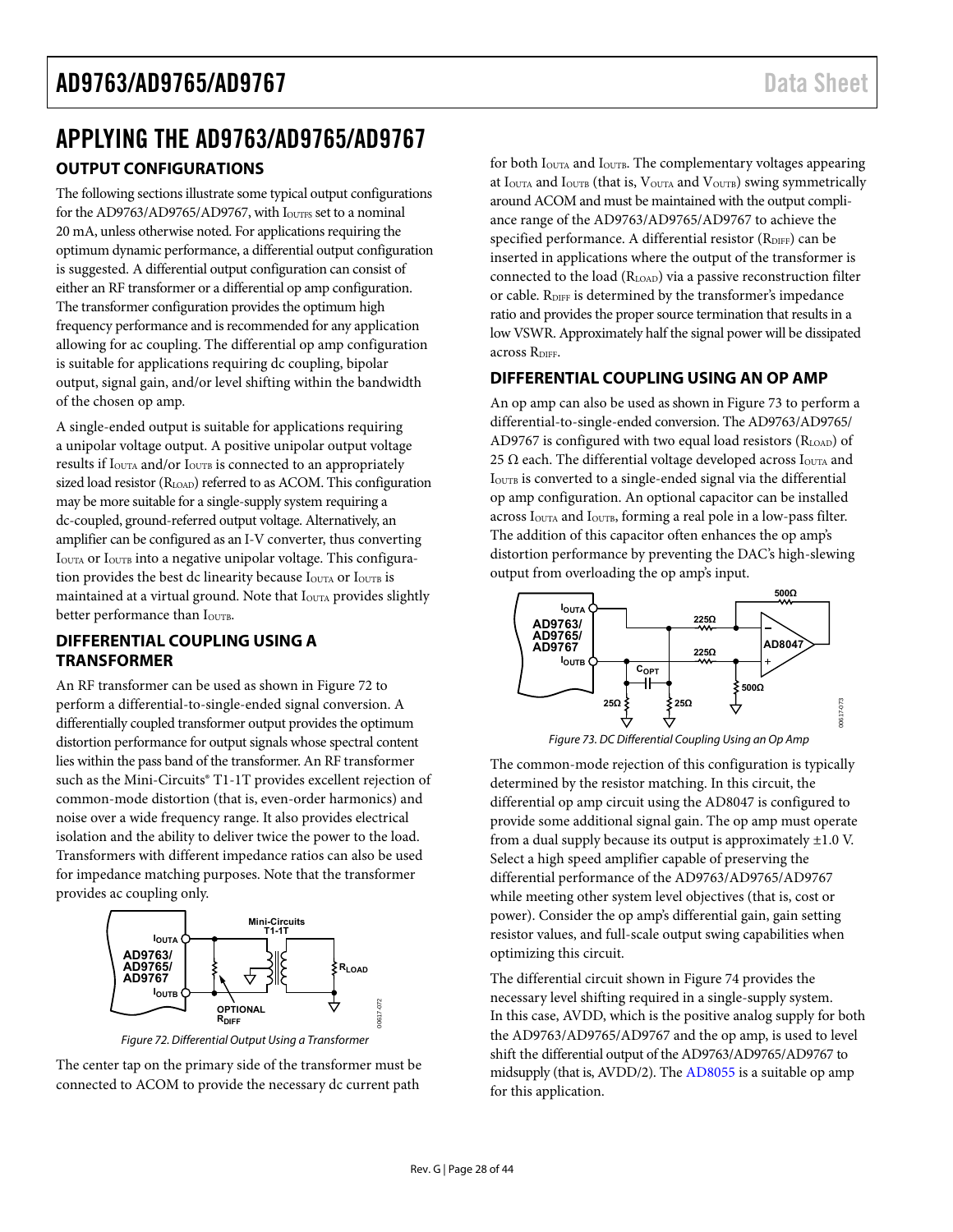<span id="page-28-0"></span>

### <span id="page-28-3"></span><span id="page-28-1"></span>**SINGLE-ENDED, UNBUFFERED VOLTAGE OUTPUT**

[Figure 75](#page-28-2) shows the AD9763/AD9765/AD9767 configured to provide a unipolar output range of approximately 0 V to 0.5 V for a doubly terminated 50  $\Omega$  cable, because the nominal fullscale current (I<sub>OUTFS</sub>) of 20 mA flows through the equivalent R<sub>LOAD</sub> of 25  $\Omega$ . In this case, R<sub>LOAD</sub> represents the equivalent load resistance seen by I<sub>OUTA</sub> or I<sub>OUTB</sub>. The unused output (I<sub>OUTA</sub> or I<sub>OUTB</sub>) can be connected directly to ACOM or via a matching R<sub>LOAD</sub>. Different values of  $I_{\text{\tiny{OUTFS}}}$  and  $R_{\text{\tiny{LOAD}}}$  can be selected as long as the positive compliance range is adhered to. One additional consideration in this mode is the INL (see the [Analog Outputs](#page-22-1) section). For optimum INL performance, the single-ended, buffered voltage output configuration is suggested.



Figure 75. 0 V to 0.5 V Unbuffered Voltage Output

### <span id="page-28-2"></span>**SINGLE-ENDED, BUFFERED VOLTAGE OUTPUT CONFIGURATION**

<span id="page-28-4"></span>[Figure 76](#page-28-3) shows a buffered single-ended output configuration in which the U1 op amp performs an I-V conversion on the AD9763/AD9765/AD9767 output current. U1 maintains IOUTA (or  $I<sub>OUTB</sub>$ ) at a virtual ground, thus minimizing the nonlinear output impedance effect on the INL performance of the DAC, as described in the [Analog Outputs](#page-22-1) section. Although this singleended configuration typically provides the best dc linearity performance, its ac distortion performance at higher DAC update rates may be limited by the slewing capabilities of U1. U1 provides a negative unipolar output voltage, and its full-scale output voltage is simply the product of  $R_{FB}$  and  $I_{\text{OUTFS}}$ . Set the full-scale output within U1's voltage output swing capabilities by scaling I<sub>OUTFS</sub> and/or R<sub>FB</sub>. An improvement in ac distortion performance may result with a reduced I<sub>OUTFS</sub> because the signal current U1 has to sink will be subsequently reduced.



Figure 76. Unipolar Buffered Voltage Output

## **POWER AND GROUNDING CONSIDERATIONS**

#### **Power Supply Rejection**

Many applications seek high speed and high performance under less than ideal operating conditions. In these applications, the implementation and construction of the printed circuit board is as important as the circuit design. Proper RF techniques must be used for device selection, placement, and routing as well as power supply bypassing and grounding to ensure optimum performance. [Figure 92](#page-39-1) to [Figure 93](#page-40-0) illustrate recommended printed circuit board ground, power, and signal plane layouts that are implemented on the AD9763/AD9765/AD9767 evaluation board.

One factor that can measurably affect system performance is the ability of the DAC output to reject dc variations or ac noise superimposed on the analog or digital dc power distribution. This is referred to as the power supply rejection ratio (PSRR). For dc variations of the power supply, the resulting performance of the DAC directly corresponds to a gain error associated with the DAC's full-scale current, I<sub>OUTFS</sub>. AC noise on the dc supplies is common in applications where the power distribution is generated by a switching power supply. Typically, switching power supply noise occurs over the spectrum of tens of kilohertz to several megahertz. The PSRR vs. frequency of the AD9763/AD9765/AD9767 AVDD supply over this frequency range is shown in [Figure 77.](#page-28-4)



Figure 77. AVDD Power Supply Rejection Ratio vs. Frequency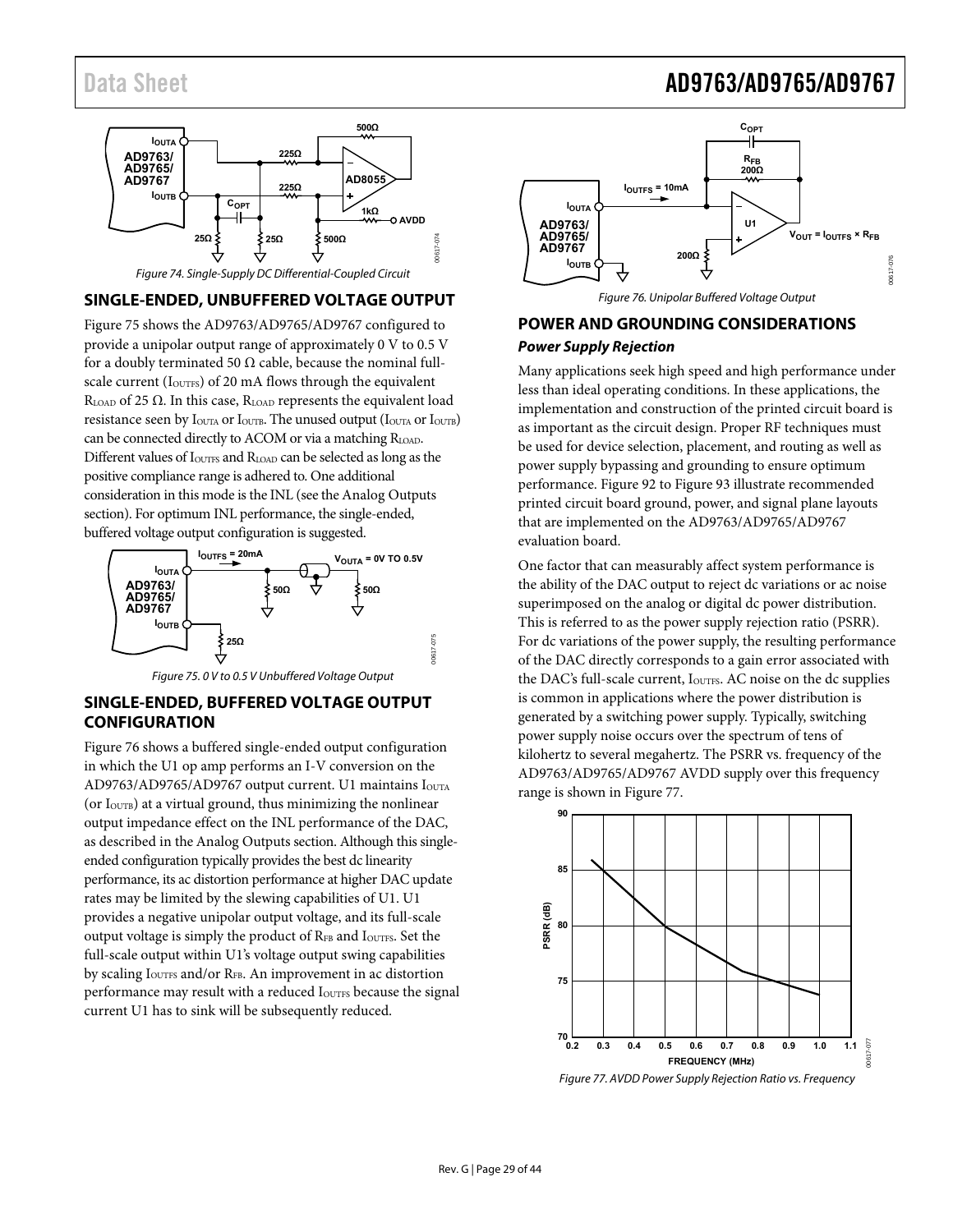00617-078

 $578$ 00617

Note that the data in [Figure 77](#page-28-4) is given in terms of current out vs. voltage in. Noise on the analog power supply has the effect of modulating the internal current sources and therefore the output current. The voltage noise on AVDD, therefore, is added in a nonlinear manner to the desired I<sub>OUT</sub>. PSRR is very code dependent, thus producing mixing effects that can modulate low frequency power supply noise to higher frequencies. Worstcase PSRR for either one of the differential DAC outputs occurs when the full-scale current is directed toward that output. As a result, the PSRR measurement in [Figure 77](#page-28-4) represents a worstcase condition in which the digital inputs remain static and the full-scale output current of 20 mA is directed to the DAC output being measured.

<span id="page-29-0"></span>An example serves to illustrate the effect of supply noise on the analog supply. Suppose a switching regulator with a switching frequency of 250 kHz produces 10 mV of noise and, for simplicity's sake, all of this noise is concentrated at 250 kHz (that is, ignore harmonics). To calculate how much of this undesired noise will appear as current noise superimposed on the DAC full-scale current, I<sub>OUTFS</sub>, one must determine the PSRR in decibels using [Figure 77](#page-28-4) at 250 kHz. To calculate the PSRR for a given R<sub>LOAD</sub>, such that the units of PSRR are converted from A/V to V/V, adjust the curve in [Figure 77](#page-28-4) by the scaling factor  $20 \times \log(R_{\text{LOAD}})$ . For example, if  $R_{\text{LOAD}}$  is 50  $\Omega$ , the PSRR is reduced by 34 dB (that is, the PSRR of the DAC at 250 kHz, which is 85 dB in [Figure 77,](#page-28-4) becomes 51 dB  $V<sub>OUT</sub>/V<sub>IN</sub>$ ).

Proper grounding and decoupling are primary objectives in any high speed, high resolution system. The AD9763/AD9765/AD9767 features separate analog and digital supply and ground pins to optimize the management of analog and digital ground currents in a system. In general, decouple the analog supply (AVDD) to the analog common (ACOM) as close to the chip as physically possible. Similarly, decouple the digital supply (DVDD1/DVDD2) to the digital common (DCOM1/DCOM2) as close to the chip as possible.

For those applications that require a single 5 V or 3.3 V supply for both the analog and digital supplies, a clean analog supply can be generated using the circuit shown in [Figure 78.](#page-29-0) The circuit consists of a differential LC filter with separate power supply and return lines. Lower noise can be attained by using low-ESR type electrolytic and tantalum capacitors.



Figure 78. Differential LC Filter for Single 5 V and 3.3 V Applications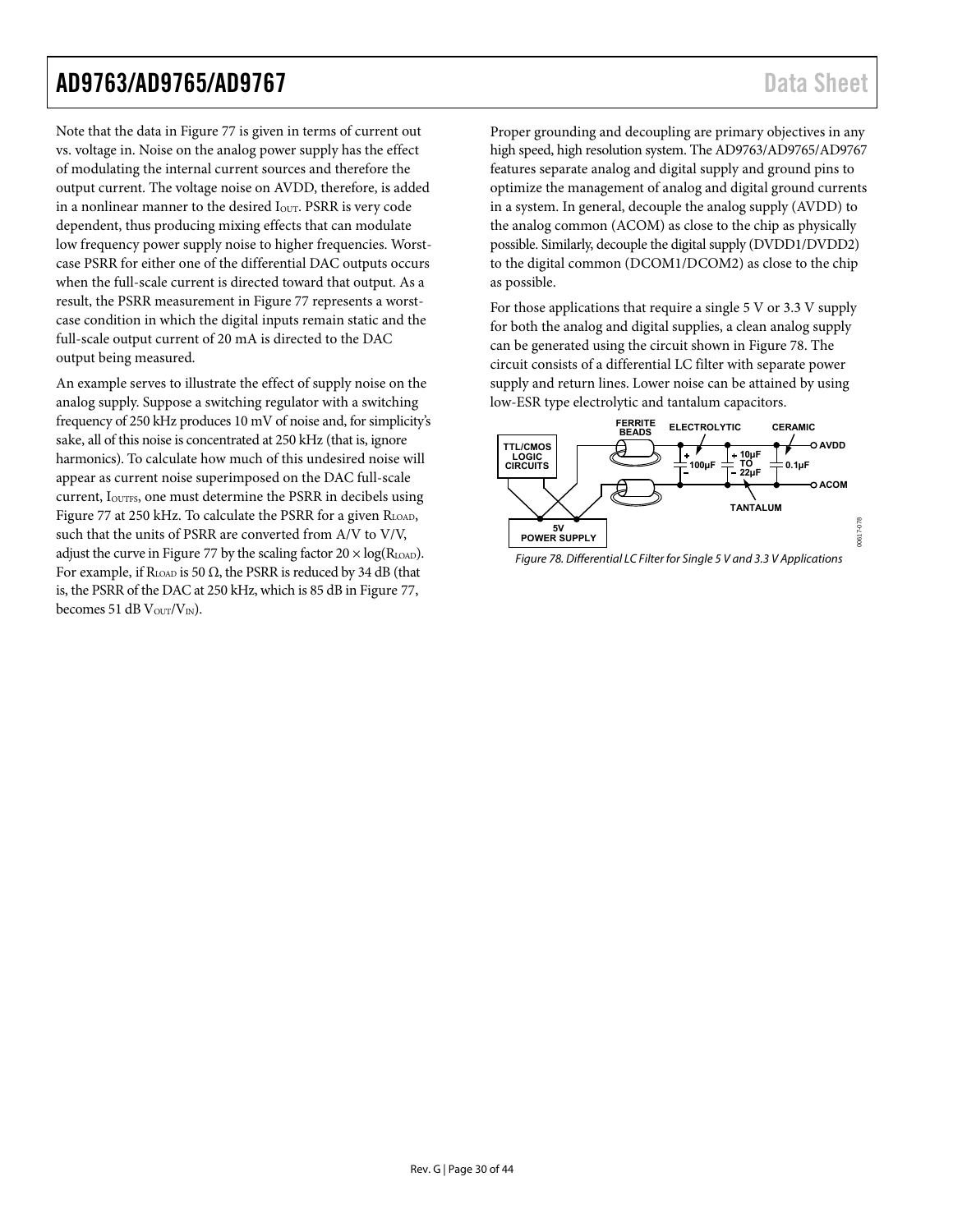## <span id="page-30-0"></span>APPLICATIONS INFORMATION **VDSL EXAMPLE APPLICATIONS USING THE AD9765 AND AD9767**

Very high frequency digital subscriber line (VDSL) technology is growing rapidly in applications requiring data transfer over relatively short distances. By using quadrature amplitude modulation (QAM) and transmitting the data in discrete multiple tones (DMT), high data rates can be achieved.

As with other multitone applications, each VDSL tone is capable of transmitting a given number of bits, depending on the signal-to-noise ratio (SNR) in a narrow band around that tone. For a typical VDSL application, the tones are evenly spaced over the range of several kHz to 10 MHz. At the high frequency end of this range, performance is generally limited by cable characteristics and environmental factors such as external interferers. Performance at the lower frequencies is much more dependent on the performance of the components in the signal chain. In addition to in-band noise, intermodulation from other tones can also potentially interfere with the data recovery for a given tone. The two graphs in [Figure 79](#page-30-1) and [Figure 81](#page-30-2) represent a 500-tone missing bin test vector, with frequencies evenly spaced from 400 Hz to 10 MHz. This test is very commonly done to determine if distortion limits the number of bits that can be transmitted in a tone. The test vector has a series of missing tones around 750 kHz, which is represented in [Figure 79](#page-30-1), and a series of missing tones around 5 MHz, which is represented in [Figure 81.](#page-30-2) In both cases, the spurious-free dynamic range (SFDR) between the transmitted tones and the empty bins is greater than 60 dB.

<span id="page-30-2"></span>

<span id="page-30-1"></span>Figure 79. AD9765 Notch in Missing Bin at 750 kHz Is Down >60 dB (Peak Amplitude = 0 dBm)



Figure 80. AD9767 Notch in Missing Bin at 750 kHz Is Down >60 dB (Peak Amplitude = 0 dBm)



Figure 81. AD9765 Notch in Missing Bin at 5 MHz Is Down >60 dB (Peak Amplitude = 0 dBm)



Figure 82. AD9767 Notch in Missing Bin at 5 MHz Is Down >60 dB (Peak Amplitude = 0 dBm)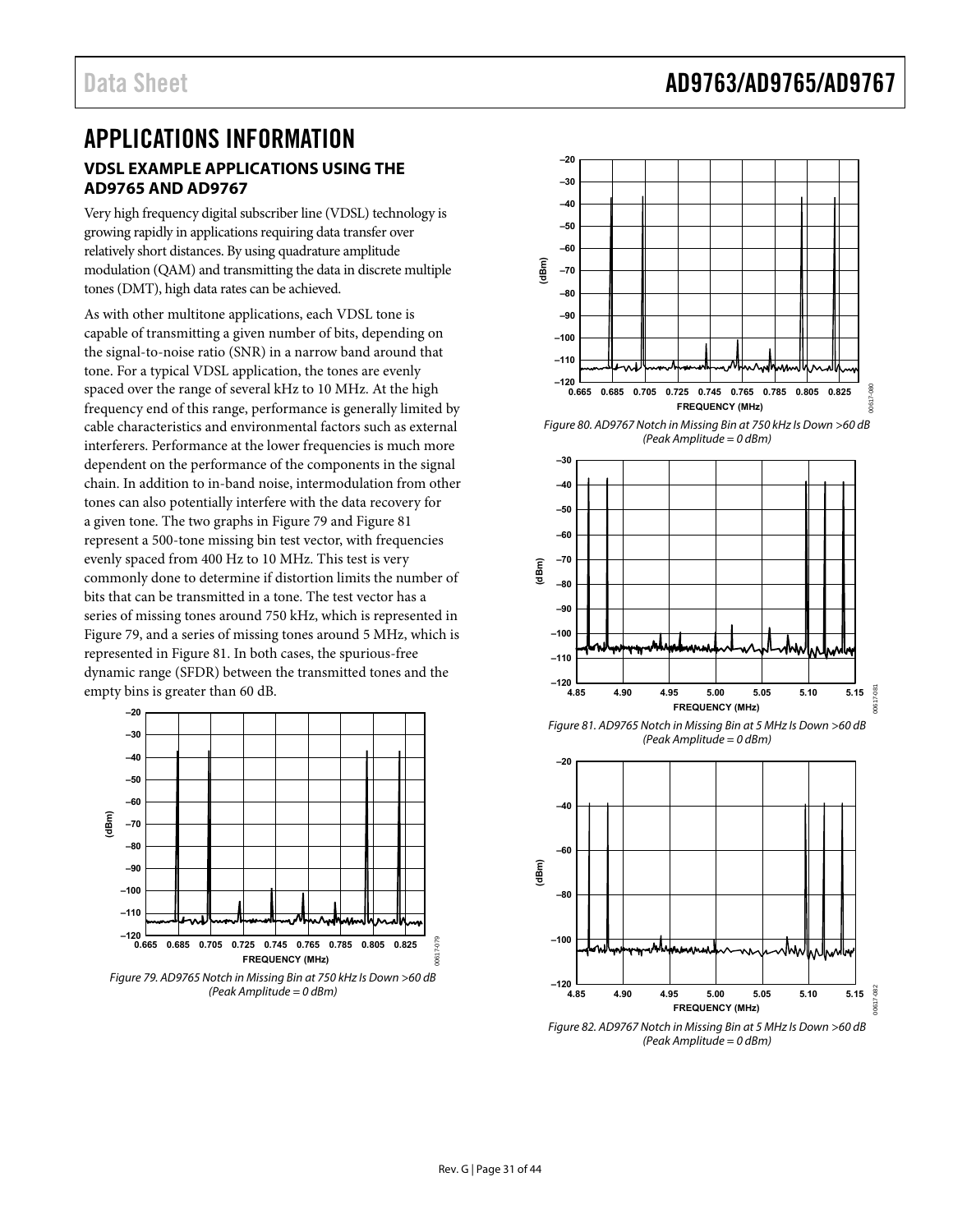### <span id="page-31-0"></span>**QUADRATURE AMPLITUDE MODULATION (QAM) EXAMPLE USING THE AD9763**

QAM is one of the most widely used digital modulation schemes in digital communications systems. This modulation technique can be found in FDM as well as spread spectrum (that is, CDMA) based systems. A QAM signal is a carrier frequency that is modulated in both amplitude (that is, AM modulation) and phase (that is, PM modulation). It can be generated by independently modulating two carriers of identical frequency but with a 90° phase difference. This results in an in-phase (I) carrier component and a quadrature (Q) carrier component at a 90° phase shift with respect to the I component. The I and Q components are then summed to provide a QAM signal at the specified carrier frequency.

<span id="page-31-1"></span>A common and traditional implementation of a QAM modulator is shown in [Figure 83.](#page-31-1) The modulation is performed in the analog domain in which two DACs are used to generate the baseband I and Q components. Each component is then typically applied to a Nyquist filter before being applied to a quadrature mixer. The matching Nyquist filters shape and limit each component's spectral envelope while minimizing intersymbol interference. The DAC is typically updated at the QAM symbol rate, or at a multiple of the QAM symbol rate if an interpolating filter precedes the DAC. The use of an interpolating filter typically eases the implementation and complexity of the analog filter, which can be a significant contributor to mismatches in gain and phase

between the two baseband channels. A quadrature mixer modulates the I and Q components with the in-phase and quadrature carrier frequency and then sums the two outputs to provide the QAM signal.





In this implementation, it is much more difficult to maintain proper gain and phase matching between the I and Q channels. The circuit implementation shown in [Figure 84](#page-31-2) helps improve the matching between the I and Q channels, and it shows a path for upconversion using the AD8346 quadrature modulator. The AD9763 provides both I and Q DACs a common reference that improves the gain matching and stability. RCAL can be used to compensate for any mismatch in gain between the two channels. The mismatch can be attributed to the mismatch between  $R_{\text{SET1}}$ and RSET2, the effective load resistance of each channel, and/or the voltage offset of the control amplifier in each DAC. The differential voltage outputs of both DACs in the AD9763 are fed into the respective differential inputs of the AD8346 via matching networks.



<span id="page-31-2"></span>Figure 84. Baseband QAM Implementation Using an AD9763 and an AD8346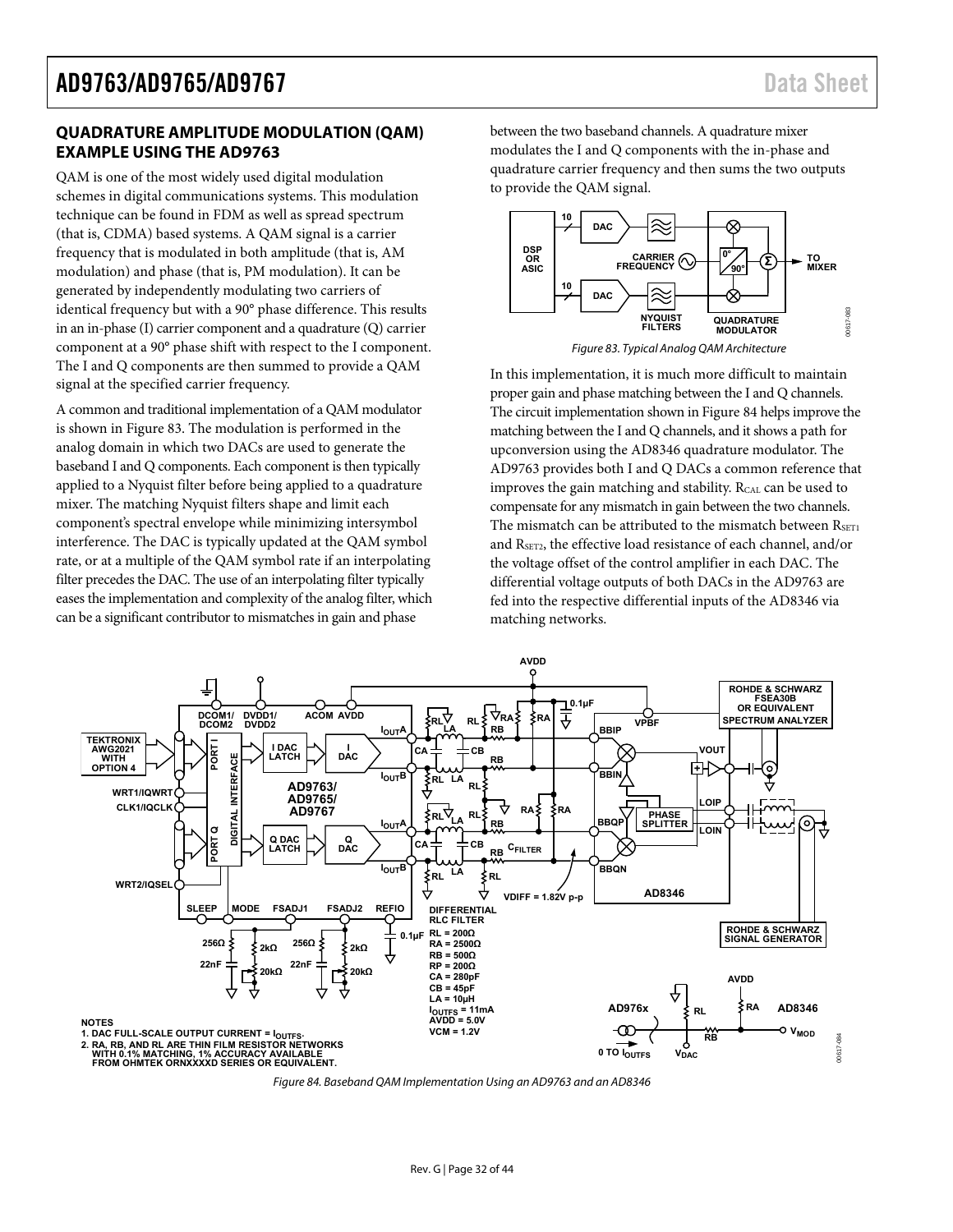I and Q digital data can be fed into the AD9763 in two ways. In dual-port mode, the digital I information drives one input port, and the digital Q information drives the other input port. If no interpolation filter precedes the DAC, the symbol rate is the rate at which the system clock drives the CLK and WRT pins on the AD9763. In interleaved mode, the digital input stream at Port 1 contains the I and the Q information in alternating digital words. Using IQSEL and IQRESET, the AD9763 can be synchronized to the I and Q data streams. The internal timing of the AD9763 routes the selected I and Q data to the correct DAC output. In interleaved mode, if no interpolation filter precedes the AD9763, the symbol rate is half that of the system clock driving the digital data stream and the IQWRT and IQCLK pins on the AD9763.

## **CDMA**

<span id="page-32-1"></span>Code division multiple access (CDMA) is an air transmit/receive scheme in which the signal in the transmit path is modulated with a pseudorandom digital code (sometimes referred to as the spreading code). The effect of this is to spread the transmitted signal across a wide spectrum. Similar to a discrete multitone (DMT) waveform, a CDMA waveform containing multiple subscribers can be characterized as having a high peak to average ratio (that is, crest factor), thus demanding highly linear components in the transmit signal path. The bandwidth of the spectrum is defined by the CDMA standard being used, and in operation it is implemented by using a spreading code with particular characteristics.

# <span id="page-32-0"></span>Data Sheet **AD9763/AD9765/AD9767**

Distortion in the transmit path can lead to power being transmitted out of the defined band. The ratio of power transmitted in-band to out-of-band is often referred to as adjacent channel power (ACP). This is a regulatory issue due to the possibility of interference with other signals being transmitted by air. Regulatory bodies define a spectral mask outside of the transmit band, and the ACP must fall under this mask. If distortion in the transmit path causes the ACP to be above the spectral mask, filtering or different component selection is needed to meet the mask requirements.

[Figure 85](#page-32-1) shows the results of using the AD9763/AD9765/ AD9767 with the AD8346 to reconstruct a wideband CDMA signal centered at 2.4 GHz. The baseband signal is sampled at 65 MSPS and has a chip rate of 8 MHz.



Figure 85. CDMA Signal, 8 MHz Chip Rate Sampled at 65 MSPS, Recreated at 2.4 GHz, Adjacent Channel Power >60 dBm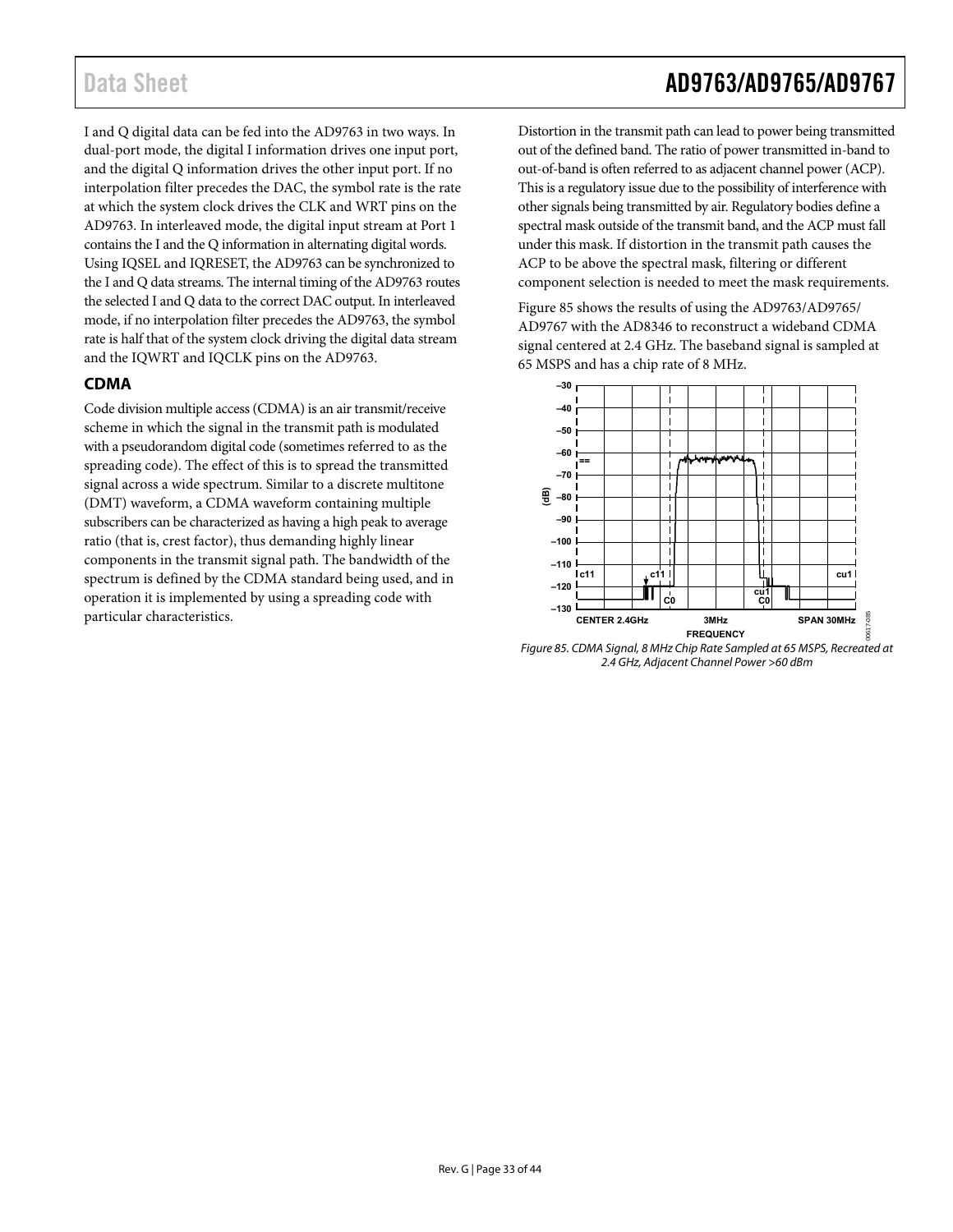# <span id="page-33-0"></span>EVALUATION BOARD **GENERAL DESCRIPTION**

The AD9763/AD9765/AD9767-EBZ is an evaluation board for the AD9763/AD9765/AD9767 10-/12-/14-bit dual DAC. Careful attention to layout and circuit design, combined with a prototyping area, allow the user to easily and effectively evaluate the AD9763/AD9765/AD9767 in any application where a high resolution, high speed conversion is required.

This board allows the user the flexibility to operate the AD9763/ AD9765/AD9767 in various configurations. Possible output configurations include transformer coupled, resistor terminated, and single-ended and differential outputs. The digital inputs can be used in dual-port or interleaved mode and are designed to be driven from various word generators, with the on-board option to add a resistor network for proper load termination. When operating the AD9763/AD9765/AD9767, best performance is obtained by running the digital supply (DVDD1/DVDD2) at 3.3 V and the analog supply (AVDD) at 5 V.





Figure 86. Power Decoupling and Clocks on AD9763/AD9765/AD9767 Evaluation Board (1)

00617-086 00617-086

### **SCHEMATICS**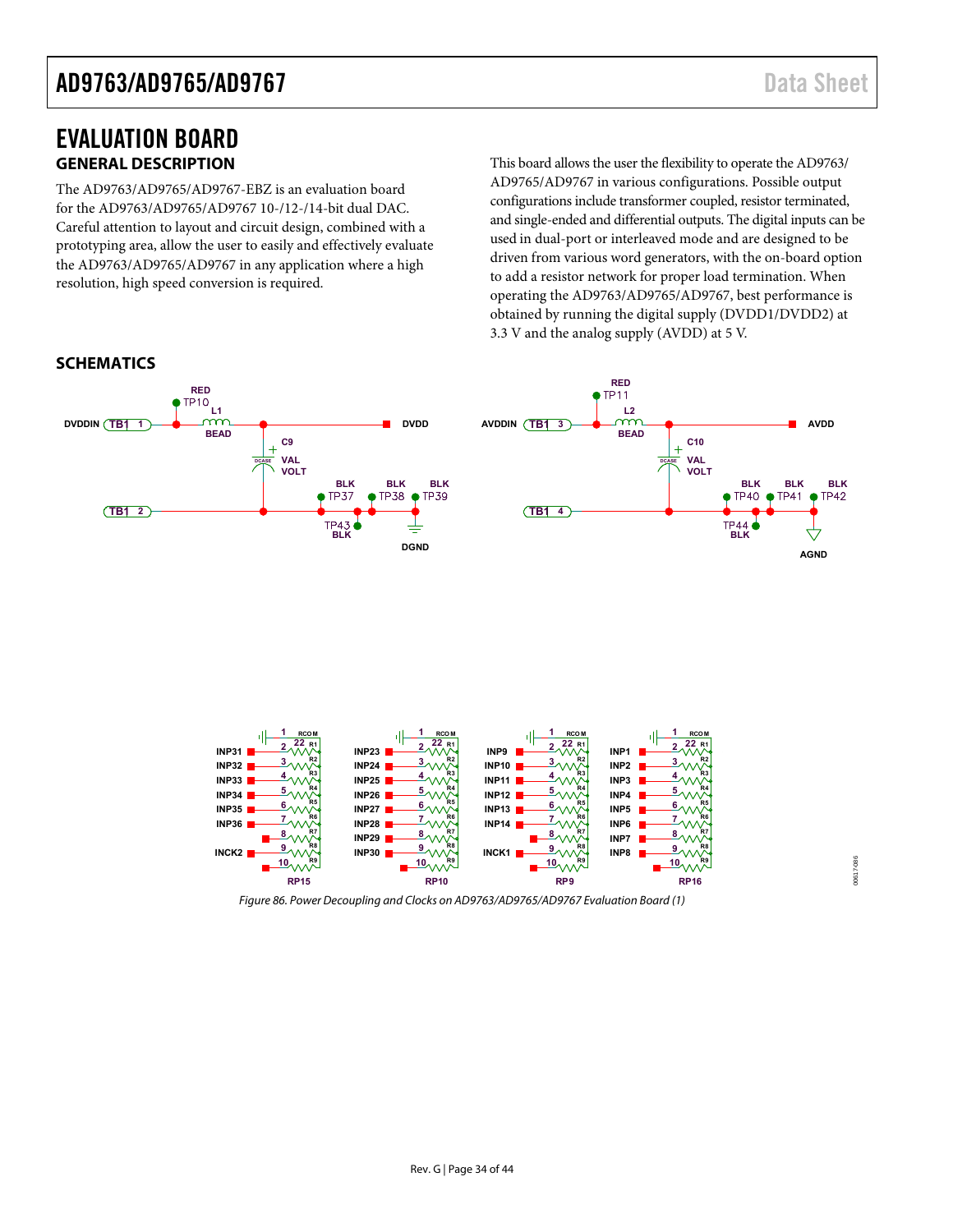

Figure 87. Power Decoupling and Clocks on AD9763/AD9765/AD9767 Evaluation Board (2)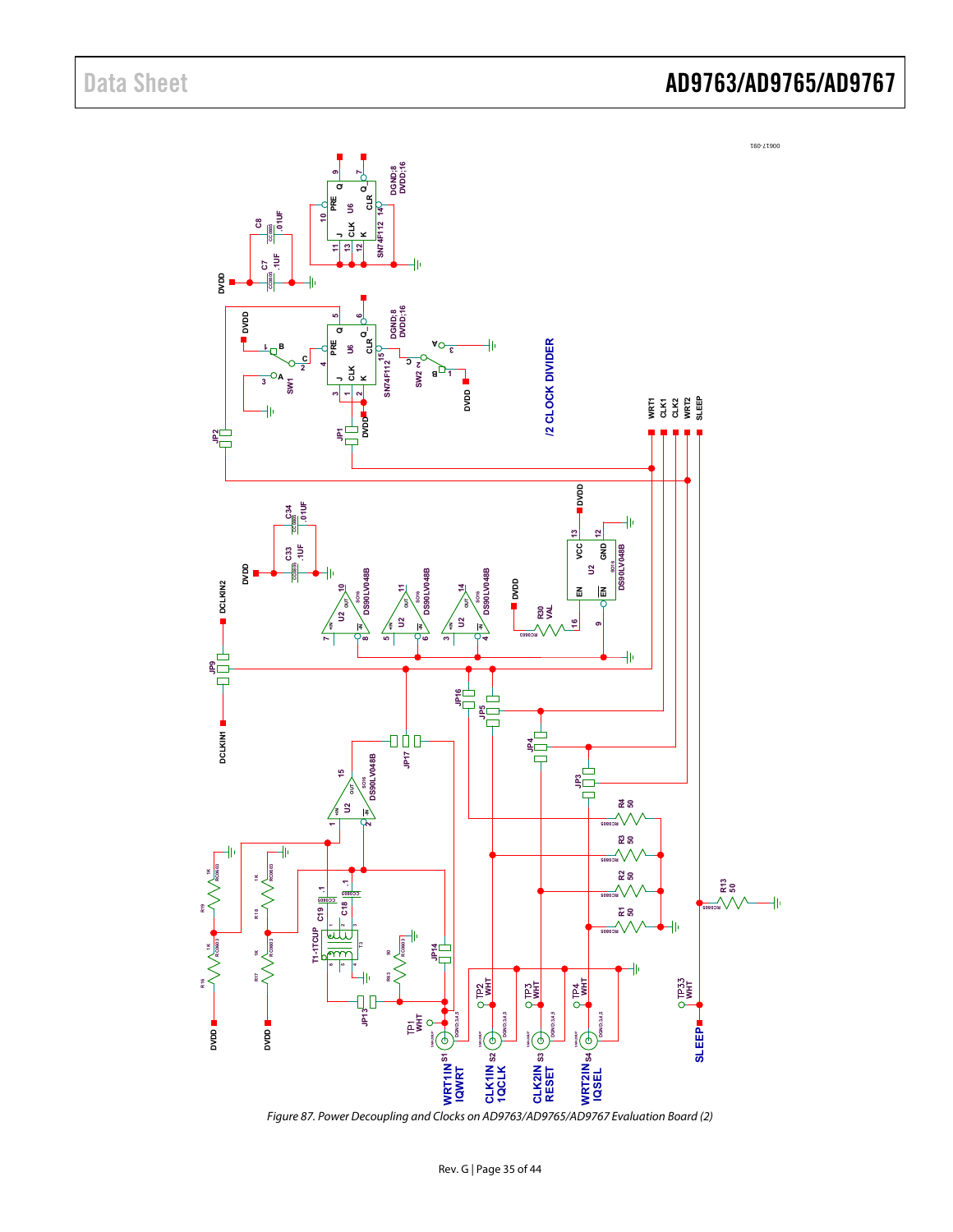

Figure 88. Modulator on AD9763/AD9765/AD9767 Evaluation Board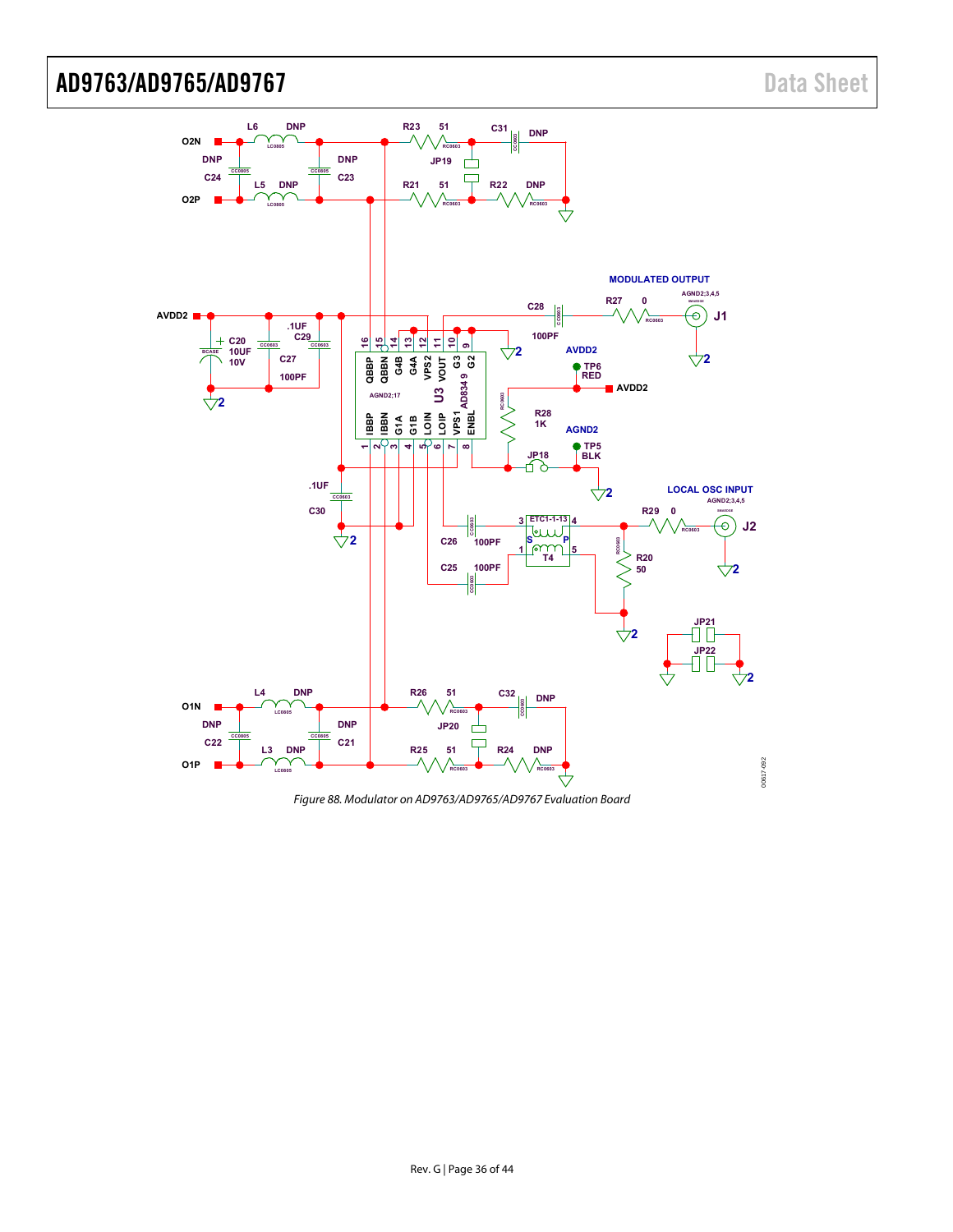

Figure 89. Digital Input Signaling (1)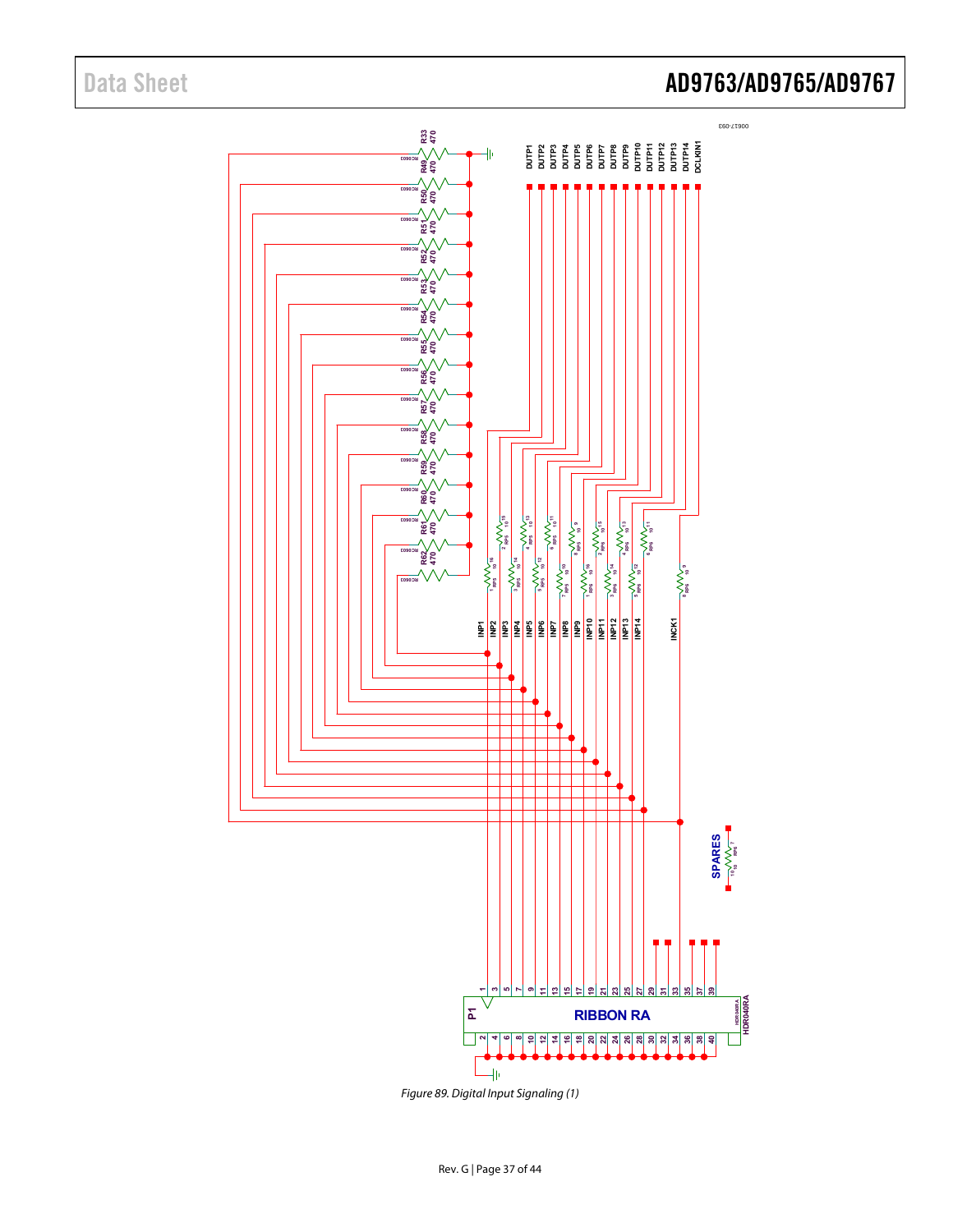

Figure 90. Digital Input Signaling (2)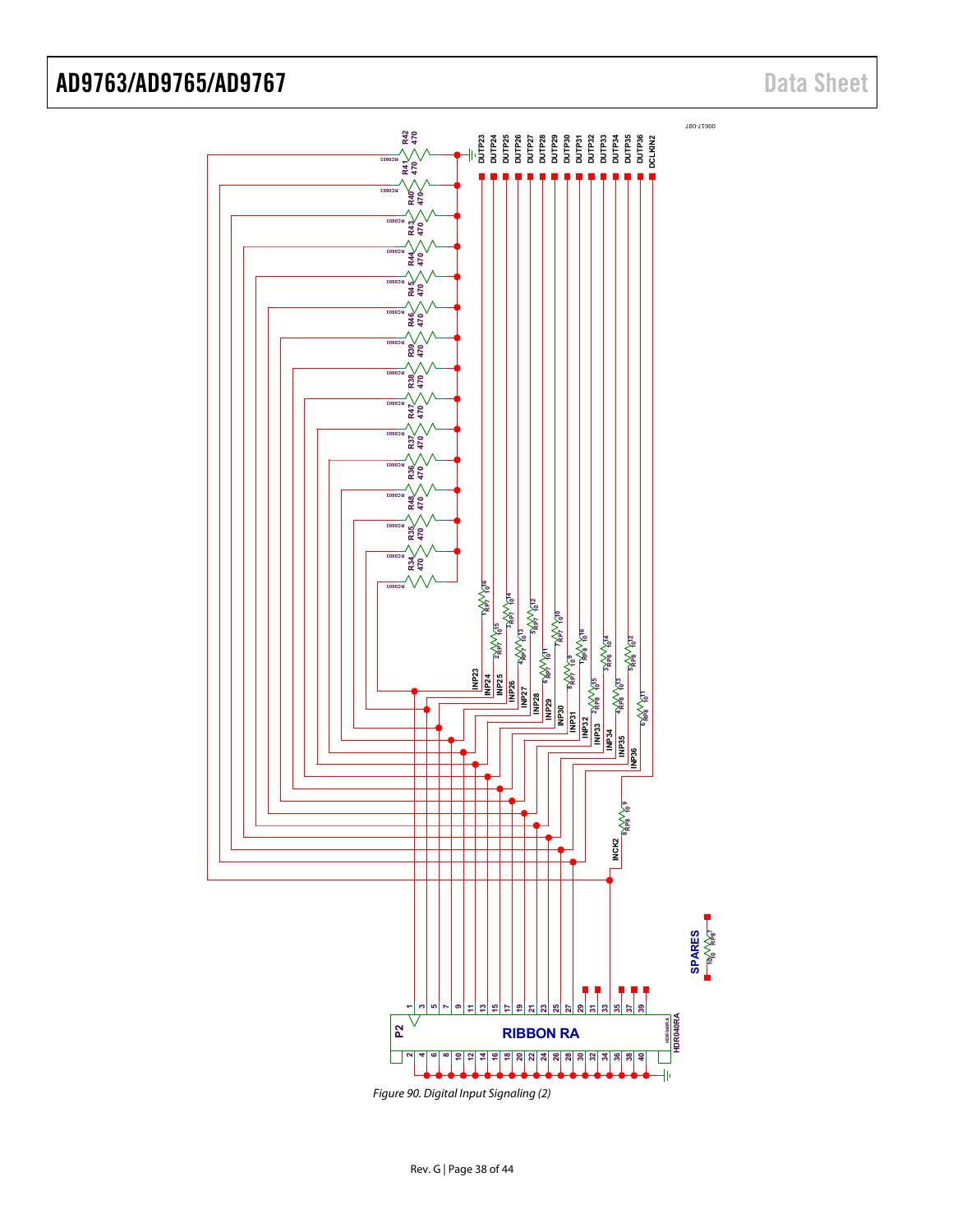

Figure 91. Device Under Test/Analog Output Signal Conditioning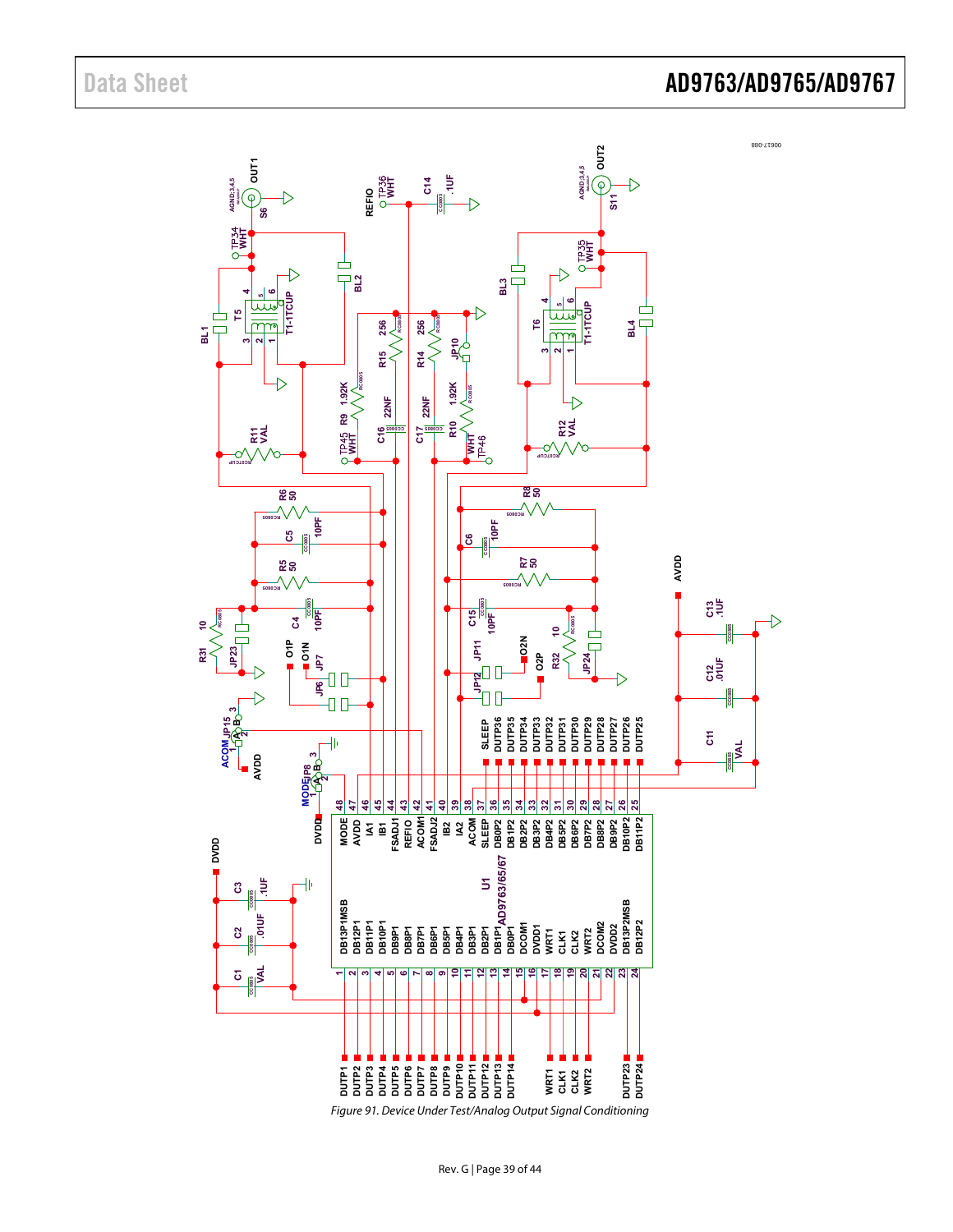## <span id="page-39-0"></span>**EVALUATION BOARD LAYOUT**



<span id="page-39-1"></span>Figure 92. Assembly, Top Side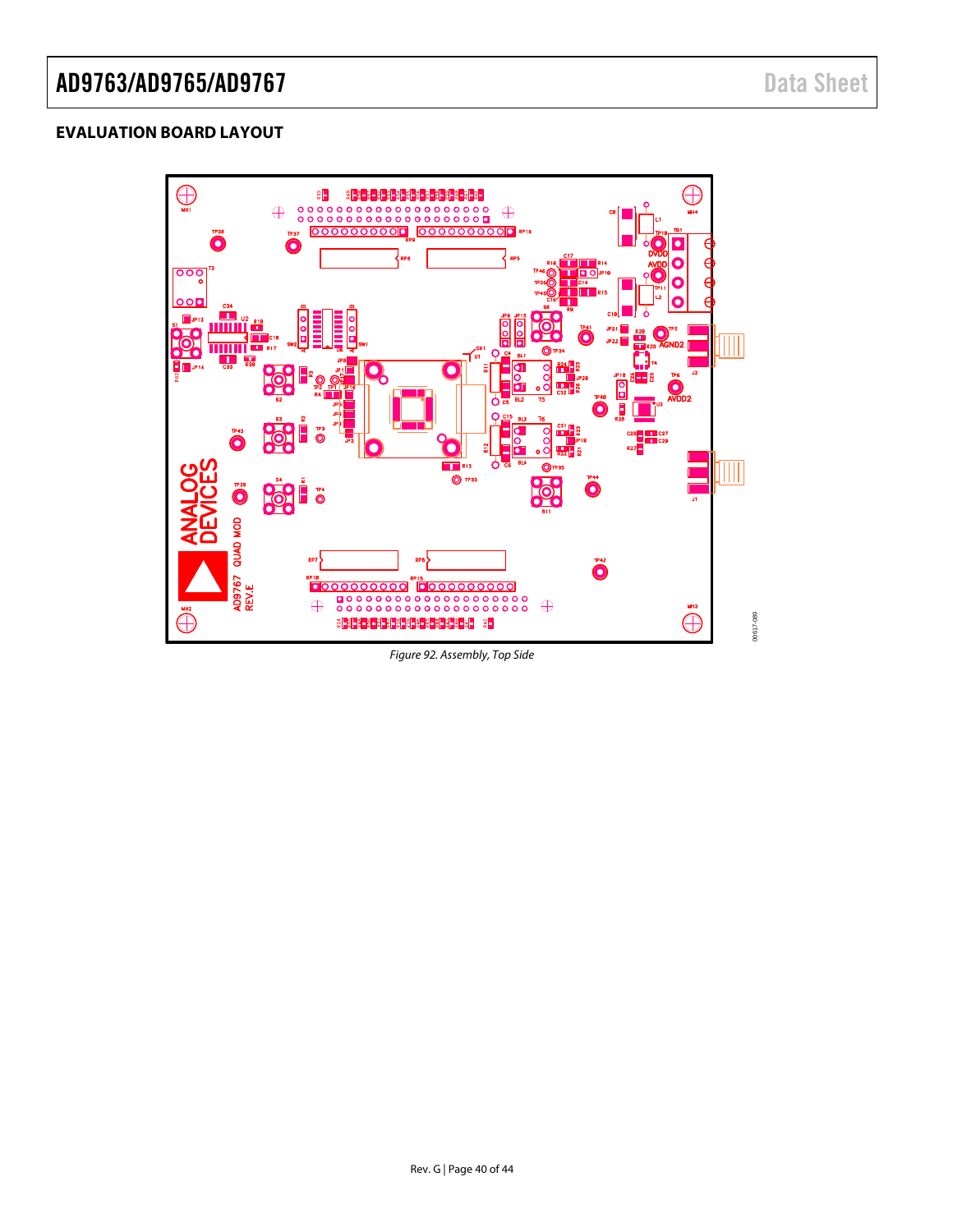<span id="page-40-0"></span>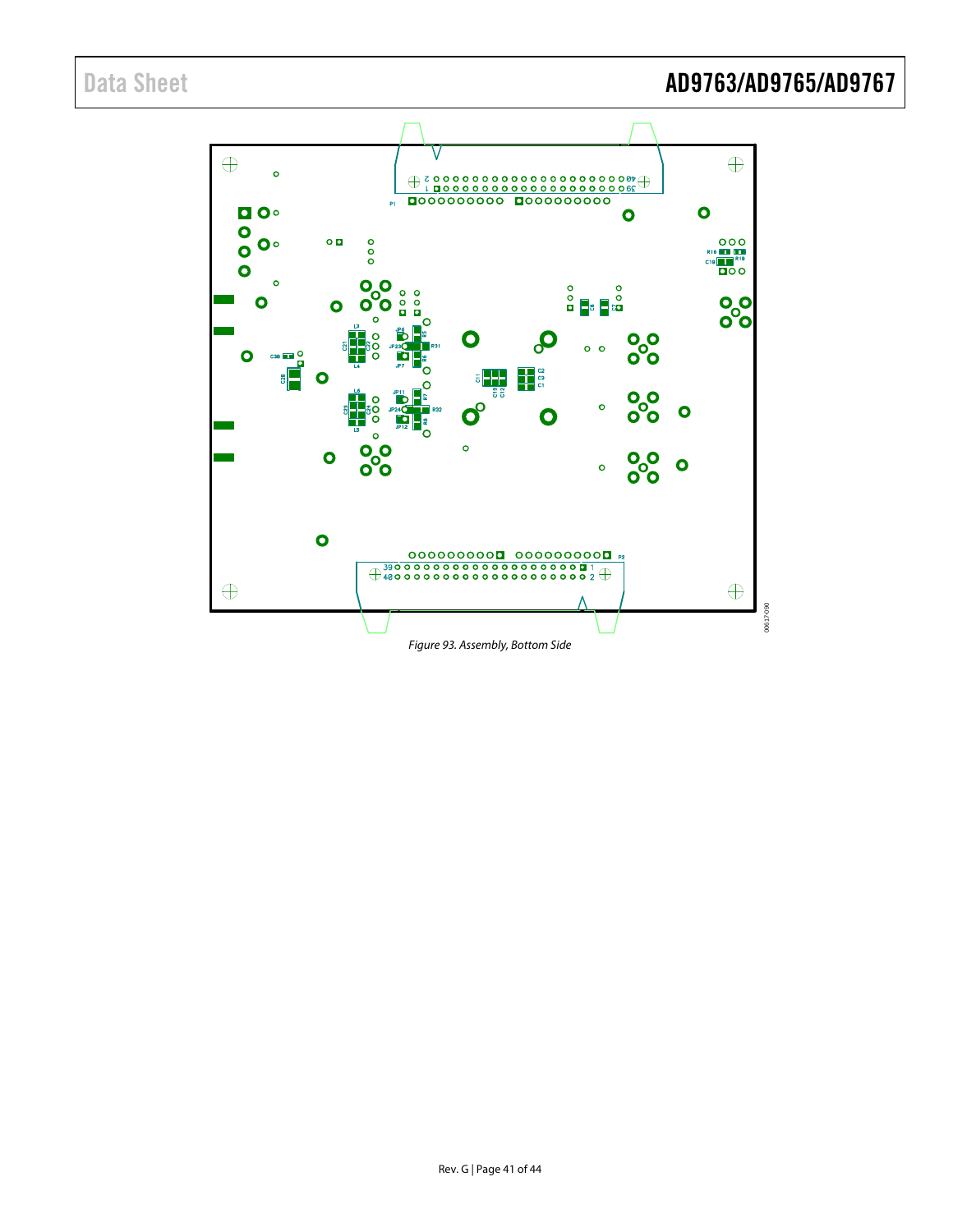# <span id="page-41-0"></span>OUTLINE DIMENSIONS



Dimensions shown in millimeters

### **ORDERING GUIDE**

| Model <sup>1</sup> | <b>Temperature Range</b>           | <b>Package Description</b>                   | <b>Package Option</b> |
|--------------------|------------------------------------|----------------------------------------------|-----------------------|
| AD9763ASTZ         | $-40^{\circ}$ C to $+85^{\circ}$ C | 48-Lead Low Profile Quad Flat Package [LQFP] | ST-48                 |
| AD9763ASTZRL       | $-40^{\circ}$ C to $+85^{\circ}$ C | 48-Lead Low Profile Quad Flat Package [LQFP] | ST-48                 |
| AD9763-EBZ         |                                    | <b>Evaluation Board</b>                      |                       |
| AD9765AST          | $-40^{\circ}$ C to $+85^{\circ}$ C | 48-Lead Low Profile Quad Flat Package [LQFP] | ST-48                 |
| AD9765ASTRL        | $-40^{\circ}$ C to $+85^{\circ}$ C | 48-Lead Low Profile Quad Flat Package [LQFP] | ST-48                 |
| AD9765ASTZ         | $-40^{\circ}$ C to $+85^{\circ}$ C | 48-Lead Low Profile Quad Flat Package [LQFP] | ST-48                 |
| AD9765ASTZRL       | $-40^{\circ}$ C to $+85^{\circ}$ C | 48-Lead Low Profile Quad Flat Package [LQFP] | ST-48                 |
| AD9765-EBZ         |                                    | <b>Evaluation Board</b>                      |                       |
| AD9767ASTZ         | $-40^{\circ}$ C to $+85^{\circ}$ C | 48-Lead Low Profile Quad Flat Package [LQFP] | ST-48                 |
| AD9767ASTZRL       | $-40^{\circ}$ C to $+85^{\circ}$ C | 48-Lead Low Profile Quad Flat Package [LQFP] | ST-48                 |
| AD9767-EBZ         |                                    | <b>Evaluation Board</b>                      |                       |

 $1 Z =$  RoHS Compliant Part.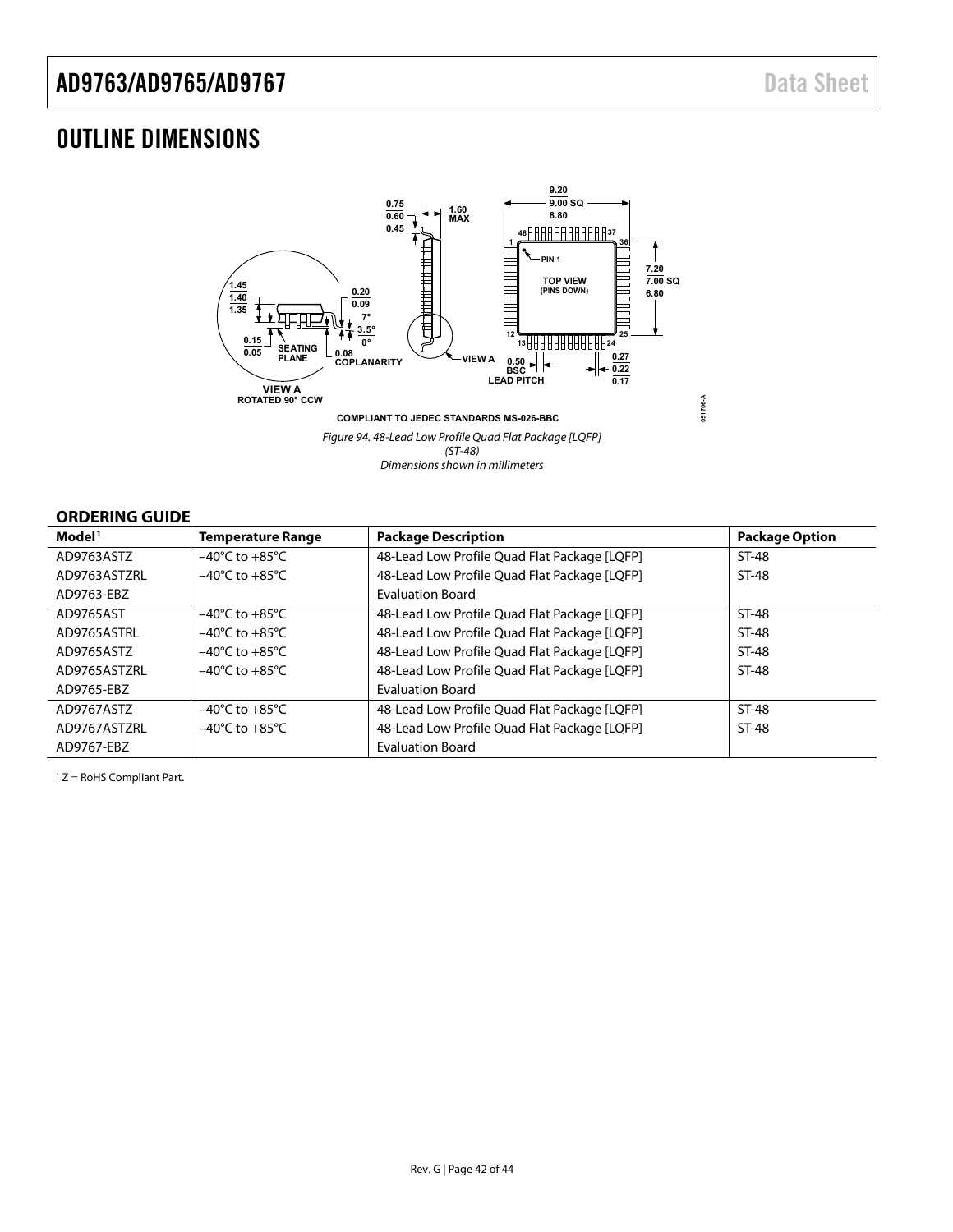# **NOTES**